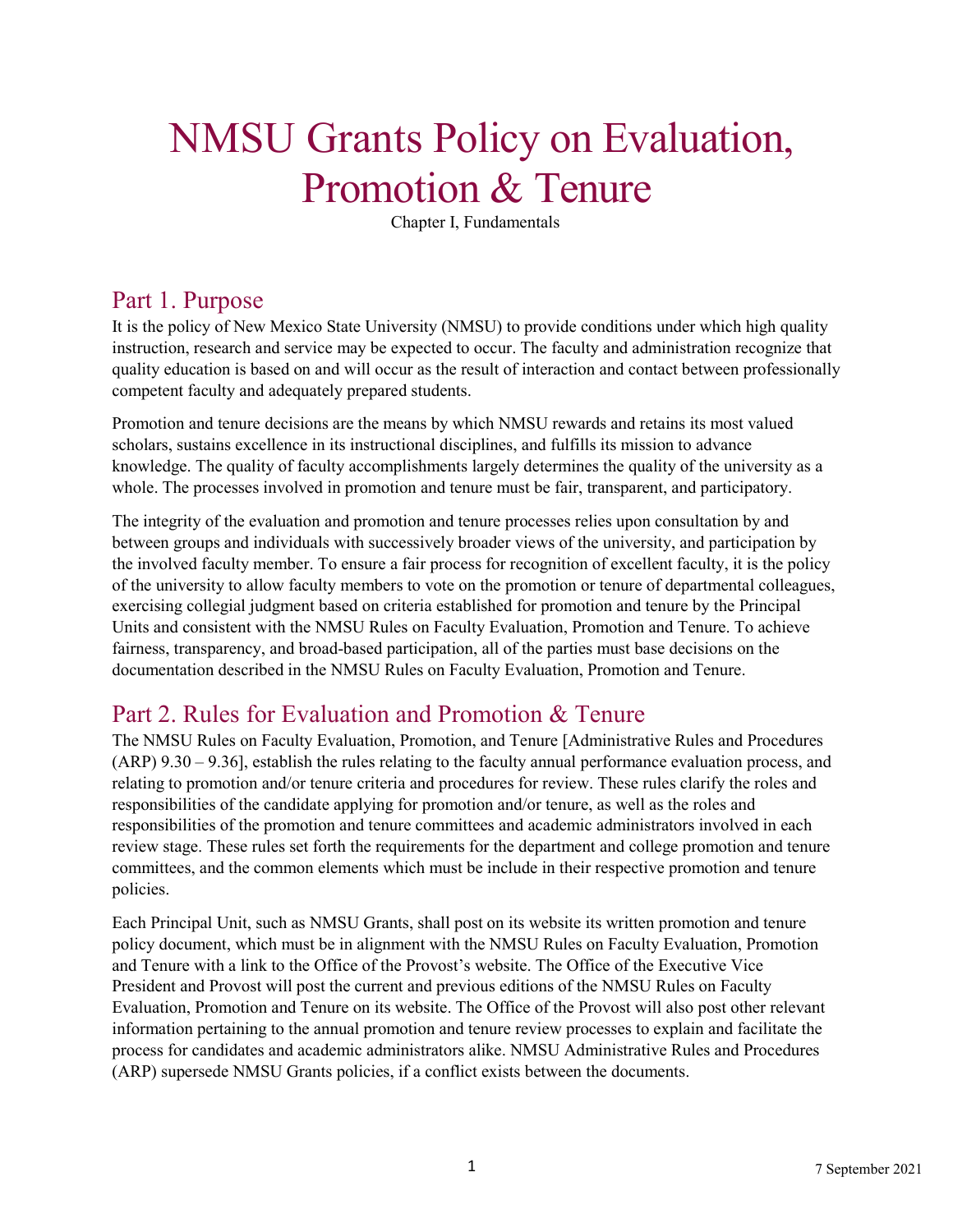Upon hiring of a regular faculty member, the individual's assigned NMSU Grants administrator will provide the faculty member with electronic copies of applicable promotion and tenure policies. The administrator will also provide, electronically, a similar packet of materials to faculty members who are eligible to be considered for promotion and/or tenure during the fall semester prior the calendar year in which the individual's application for promotion and/or tenure will be made.

### Part 3. Community Colleges

The mission of the NMSU community colleges is to provide open access to quality education and support economic and cultural life in prescribed service areas. Community colleges provide traditional liberal arts education, vocational and technical training, contract training, community interest classes, and developmental education. Every effort is made to keep programs and curricula flexible to accommodate varied and expanding community educational needs. Since the community college's primary role is the dissemination of information, more emphasis is placed on teaching and advising in the evaluation process.

### A. General Qualifications for Faculty Appointment (Community College System) (ARP 6.51)

The following qualifications are listed in the order of their relative importance: teaching is more important than professional service; professional service is more important than other service; other service is more important than research.

### *a. Teaching*

This element is commonly considered to include the teacher's knowledge of the field; awareness of and the application of developments in the field; skill in arousing interest and evoking responses in students; skill in stimulating students to think critically, to understand the interrelationship of fields of knowledge and the application of knowledge to human problems; and skill in awakening students to a realization of the social, political, economic, and ethical implications of their study.

### *b. Professional Service*

This element includes, above all, the faculty member's service with respect to the organization, development, and welfare of the community college and the university. This element also includes service to any individual or group needing the specific benefits of the faculty member's professional knowledge and skills.

#### *c. Other Service*

This element allows a faculty member to be recognized for service to the general welfare of the community, which is interrelated with the welfare of the community college.

#### *d. Research*

Research or other creative work is not required at the community colleges. However, those faculty members who produce research and/or creative work should be encouraged, and such work should be considered for appointment, promotion, and tenure considerations.

The academic credentials of all community college instructors will be reviewed and be approved by the campus executive officer and by the executive vice president and provost.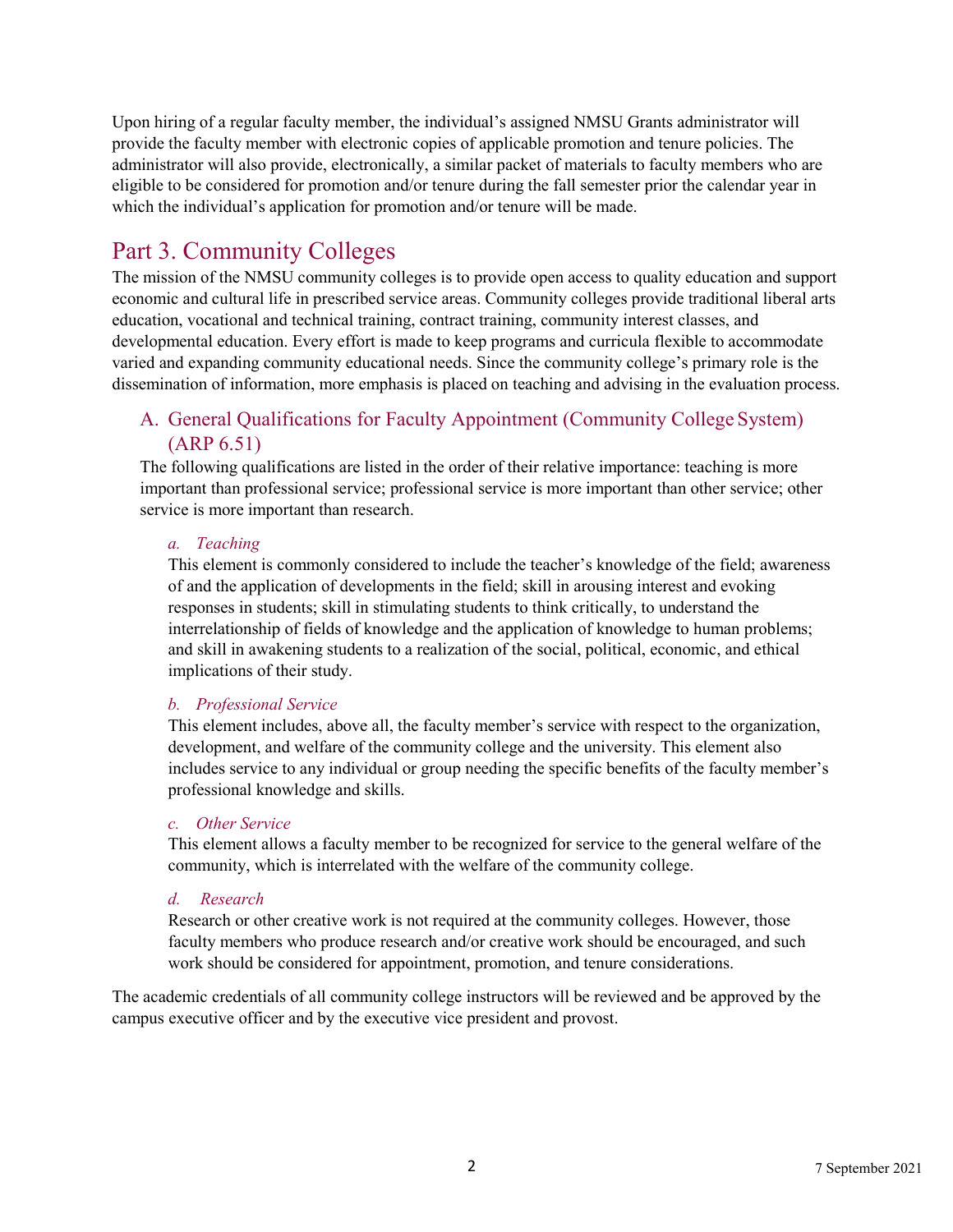### B. Specific Qualifications for Faculty Appointment (Community College System) (ARP 6.51)

In the following statements of required time in each rank, it should be emphasized that the periods stated are to be considered as minimum and not as maximum, under normal circumstances. It is recognized that the time served in a rank at another institution may be taken into consideration. It is also recognized that the evidence for various fields, to some extent, and standards of judgment cannot be rigidly uniform.

#### *a. Junior Ranks*

#### 1. Instructor

This rank should be given to persons with the necessary education and/or experience to teach within the community college concept.

#### 2. Assistant Professor

To be considered for this rank, a person must have demonstrated the ability to teach effectively in the person's field. It is strongly believed that a good teacher must constantly remold the course or project materials in light of new knowledge derived from the teacher's own creative scholarship, as well as that of others. To be considered for this rank, a person should expect to serve at least 3 years as an instructor under normal circumstances. An assistant professor may be expected to have a thorough command of the subject matter of some segment of the general field of the discipline, in addition to a comprehension of the whole.

#### *b. Senior Ranks*

Appointment or promotion to either senior rank should represent an implicit prediction on the part of the community college that the individual so appointed will make sound contributions to teaching and learning during the remainder of the individual's life. It should be made only after careful investigation of the candidate's promise in teaching, professional service, other service, and, if applicable, research and/or creative service. By this statement, it is meant that serious attention must be given to the caliber of the candidate's professional stature, for this will probably be the key factor in determining the extent to which past performance in teaching and service may be expected to carry on through continuing and enlarged contributions.

#### 1. Associate Professor

An associate professor occupies a position adjunct to that of the professor. This person's views contribute to community college policy. An associate professor should have competence and a mature outlook over a fairly large part of the professor's whole field. A candidate for an associate professorship is expected to have demonstrated capacities in the lower ranks and should offer evidence that the candidate's teaching has kept abreast of times in method and subject matter, that a greater degree of maturity has been attained, and that there has been a retention of interest in competent teaching and service. To be considered for this rank, a person should expect to serve for at least 4 years as an assistant professor under normal circumstances.

#### 2. Professor

Appointment or promotion of individuals to professorships is obviously the most critical step in determining the future of the community college system and the university. There should, therefore, be a clear understanding of the functions and qualifications of individuals in this rank. A professor, through teaching and service, should have demonstrated substantial command of the professor's whole field, sound scholarship, and a mature view of the discipline. Promotion to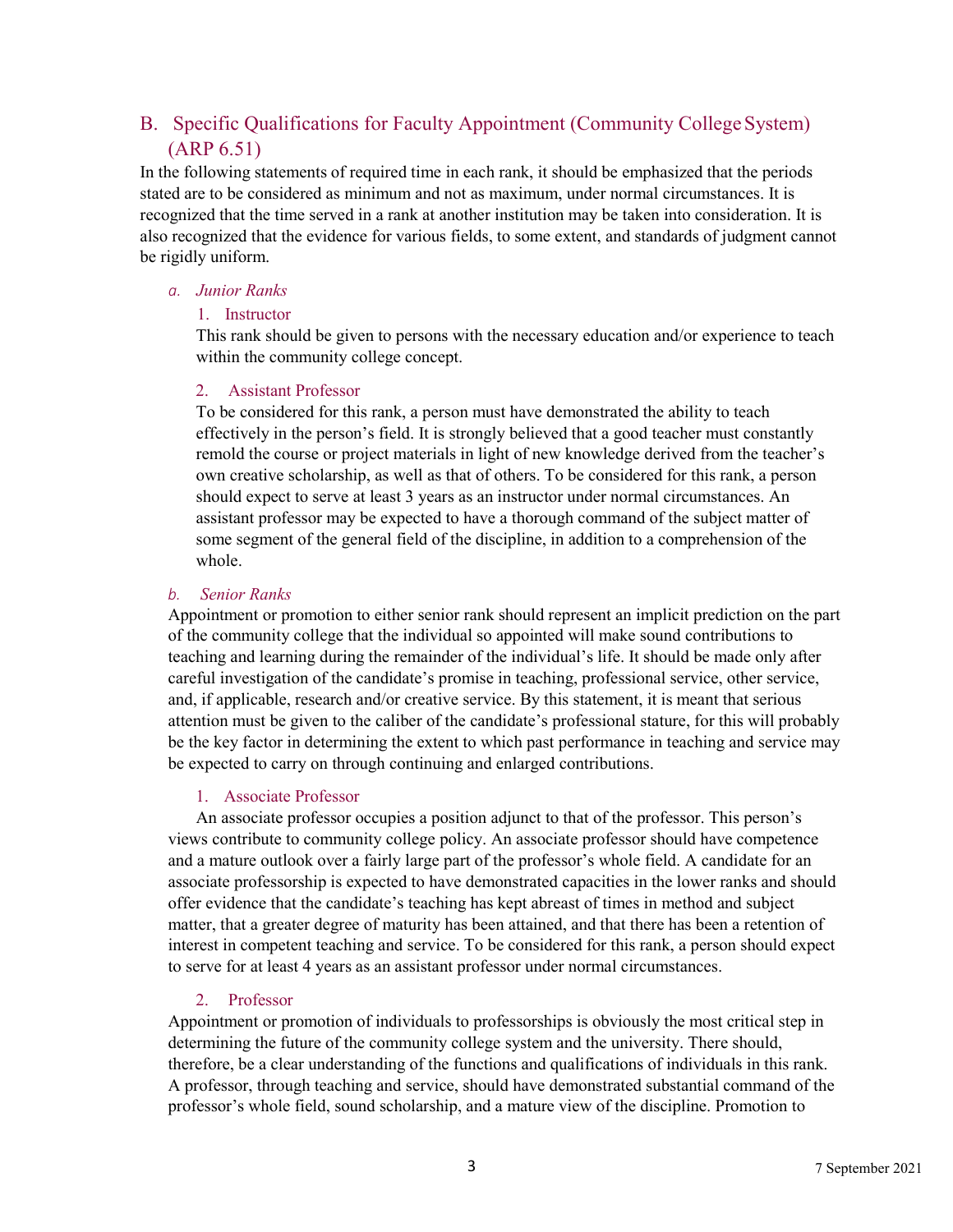professor should not be considered to be forthcoming merely because of years of service to the community college and the university (it should not be expected based on any number of years as an associate professor) or because a continuous contract is achieved. Rather, a person being considered for a professorship is expected to have maintained all the qualities and conditions required for tenure and for the rank of associate professor. Additionally, a professor should exhibit special stature in the professor's discipline, in leadership, and in both teaching and service.

### Part 4. The NMSU Grants Promotion & Tenure (P & T) Committee

Due to their size, the organizational structure for tenure review at the Grants campus consists of one promotion and tenure committee. The P & T committee will consist of three senior tenure track faculty. The term of committee membership will be 3-years. The committee will be elected by the full time faculty at the end of the spring semester to commence serving in the academic year. Membership is staggered, and elections will replace one member per year.

- Faculty members elected to the P  $&$  T committee may serve no more than two consecutive terms.
- Chair elections will be held by members every two years, unless an emergency arises, and an officer must step down from his or her elected position.
- In cases when there are not enough full professors on the  $P \& T$  to vote on full professor promotion portfolios, full professors on the campus will be asked to participate, review,and vote on the full professor portfolios.
- During meetings, Robert Rules of Order will be used and members of the P & T committee will be obligated to follow procedures.
- If a member has any conflict of interest with any candidate, the member will recuse himself or herself from all deliberation on that candidate.
- Members who permanently are unable to serve should resign. The chair may also call a vote to remove a member. Vacancies can be remedied by  $P \& T$  committee appointment until an election can be held.
- The Duties of the  $P < T$  committee are:
	- To advise the administration on the evaluation of annual performance of pre-tenured and college track faculty;
	- To assist faculty on preparing promotion and tenure documents; and
	- To advise tenured faculty on how to improve performance after receiving two consecutive "needs improvement" ratings.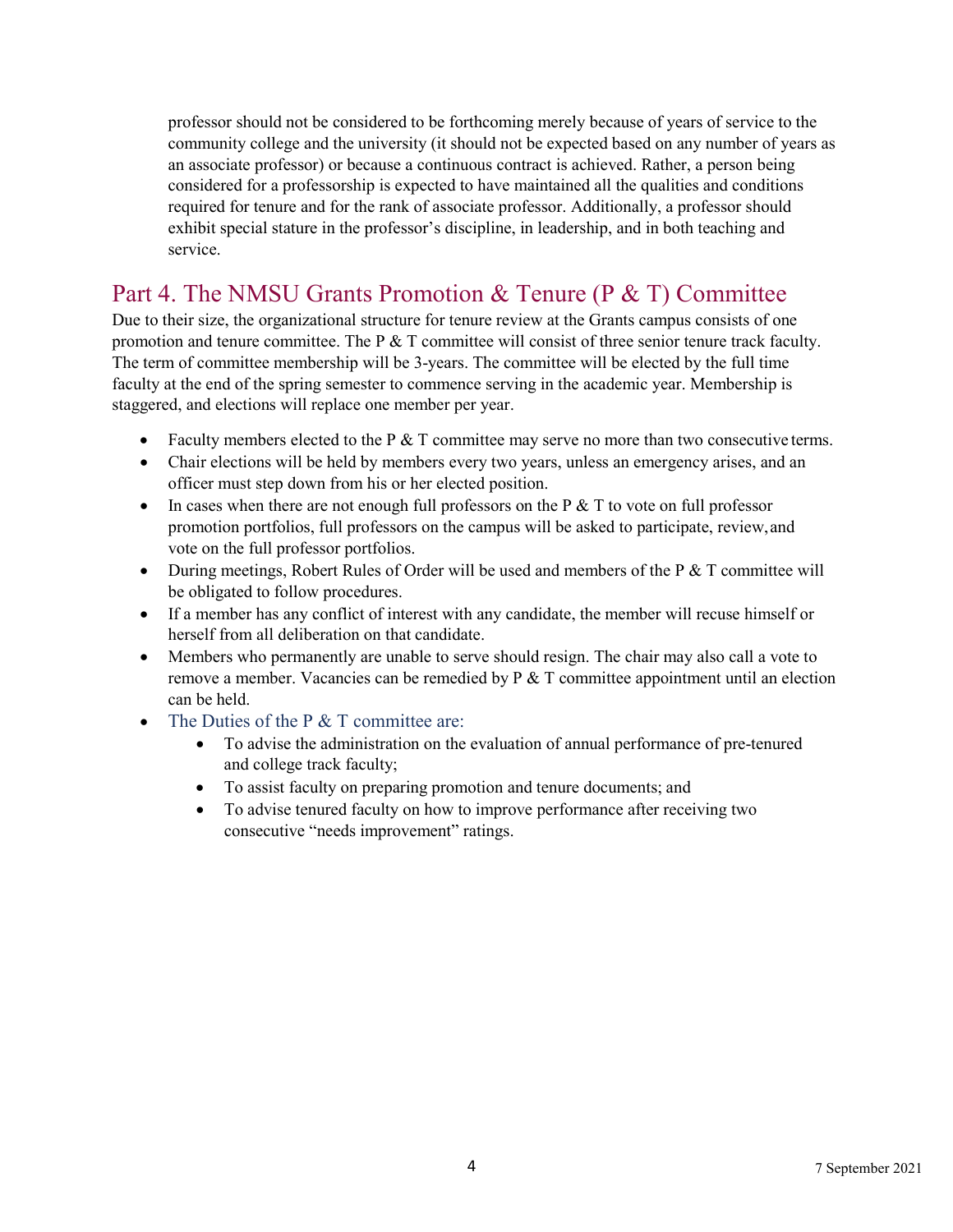### Part 5. Glossary of Terms Used in NMSU Rules on Faculty Evaluation, Promotion and Tenure (ARP 9.30 – 9.36)

Allocation of Effort: The percentage of effort, agreed upon by the faculty member and VPAA, that the faculty member will devote to each of the major categories of teaching and advising, scholarship and creative activity, service, extension, outreach and other assigned duties. (See ARP 6.61 Teaching Load and [ARP 9.31.](http://arp.nmsu.edu/6-61)B. [Performance](http://arp.nmsu.edu/6-61) Evaluation Forms)

Annual Performance Evaluation: (See ARP 9.31 – [\[Effective AY 18/19\] Annual Performance Evaluation](http://arp.nmsu.edu/9-31) – [Regular Faculty\)](http://arp.nmsu.edu/9-31)

College Faculty: A faculty member on a regular (0.5 FTE or greater) appointment, who is not eligible for tenure, but is eligible for advancement in faculty rank (promotion). (See [ARP 6.03 Employment](http://arp.nmsu.edu/6-03) [Categories\)](http://arp.nmsu.edu/6-03)

Core Document: A document submitted in the Portfolio for promotion or tenure that includes several specific elements: a routing form, cover sheet, table of contents, curriculum vitae, executive summary, prior and current Allocation of Effort statements, annual performance evaluations, summary of teaching evaluations, external reviews and, for community colleges, letters of support. (See [ARP 9.31 –](http://arp.nmsu.edu/9-31) [\[Effective AY 18/19\] Annual Performance Evaluation –](http://arp.nmsu.edu/9-31) Regular Faculty and [ARP 9.35 P](http://arp.nmsu.edu/9-35)art 6, "Portfolio Preparation by Candidate").

Program Manager: Program Manager refers to the academic department head.

Documentation File: An organized collection of supplemental documents and other materials that supports, explains, or clarifies the quality and significance of the candidate's work. Administrators and committee members must have access to this file, which is stored by the Principal Unit.

Executive Summary: A summative report and personal statement by the faculty member that addresses the faculty member's activities in and philosophies regarding teaching and advising, scholarship and creative activity, service, extension and outreach, and other assigned areas.

Extension and Outreach: Extension involves the process of defining and building relationships between communities and the university to extend university resources and intellectual expertise through coalition building, non-formal educational programs, and applied research designed to address locally identified needs. Outreach involves an organized and planned program of activities which are offered to representative groups of citizens of New Mexico and the nation or internationally; these activities bring the resources of the university to bear in a coherent and strategic fashion for the benefit of the receiving entity.

External Reviewer: A person from outside NMSU who writes a letter of evaluation of a candidate's Portfolio. (See [ARP 9.34, P](http://arp.nmsu.edu/9-34)art 3.AA; [ARP 9.35,](http://arp.nmsu.edu/9-35) Part 5.B.9.)

NMSU Rules on Faculty Evaluation, Promotion, and Tenure: Rules ARP 9.30 – 9.36 are collectively referred to as the NMSU Rules on Faculty Evaluation, Promotion, and Tenure.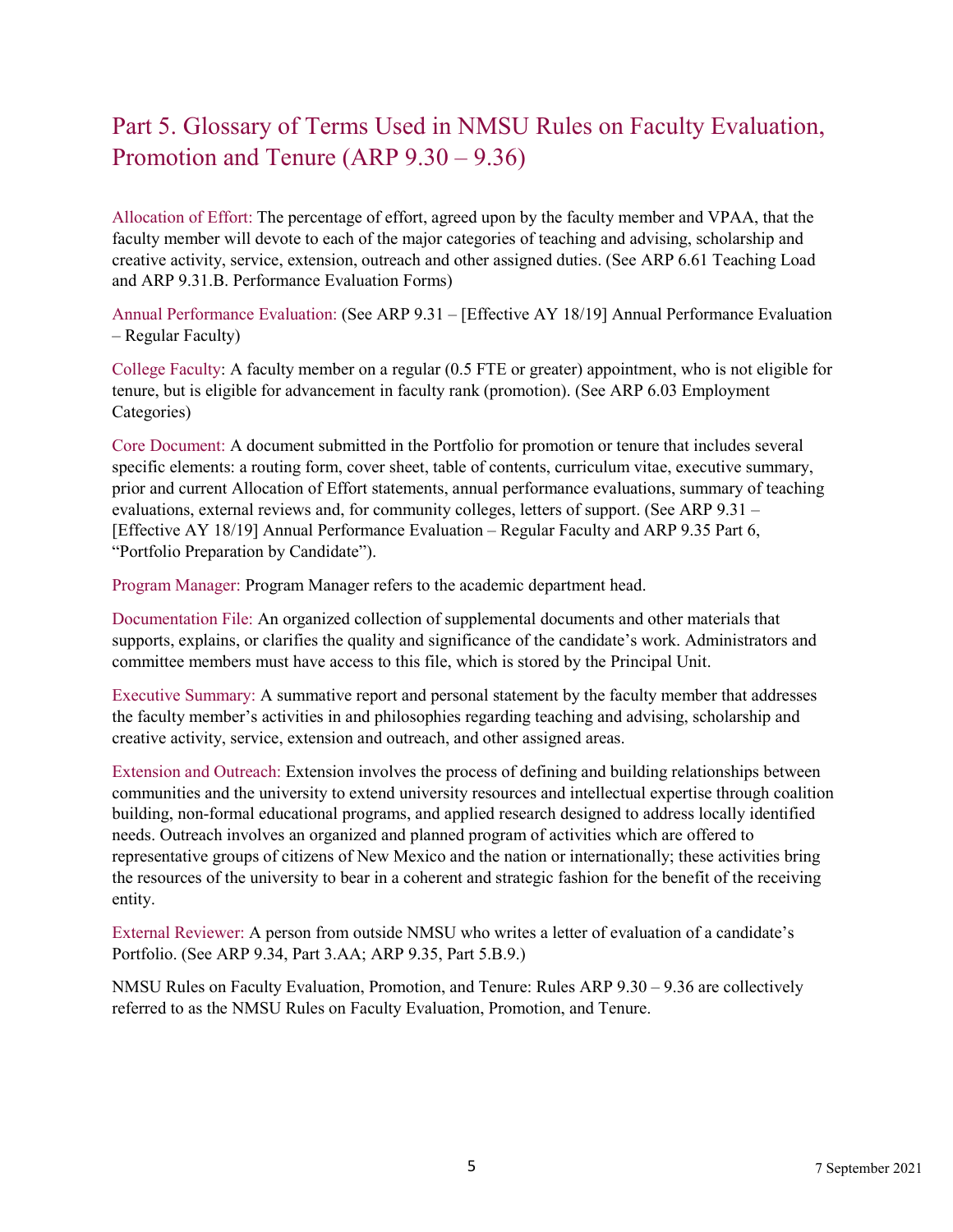Four Areas of Faculty Effort: As used in this rule and the other rules governing promotion and tenure at NMSU, the Four Areas of Faculty Effort refers to: teaching and advising, scholarship and creative activity, extension and outreach, and service. (See [ARP 9.31,](http://arp.nmsu.edu/9-31) Part 3). While a faculty member's performance must be evaluated through their contributions to the Four Areas of Faculty Effort, leadership is an important component. Leadership must not be considered as a separate area to be evaluated. Rather, when applicable, its value should be considered in how they affect performance in one or more of the Four Areas of Faculty Effort. (See ARP 9.31, Part 3.B)

Joint Appointment: A faculty line shared between two departments or colleges; the appointee enjoys all the privileges and incurs all the responsibilities normally given in each area.

Letters of Support: Letters submitted to support a candidate's application for promotion or tenure that are distinct from external reviews (See Definition I. above), but serve a similar purpose at the community colleges. (See [ARP 9.34,](http://arp.nmsu.edu/9-34) Part 3.AA.6.; [ARP 9.35, P](http://arp.nmsu.edu/9-35)art 10.C.)

Mid-Probationary Review: A formal, non-mandatory mid-term assessment requested by a Tenure-Track Faculty member of their professional development and progress toward tenure. The Mid-Probationary Review is in addition to the annual performance evaluation.

NMSU Rules on Faculty Evaluation, Promotion, and Tenure: Rules 9.30 through 9.36 and 9.40 through 9.43 of the Administrative Rules and Procedures of NMSU posted at [https://manual.nmsu.edu/policies](https://manual.nmsu.edu/policies-and-procedures/)[and-procedures/](https://manual.nmsu.edu/policies-and-procedures/)

Peer Evaluation: Assessment of teaching style, content, and effectiveness gained through observation by colleagues; the observations may come in such forms as classroom visits, participation in web-based courses, review of videotaped teaching, or reviews of course materials collected/created by the faculty member being reviewed.

Performance Evaluation: An annual report prepared by the faculty member documenting activities in the areas of teaching and advising, scholarship and creative activity, extension and outreach, service, and other assigned areas. The department head provides the faculty member with a written appraisal of the faculty member's performance.

Portfolio: Consists of the Core Document and Documentation File that supports the candidate's case for promotion or tenure. A Portfolio is also sometimes referred to as a dossier.

Post-tenure Review: An annual review designed to identify strengths and weaknesses of the tenured faculty member in the areas of teaching and advising, scholarship and creative activity, service, extension, outreach and other assigned areas. The Performance Evaluation generally serves the above aim; however, if deemed necessary due to deficiencies, a more extensive review may be initiated. (See [ARP 9.36 –](http://arp.nmsu.edu/9-36) [\[Effective AY 18/19\] Post-Tenure Review.](http://arp.nmsu.edu/9-36))

Principal Unit: A tenure home unit responsible for conducting annual faculty performance evaluations and making promotion and tenure recommendations. This definition includes Departments, Colleges, Community Colleges, Cooperative Extension Service, and the University Library, but not centers, clusters, or institutes.

Probationary Period: The cumulative amount of time spent under term appointments while on the "tenuretrack." (See ARP 9.36 – [\[Effective AY 18/19\] Post-Tenure Review\)](http://arp.nmsu.edu/9-36).

Research: See Scholarship

Scholarship: Both creative activity and product, scholarship includes discovery through original research; integration through synthesizing and reintegration of knowledge; application through professional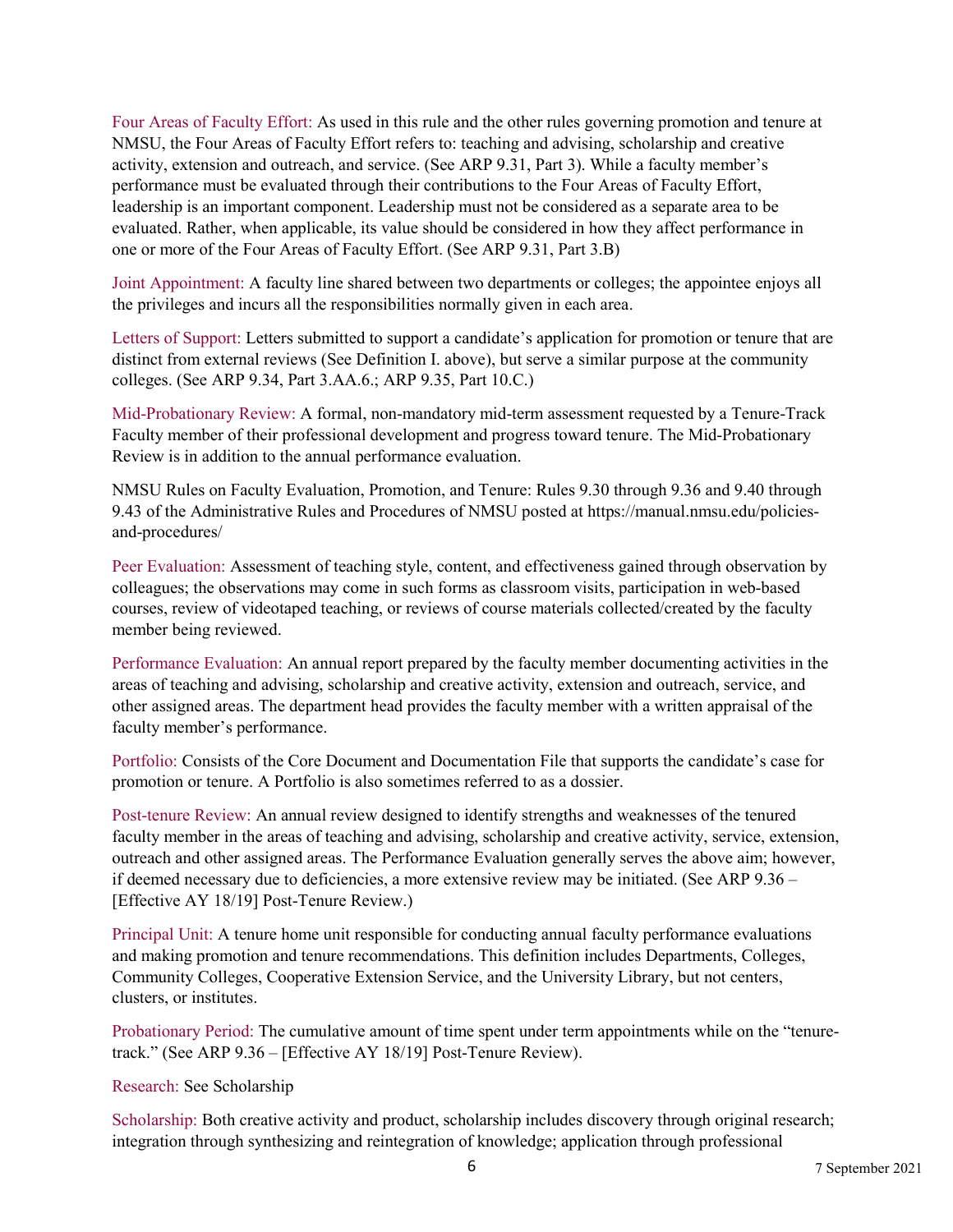practice; and teaching through transformation of knowledge. (See Boyer, 1990 and [ARP 9.31 P](http://arp.nmsu.edu/9-31)art 3.D. "Scholarship and Creative Activity".)

Service: Contribution to the institution and development of the university, as well as provision of service to local, state, national, or international agency or other organization in need of the faculty member's professional expertise.

Supporting Documents: Material available to the Promotion and Tenure Committee in the Documentation File that serves to further support, explain, or clarify the Core Document.

Tenure: Continuous contract granted after a probationary period to a faculty member candidate that gives protection from dismissal without due process; the primary purpose of tenure is to protect academic freedom and offer economic security.

Tenure Home: The Principle Unit where tenure and rank reside or will reside.

Tenure-Track Faculty: A faculty member in their pre-tenure probationary period, eligible for tenure but who has not yet been granted tenure, sometimes also referred to as "candidate" (as are faculty members seeking promotion).

Tenured Faculty: A faculty member who has been awarded tenure by provost.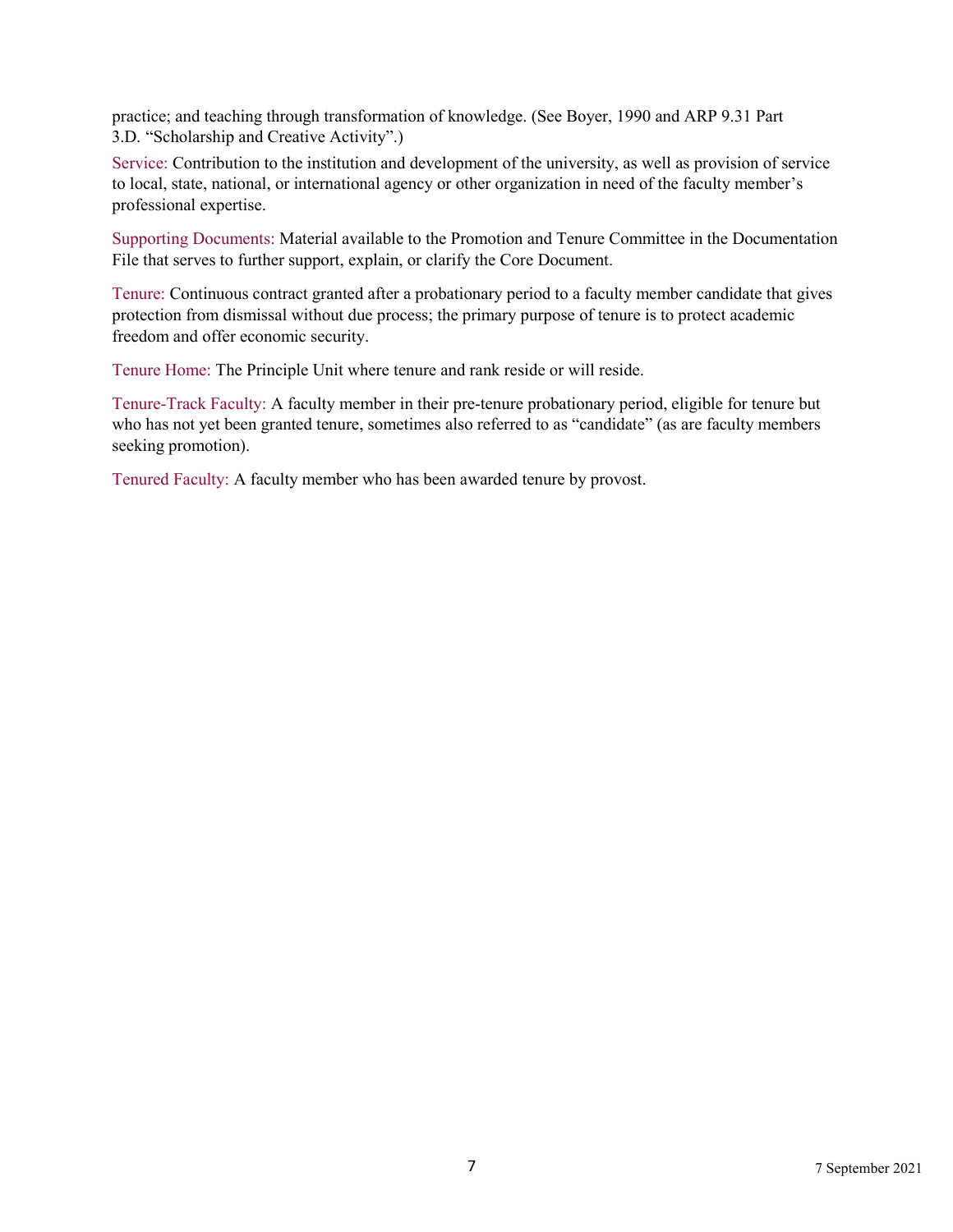# NMSU Grants Evaluation and Promotion & Tenure Policy

Chapter II, Annual Evaluation and Allocation of Effort

### Part 1. Purpose

Regular faculty at New Mexico State University-Grants (NMSU Grants) are annually evaluated based upon their performance in the four areas of faculty effort and in accordance with their respective assigned workload's Allocation of Effort (AOE).

### A. Service to Mission

A successful process considers whether the faculty member is effectively serving the mission of the university, as defined by NMSU Grants criteria and the individual's agreed upon goals and objectives. This means, for example, that the efforts of a faculty member made in response to administrators or committees are considered during promotion and tenure evaluation.

### B. Consideration for Variance in Duties

The efforts of two faculty members may vary at the same points in their careers according to their particular strengths and campus needs.

### C. Equitable Treatment

To ensure equitable treatment, every faculty member will complete an Allocation of Effort statement as part of the Annual Performance Evaluation process. When determining the Allocation of Effort, decisions must be made without regard to race, national origin, gender, gender identity, age, disability, political views, religion, marital status, sexual orientation, special friendships, or animus towards candidates. Further, for the Allocation of Effort statement to be accurate and useful, administrators at all levels must understand and take an active role in avoiding institutional factors that could produce an undue burden on untenured faculty members.

### Part 2. Policies

### A. Perspective on the Evaluation Process

Performance Evaluations are conducted annually in accordance with the timeline for promotion and tenure as described in Chapter III, Promotion and Tenure.

The timeline described in Chapter III, Promotion and Tenure, will be followed by faculty and appropriate supervisors involved in Annual Performance Evaluations at NMSU Grants. This timeline clearly defines the appropriate deadline for each step in the process.

Each college will develop separate policies, procedures, and criteria for the promotion of non-tenuretrack faculty. These are subject to final approval by the VPAA and provost. These promotions will be handled in the same time period and with documentation similar to that for tenure- track faculty promotions (ARP 9.18).

All regular faculty members are required to meet with the VPAA during the evaluation process to discuss the individual's progress toward promotion and/or tenure as appropriate, the recording of their objectives and goals, and the department's needs.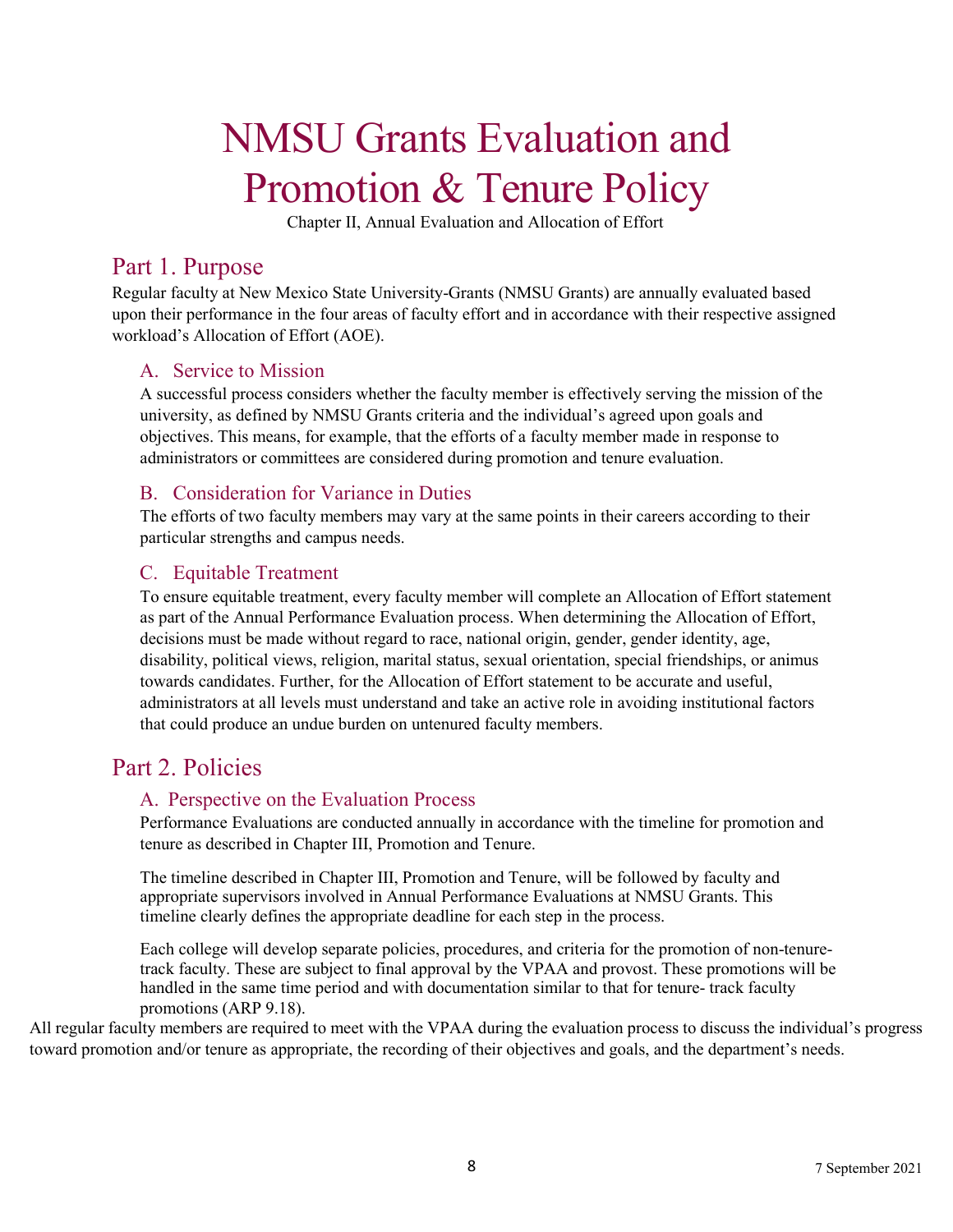The VPAA will certify that the Annual Performance Evaluation or Post-Tenure Review meeting with the faculty member occurred. The individual's evaluation will not be considered final until this meeting has occurred and been documented by the signatures of the VPAA and the faculty member.

Faculty members may submit a written statement in response to their Annual Performance Evaluations or Post-Tenure Review. The VPAA will confer with faculty members regarding this statement.

### B. NMSU Grants Allocation of Effort Common Expectations by Rank

#### **Introduction**

This section seeks to explain the common expectations for effort based on faculty rank. The following descriptions are based on the NMSU ARP, 9.33, "The Professorial Ranks." The purpose of this document is to recommend to faculty a set of common expectations, as described in NMSU policy, on which they can base their allocation of effort which is negotiated with the division head/supervisor for each academic year. The following is not a set of "requirements." This section outlines recommended expectations of each faculty rank in order to prepare faculty to make progress toward promotion and tenure. Fulfillment of the recommended expectations contained in this section does not guarantee promotion and or tenure.

#### *a.* **Instructor**

"An instructor's job description primarily relates to teaching or its equivalent and usually does not include scholarship and creative activity." (ARP, 9.33)

The Instructor is to focus all of their effort on teaching. The Instructor is expected to demonstrate expertise within their discipline through practical, applied, and/or related experience. (ARP, 9.33) Thus, the Instructor is not expected to allocate effort to service or to scholarship and creative activity. However, after the first year, it is recommended that Instructors begin to allocate some effort to scholarship/professional development, as well as service if they plan to apply for promotion to Assistant Professor. In all cases, however, the bulk of effort of an Instructor should be devoted to teaching.

#### *b.* **Assistant Professor**

"An assistant professor is expected to have a thorough command of the subject matter of some segment of the discipline, in addition to a comprehension of the whole." (ARP, 9.33) The Assistant Professor, in addition to teaching, allocates effort to scholarship, in order to increase their command of their subject matter. Attending conferences to increase knowledge in one's discipline and in teaching is recommended. At this rank, the Assistant Professor is not expected to present at conferences. During the time a faculty member holds the rank of Assistant Professor, if they plan to apply for promotion to Associate Professor, it is recommended that the faculty member allocate some effort to service, institutional and community, in order to establish a record of service.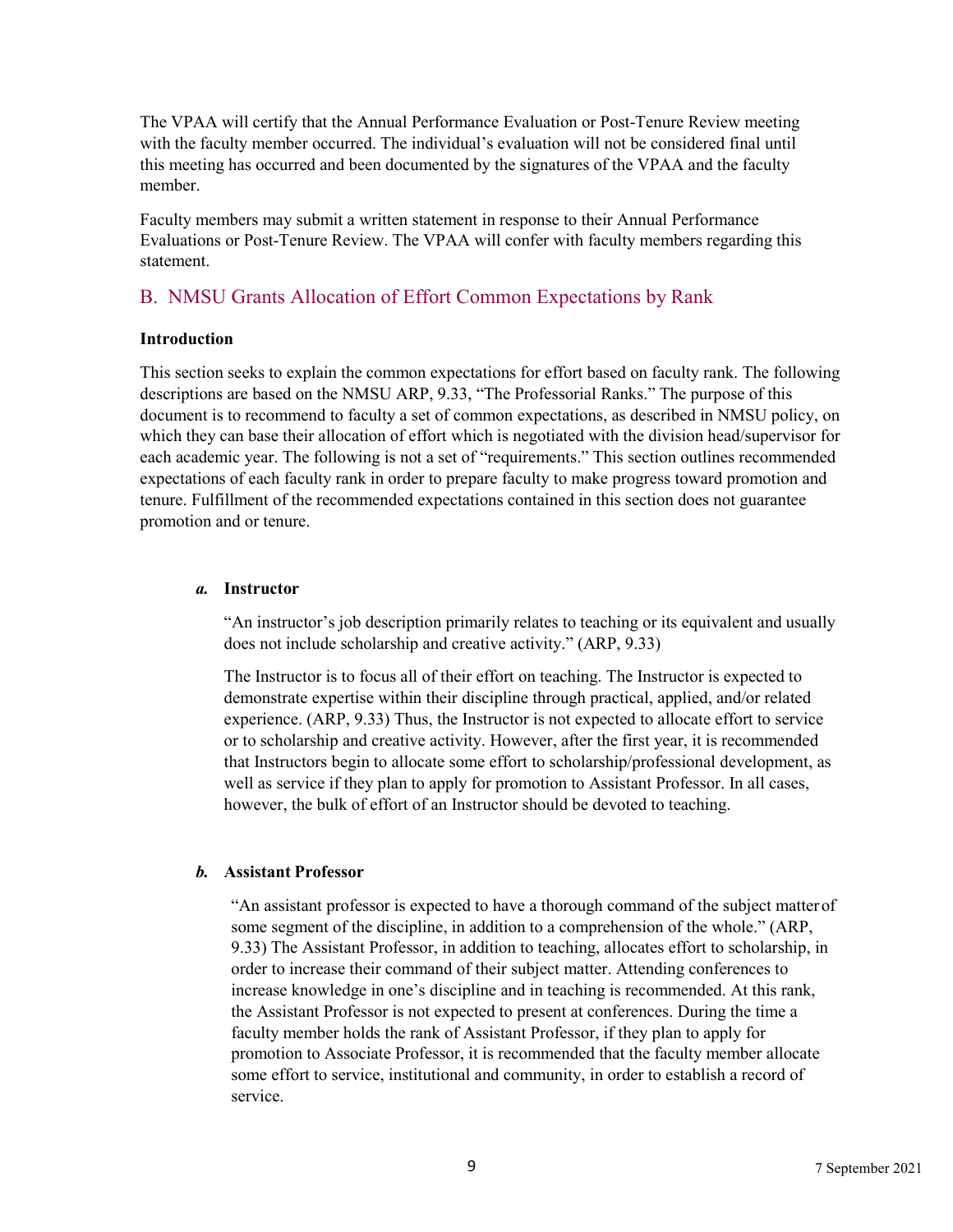#### *c.* **Associate Professor**

"An associate professor must demonstrate competence, continuous progress, and a command over a large part of the academic field." (ARP, 9.33)

"It is expected that evidence showing high quality of teaching and advising, scholarship and creative activity and/or extension and outreach or service has been provided and is current." (ARP, 9.33)

The Associate Professor demonstrates all of the expectations of the previous ranks. In addition, the Associate Professor has made contributions to the institution and the community through their service in both. During the time a faculty member holds the rank of Associate Professor, if they plan to apply for promotion to full professor, it is recommended that they allocate effort to leadership in teaching, scholarship/creative activity, and service, in order to establish a record of leadership.

#### *d.* **Professor**

"A professor, sometimes referred to as a "full professor," has established disciplinary, intellectual, and institutional leadership." (ARP, 9.33)

"The professor demonstrates command of the disciplinary field as evidenced by teaching and advising, scholarship and creative activity, extension and outreach, and service." (ARP, 9.33)

The Professor demonstrates all of the expectations of the previous ranks. In addition, the Professor has demonstrated leadership in each area of evaluation: teaching, scholarship/creative activity, and service (institutional and community). It is the demonstration of leadership that distinguishes the professor from the other ranks.

### C. Evaluation Emphasizes Four Areas of Faculty Effort

Serious attention must be given to performance in the Four Areas of Faculty Effort: teaching and advising, scholarship and creative activity, service, and extension and outreach. The relative importance of each of these areas varies according to the cumulative Allocation of Effort statements. Each area is vital to NMSU Grants' ability to achieve its mission, and the performance of a faculty member will be viewed as an indication of future contributions. However, outreach is not as significant for the community colleges and may not have a percentage weight on the AOE.

#### *a. Teaching and Advising Area of Faculty Performance* **Description of Teaching and Advising Activities**

**Elements of Teaching as Essential Criterion** – Teaching is central to NMSU's mission. For those who teach, effectiveness in teaching and advising is an essential criterion for tenure and for advancement in rank. The teaching and advising category includes all forms of university-level instructional activity, as well as advising students, both within and outside the university community. Such activities are commonly characterized by the dissemination of knowledge within a faculty member's area of expertise; skill in stimulating students to think critically and to apply knowledge to human problems; the integration and application of relevant domestic and international, social, political, economic, and ethical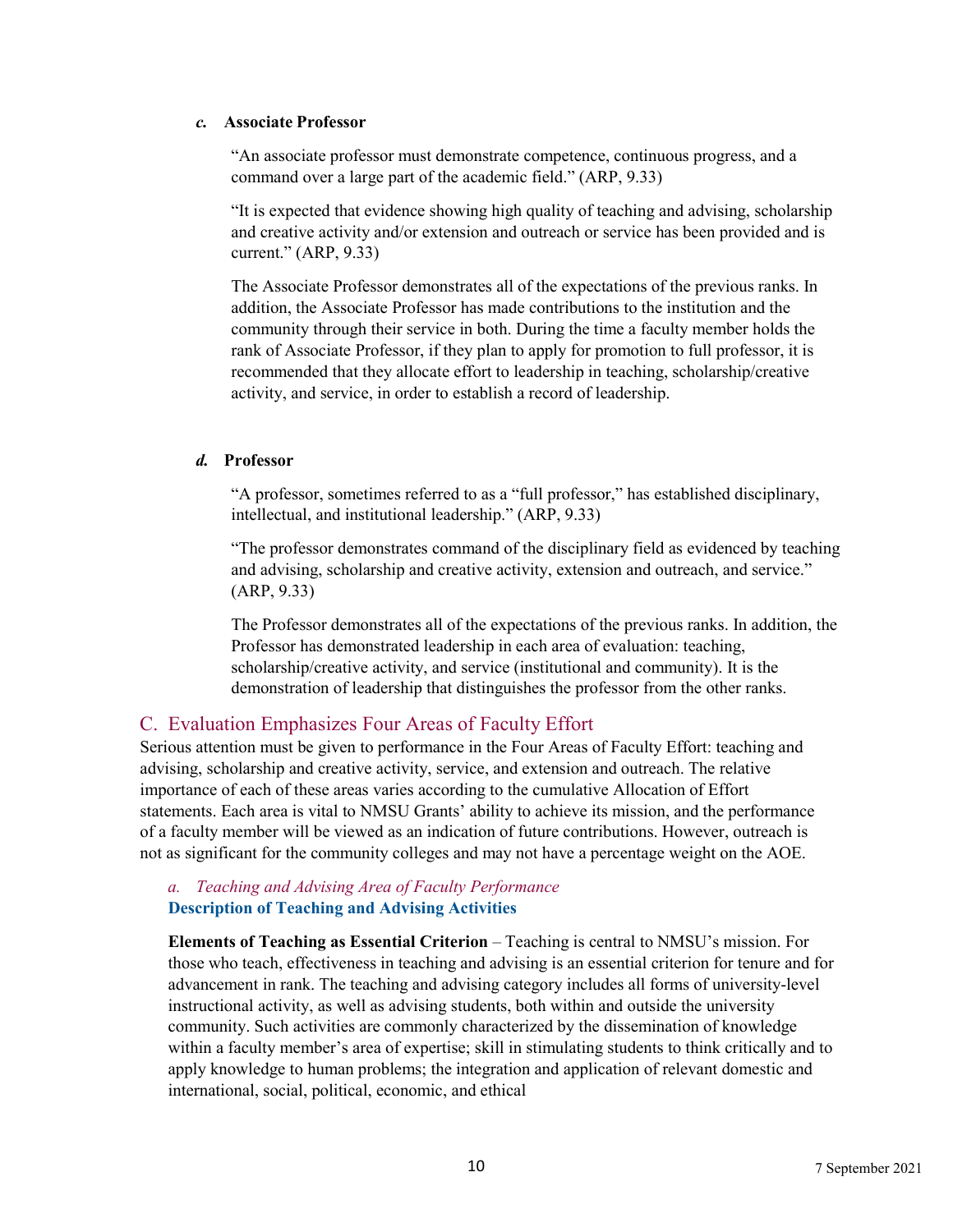implications into class content; the preparation of students for careers in specific fields of study; and the creation and supervision of appropriate field or clinical practica.

**Responsibilities of Teaching**– Teaching responsibilities may include, but are not limited to, preparation for and teaching of a variety of courses, seminars, and other academic learning experiences; non-credit workshops and informal instructional activities; course and program development; team or collaborative teaching; web-based instruction, both on and off campus supervision of student research, performances, or productions; field supervision and administration of field or clinical experiences; production of course materials, textbooks, web pages and other electronic aids to learning; and others.

### **Common Responsibilities for Teaching**

- Teach 27-30 credits (1.0 FTE) or equivalent with reassigned time
	- o Evaluation criteria
		- Completion of the table with courses taught and enrollment numbers\*
		- Narrative criteria Detailed activities completed for reassigned time and justification for agreed credits (if applicable)
- Demonstrate command of subject matter
	- o Evaluation criteria
		- Narratives clearly explain command of subject matter \*
		- **Possible methods** to use in justification
			- Narrative discusses updates in the field
			- Successfully completed review of online delivery
			- Peer evaluation
				- Classroom Observation
				- Reflective memo documenting teaching/collab w/peer
			- Discussion of student evaluation data
			- Other possible methods
- Convey course content effectively to students
	- o Evaluation criteria:
		- Narratives show content delivered effectively \*
		- **Possible methods** to use in justification:
			- Activities in classes that are meaningfully sequenced tosupport learning.
			- Variety of learning strategies and individual supports used within teaching.
			- Classroom observations and peer observations
			- Assessment data showing student success, perhaps through Gen Ed reports
			- Discussion of student evaluation data
			- Other possible methods
- Assess student learning
	- o Evaluation criteria
		- Narratives show assessment data were collected, analyzed, and utilized. \*
			- **Possible methods** to use in justification: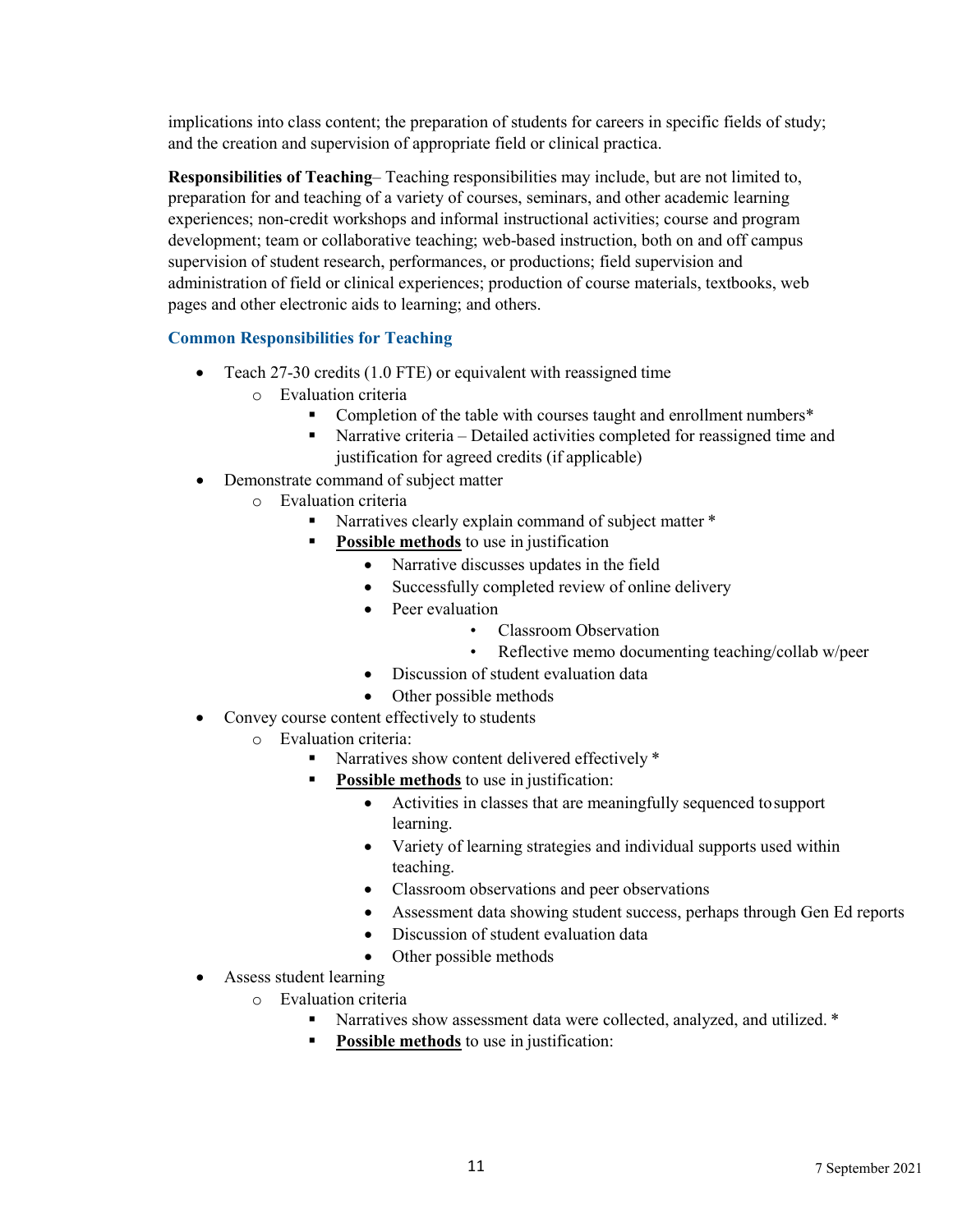- Describe assessment activities on the course level and, if appropriate, the program level.
- Describe changes made to courses based on the assessment.
- Describe changes to program based on the assessment.
- Discuss student evaluation data
- Other possible methods
- Demonstrate revision and updates of curricula
	- o Evaluation criteria
		- Narratives show updates to course content \*
		- **Possible methods** to use in justification
			- Discuss updated/revised pedagogy
			- Discuss updated/revised activities and assessment
			- Discuss incorporation of new technology
			- Discuss student evaluation data
			- Discuss changes in syllabi
			- Discuss changes in instructional materials (textbook, hand-outs, videos, etc.)
			- Other possible methods
- Demonstrate leadership in teaching
	- o Evaluation criteria
		- Narratives show leadership in activities related to teaching
		- **Possible methods** to use in justification
			- Participating in leading on a program review and/or program assessment
			- Participating in leading in course assessment (writing assessment reports)
			- Participating in leading on course revision
			- Participating in General Education certification
			- Participating in General Education alignment
			- Mentoring other faculty
			- Program managers reviewing syllabi for critical content for all courses in the semester
			- Other possible methods

Note: \* denotes required elements

Note: Parenthesis includes recommended documentation

#### **Evaluation Criteria for Teaching**

**Evidence to Assess Teaching Effectiveness** – Teaching is a complex and multifaceted activity. Therefore, several forms of evidence should be used to assess comprehensively teaching effectiveness. Each form of evidence will be weighted according to its importance in evaluating teaching. Such documentation must demonstrate command of subject matter, the ability to organize material and convey it effectively to students, and assessment of student learning. It may also demonstrate revision and updates of curricula, and the integration of scholarship (for faculty who produce scholarship) and service with teaching. Materials appropriate for evaluating teaching should include:

• Evidence from the instructor.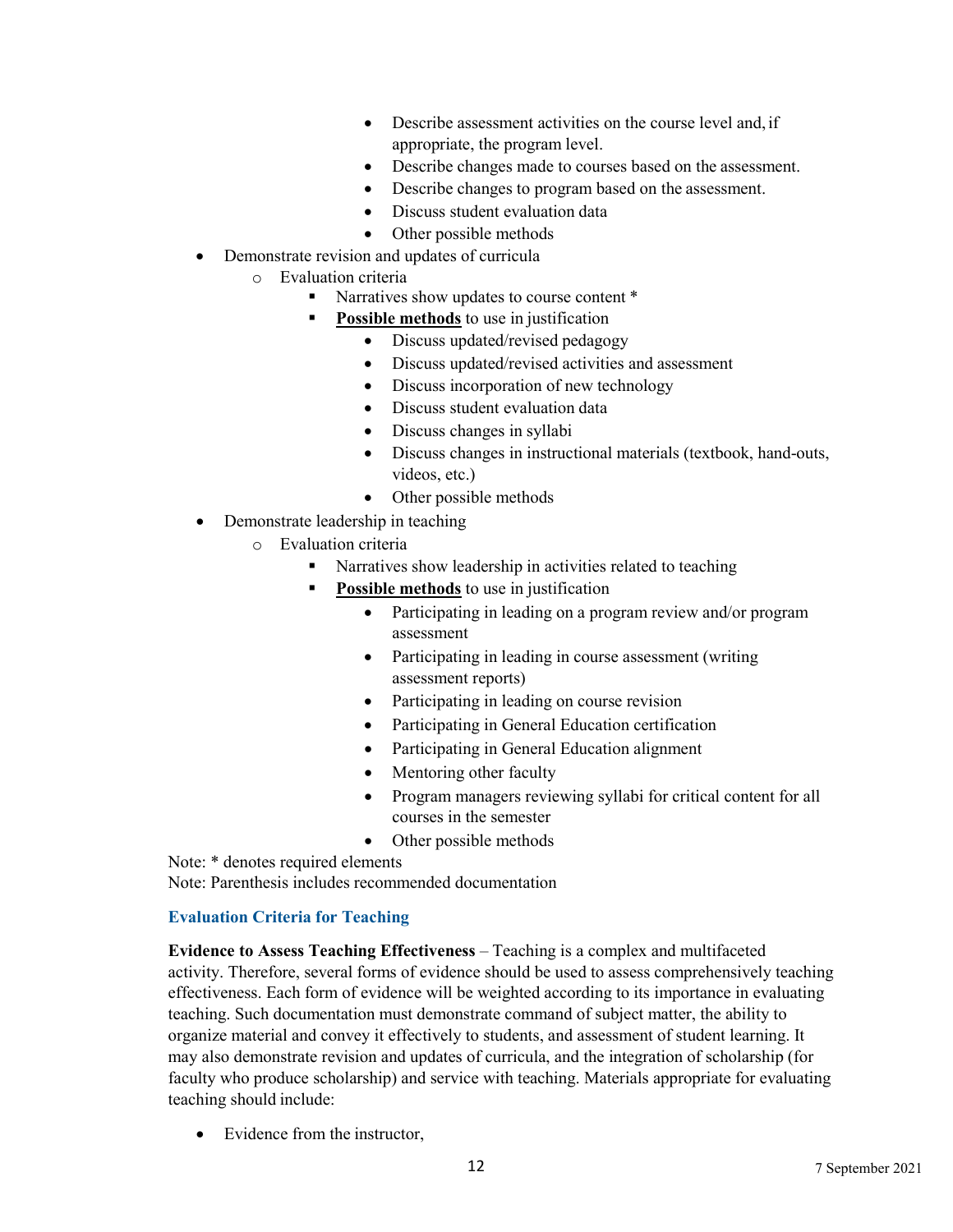- Evidence from other professionals,
- Evidence from students, and
- Evidence of student learning.

It is not necessary for all four types of evidence to be used, but, in accordance with state law, at a minimum, student evaluations and one other form of evidence must be used.

### *b. Scholarship, Creative Activity, and Professional Development:* **Description of Scholarship, Creative Activity, and Professional Development Activities**

Rationale – This understanding is grounded in Boyer's  $(1990)^{a}$  concept of the four scholarships:

- The scholarship of discovery involves processes, outcomes, and the passionate commitment of the professoriate and others in the university to disciplinedinquiry and exploration in the development of knowledge and skills;
- The scholarship of teaching involves dynamic, reciprocal, and critically reflective processes among teachers and learners at the university and in the community in

which their activity and interaction enriches and transforms knowledge and skills, taught and learned;

- The scholarship of engagement refers to the many and varied ways to responsibly offer and employ knowledge and skills to matters of consequence to the university and the community;
- The scholarship of integration is the process by which knowledge and skills are assessed, interpreted, and applied in new and creative ways to produce new, richer, and more comprehensive, insights, understanding, and outcomes.

a. Boyer, Ernest L. (1990). *Scholarship reconsidered: Priorities of the Professoriate*. New York: Carnegie Foundation for the Advancement of Teaching.

NMSU Definition of Scholarship and Creative Activity: Products developed through these processes are typically public, open to peer review, and available for use by others, but may also include classified projects, protected intellectual property or other confidential materials. Scholarship and creative activity can take many forms, including but not limited to refereed publications and patented intellectual property. At NMSU's community colleges, scholarship and creative activity includes scholarship that is also evidenced by professional development activities that disseminate knowledge to the college's learning communities.

Acknowledgement of Land Grant Mission: This definition reflects the university's mission as the state's land-grant university, serving the needs of New Mexico's diverse population through comprehensive programs of teaching and advising, scholarship and creative activity, extension and outreach, and service. It addresses the breadth and diversity of scholarly and creative activity among faculty, staff, and students through which this mission is fulfilled.

#### **Common Responsibilities for Scholarship, Creative Activity, and Professional Development**

- Development of knowledge and skills
	- o Evaluation criteria
		- Narratives demonstrate development of knowledge and skills \*
			- **Possible methods** to use in justification
				- Document local and/or national conference participation within field of study or within the field of teaching
				- Attend Professional Development opportunities (narrative, date,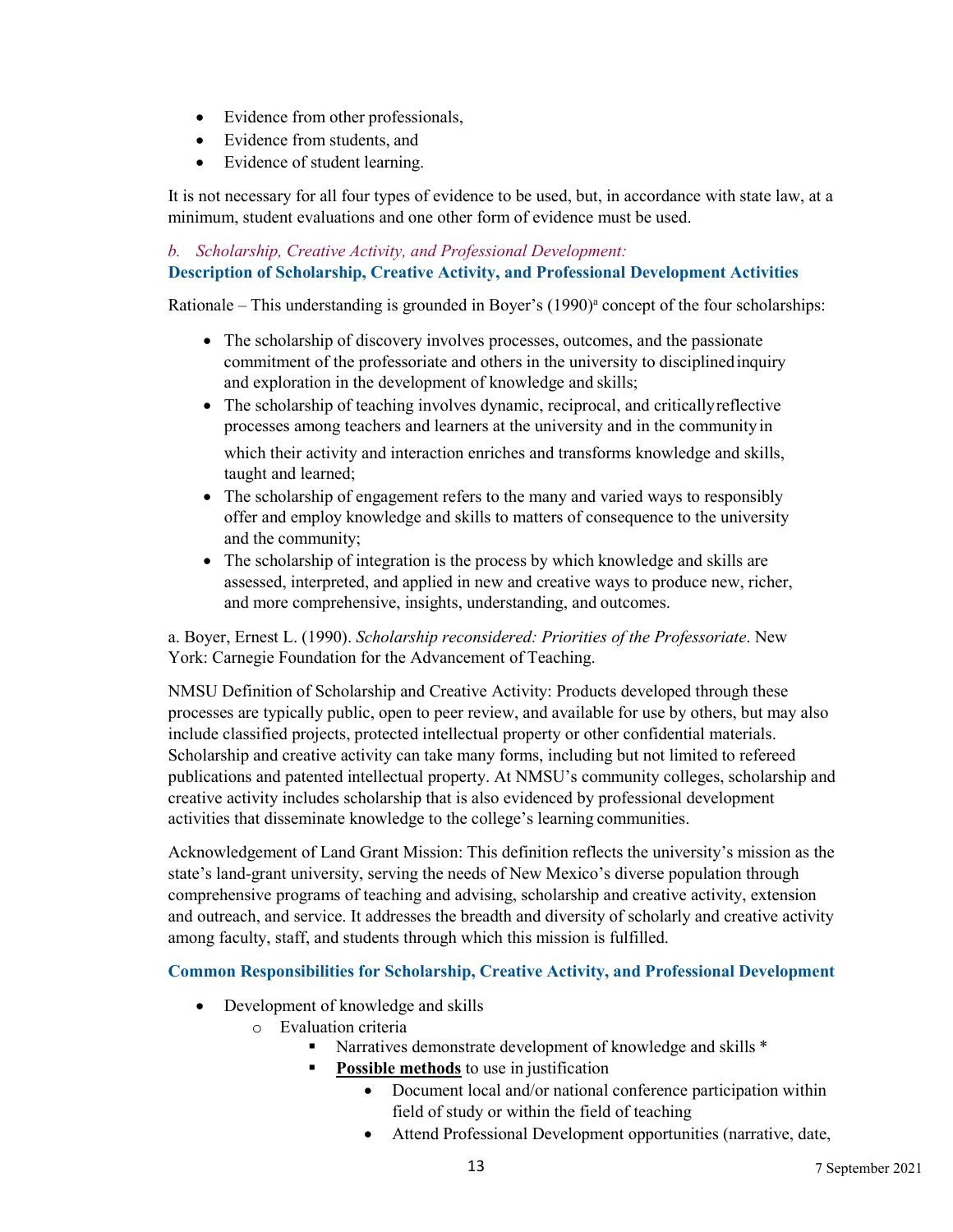time, session title and certificates earned)

- Describe creative research (artwork created, articles written and creative teaching materials developed)
- Describe books and/or articles utilized in development of expertise in field of knowledge or field of teaching
- Describe participation in a regional, national, or international organization related to your subject area
- Describe participation in professional development opportunities offered by the system, NMSU Grants, federal grants or other entities
- Describe other possible methods
- Application of knowledge and skills\*
	- o Evaluation Criteria
		- Narratives demonstrate that Professional Development has been applied
		- **Possible methods** to use in justification
			- Describe how knowledge is applied in the classroom environment acquired through Professional Development activities
			- Describe new or updated assignments, such as updated class handouts, lectures, syllabus, and/or media
			- Describe incorporation of new technology
			- Describe other possible methods
- Sharing of knowledge and skills\*
	- o Evaluation Criteria
		- Narratives demonstrate that knowledge and skills are shared outside of the classroom
		- **Possible methods** to use in justification:
			- Describe sessions presented at NMSU Grants (certificates)
			- Describe sessions presented at the NMSU Community College conference, Roundup
			- Describe sessions presented at regional and national conferences (conference schedules, emails)
			- Describe lectures presented in field of expertise or field of teaching to the Institution, other institutions, regional, national, or international organizations
			- Describe presentation of creative work, such as artwork exhibited, articles published, public performances
			- Describe other possible methods
- Demonstrate leadership in professional development
	- o Evaluation Criteria
		- Narratives show leadership in activities related toprofessional development
		- **Possible methods** to use in justification:
			- Describe a Lecture/Workshop presented at a National Conference (program, abstract)
			- Describe a Lecture/Workshop presented to the Institution, fellow Universities, National and/or Regional organizations (program, abstract)
			- Describe creative project presented at the Institution, fellow Universities, National or Regional Organizations(program)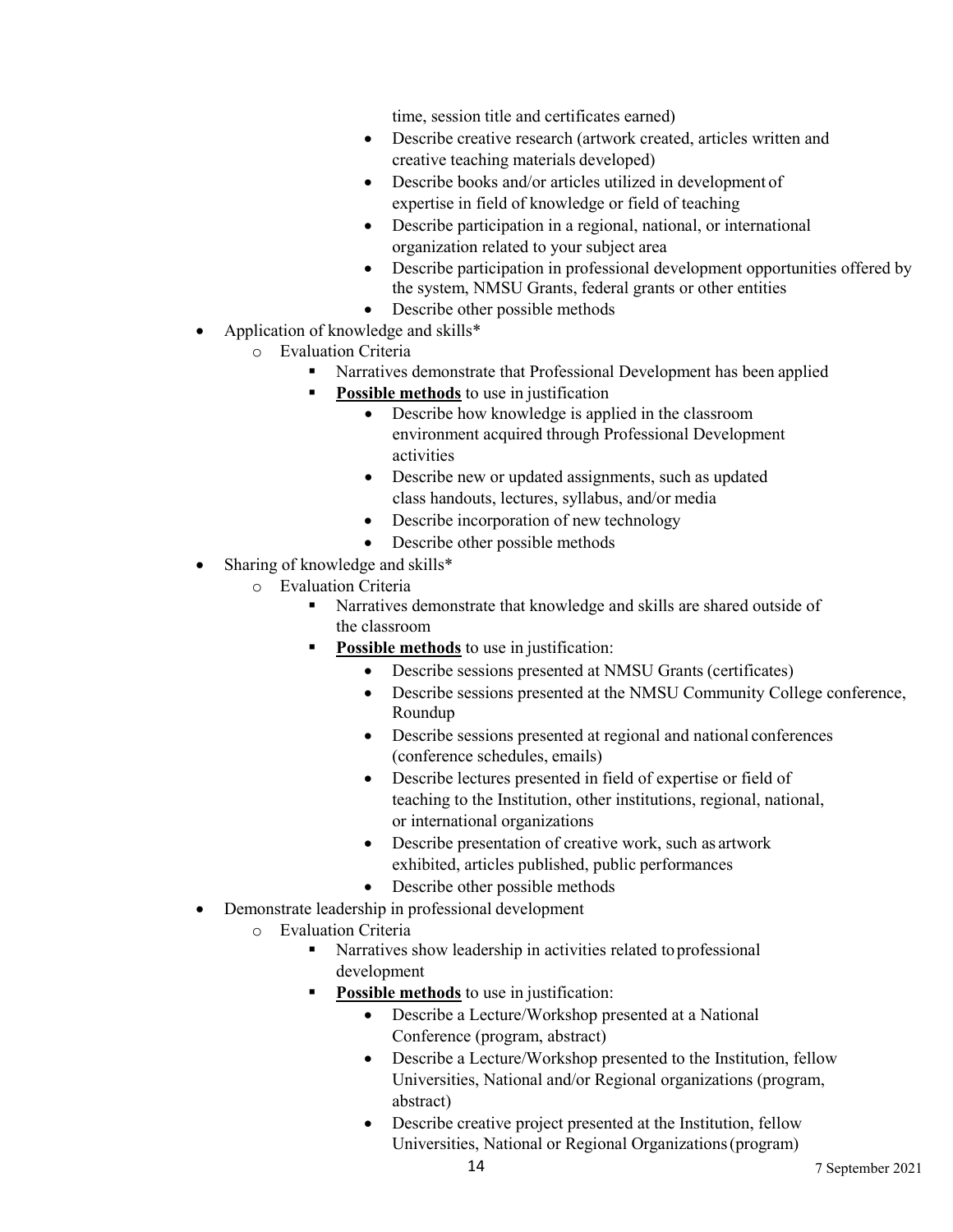- Describe creative projects presented in local, regional, national publications or events. (flyer, photographs, article, reviews, program, exhibitions)
- Describe published articles. (abstract or excerpt)
- Describe innovative skills and techniques developed and shared
- Serve as an officer in a professional, discipline-related organization
- Mentor junior faculty in the fields of expertise or teaching
- Describe other possible methods

Note: \* denotes required elements

Note: Parenthesis includes recommended documentation

#### **Evaluation Criteria for Scholarship, Creative Activity, and Professional Development**

All scholarly activity and outcomes, regardless of funding source, must consider the following criteria adapted from Diamond (2002)<sup>b</sup>:

- The activity's purposes, goals, and objectives are clear. Its objectives are realisticand achievable. It addresses important questions in the field.
- The activity reveals a high level of discipline-related expertise. The scholar brings to the activity a high level of relevant knowledge, skills, artistry, and reflectiveunderstanding.
- Appropriate methods are used for the activity, including principles of honesty, integrity, and objectivity. The methods have been chosen wisely and applied effectively. They also allow for replication or elaboration.
- The activity achieves its goals, and its outcomes have significant impact. It adds consequentially to the field. It breaks new ground or is innovative. It leads to further exploration or new avenues for exploration for the scholar and for others.
- The activity and outcomes have been presented appropriately and effectively to their various audiences.
- The activity and outcomes are judged meritorious and significant by one's peers.
- The scholar has critically evaluated the activity and outcomes and has assessed the impact and implications on the greater community, the community of scholars, andon one's own work. The scholar uses this assessment to improve, extend, revise, and integrate subsequent work.

b. Diamond, Robert M. (2002). *Serving on promotion, tenure, and faculty review committees: A faculty guide, 2nd ed*. Bolton, MA: Ankar Publishing.

c. *Extension and Outreach (Typically not part of the evaluation process at community colleges):* The central role of extension and outreach is recognized in that several Principle Units are dedicated to these functions. There are also numerous faculty members in other units for whom extension and outreach are major components of their duties. Because the category of Extension and Outreach is not part of the mission of the community college, it is not part of the evaluation process; however, on occasion, community college faculty do engage in extension and outreach, and those efforts should be documented.

**Collaborative Effort** – Extension and outreach work is collaborative by nature. Faculty should provide evidence of collaboration with whomever necessary to identify local needs, garner resources, discover and adapt new knowledge, design and deliver programs, assess clientele skill changes, and communicate program results. Collaborative effort should also include networking with other university faculty in identified areas of program discovery, development, and delivery,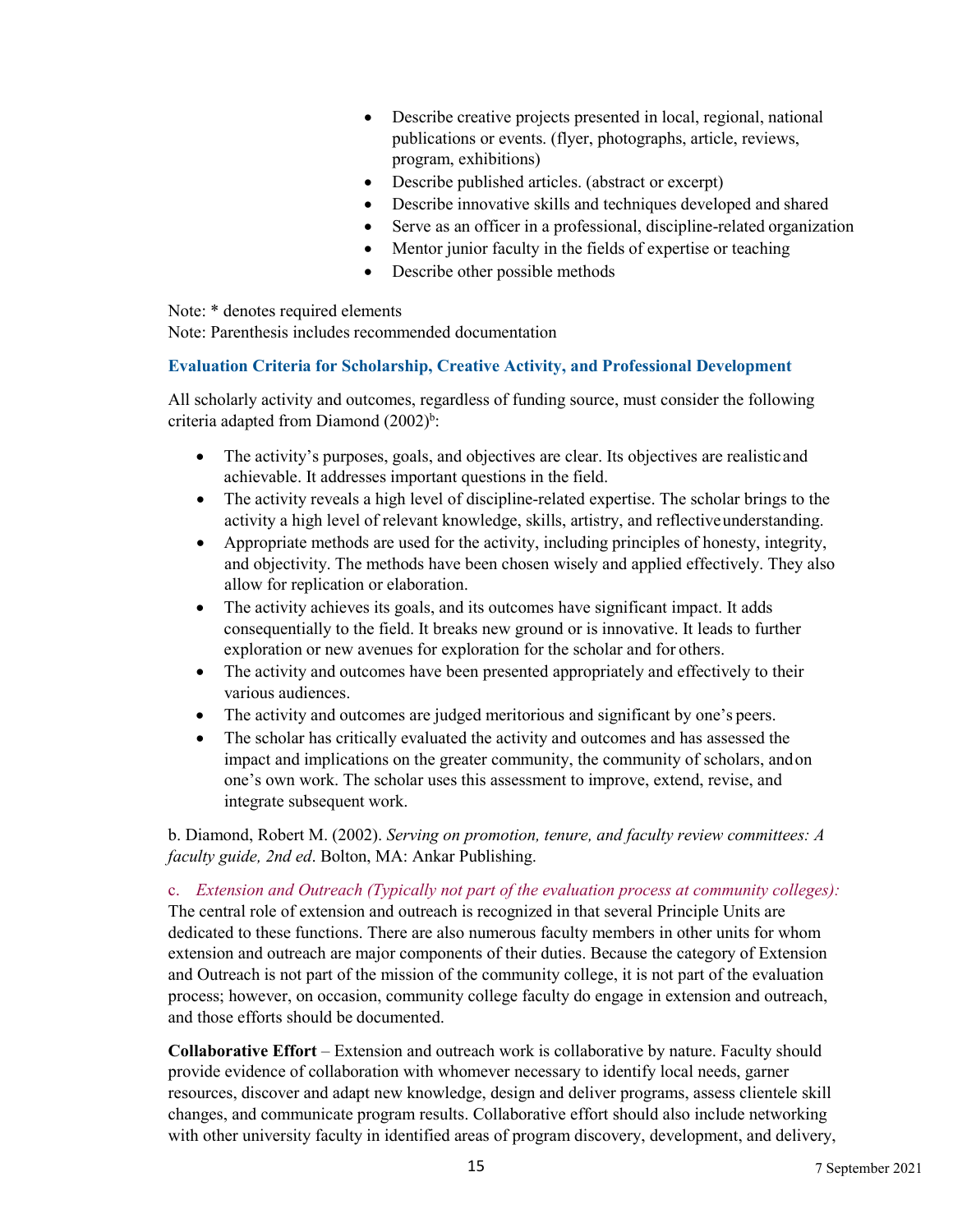including applications to teaching and advising where appropriate.

#### **Evaluation Criteria for Extension and Outreach**

Faculty must provide evidence of the collaborative and other efforts to receive recognition in this Area of Faculty Effort.

The documentation should provide evidence that the work is:

- creative and intellectual:
- communicated to stakeholders: and
- has a beneficial effect on stakeholders and the region.
- Components of extension include:
	- o developing programs based on locally identified needs, concerns, and/or issues; targeting specific audiences;
	- o setting goals and objectives for the program;
	- o reviewing current literature and/or research for the program;
	- o planning appropriate program delivery;
	- o documenting changes in clientele knowledge, behaviors, attitudes, and/or skills;
	- o conducting a reflective critique and/or evaluation of the program;
	- o validation of the program by peers and/or stakeholders; and
	- o communicating results to stakeholders and decision makers.

#### *d. Service*

#### **Description of Service Activities**

Service is an essential component of the university's mission and requires the faculty member to contribute to the organization and development of the university, as well as to provide service to local, state, national, or international agencies, organizations or institutions which may benefit from the faculty member's professional knowledge and skills.

#### **Common Responsibilities for Service**

- Service to the institution
	- o Evaluation criteria
		- Narratives describe service activities for the university\*
			- **Possible methods** to use in justification
				- Standing committee work (minutes, subcommittee work, products)
				- Ad-hoc committees (Roundup, 50th anniversary, RERP)
				- Search committees
				- College-sponsored events
				- Service to the NMSU system
				- Student organization advisor
				- Student academic advising
				- Student recommendation or referrals
				- Other possible methods
- Service to the community
	- o Evaluation criteria
		- Narratives describe volunteer activities outside of the university and how they benefit the community \*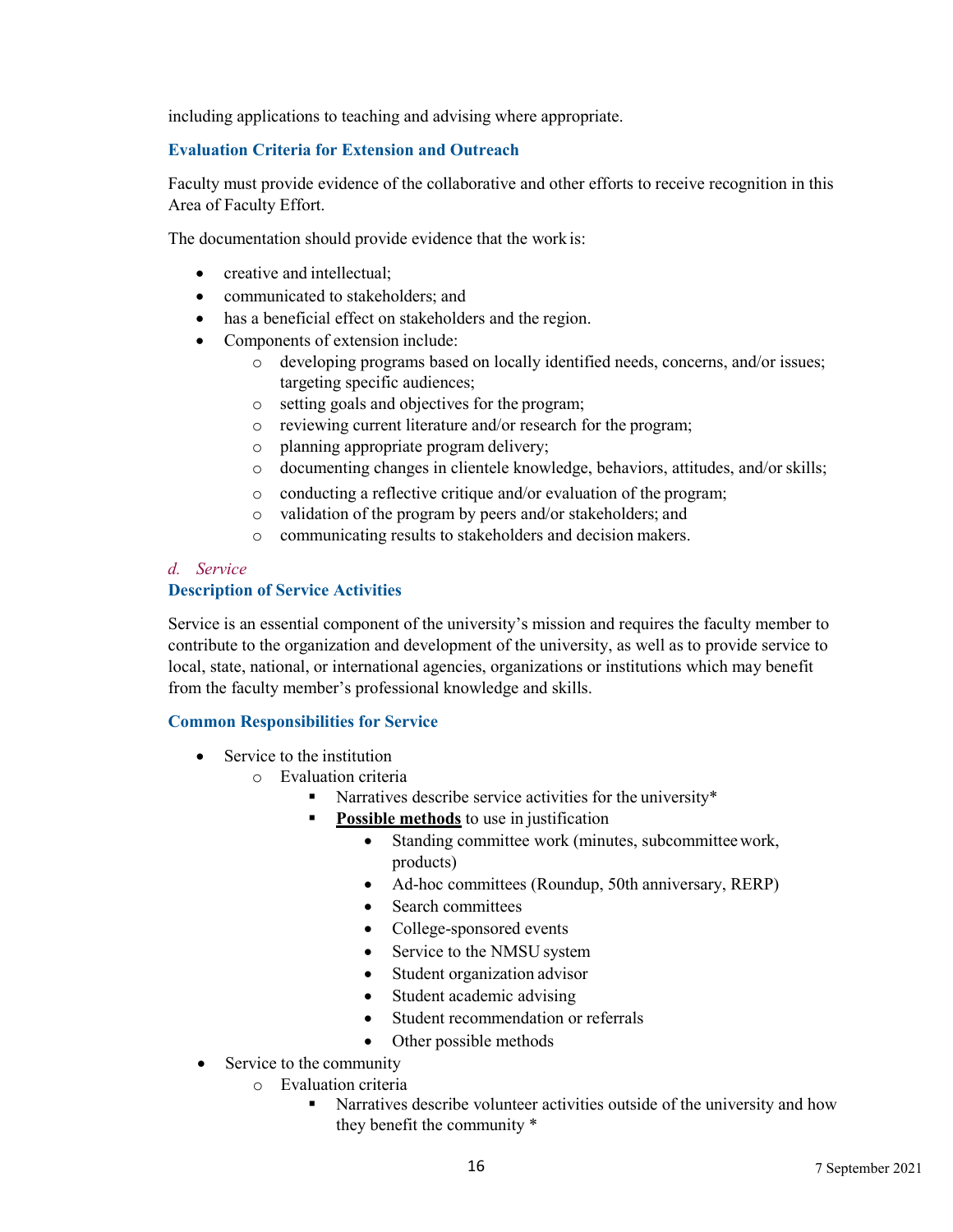- **Possible methods** to use in justification
	- Volunteer work outside of the institution within field of expertise
	- Volunteer work outside of the institution outside field of expertise
	- Products from volunteer work (Domestic Violence Awareness, Game Night)
	- Letter of support for an endeavor or to support a community organization
	- Other possible methods
- Demonstrate leadership in service
	- o Evaluation criteria:
		- Narratives show leadership in activities related to service
		- **Possible methods** to use in justification:
			- Describe service as University Committee or Subcommittee Chair, Co-Chair or Secretary and how leadership benefitted the committee and the university
			- Describe important contributions to tasks and duties performed by the University committee
			- Office or position held within volunteer work outside ofthe Institution
			- Collaborate with system members on wide-ranging projects (Gen Ed certifications, etc.)
			- Other possible methods

Note: \* denotes required elements Note: Parenthesis includes recommended documentation

#### **Evaluation Criteria for Service**

The type and amount of service that a faculty member performs should be determined in consultation with the appropriate administrator(s). All relevant activities in which a faculty member participates should receive appropriate consideration for promotion and tenure decisions. Service contributions should be evaluated based on how they are applied and how they draw upon the professional expertise of the faculty member.

### Part 3. Performance Evaluation Forms and Process

The performance of each regular faculty member, including regular college track faculty, must be reviewed at least once a year. The Annual Performance Evaluation or Post-Tenure Review provides documentation of expectations and a record of faculty performance relative to the stated expectations in the agreed upon Allocation of Effort documents. Each community college determines and uses its own performance evaluation form.

Performance evaluation forms include the following elements:

#### A. Allocation of Effort Statement (AOE):

AOEs shall also be a part of the candidate/faculty member's tenure and/or promotion portfolio, and all aspects of the agreed upon efforts shall be factored into the recommendation made at each step of the Promotion and Tenure process.

Allocation percentages will be negotiated and approved annually by the faculty member and the VPAA in alignment with ARP Rule 6.61. The teaching load for community college faculty members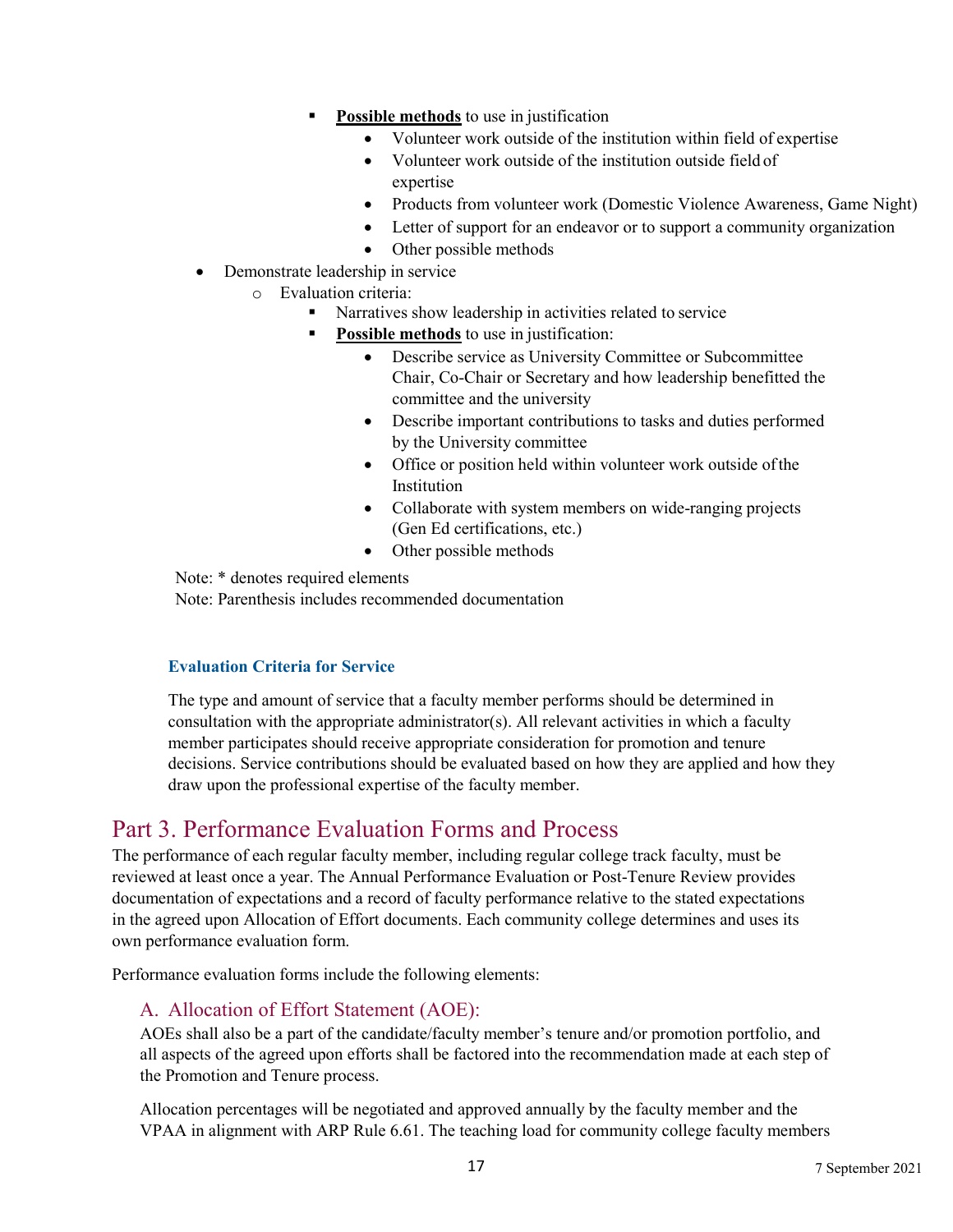will usually be the equivalent of 15 credits per semester or from 27 to 30 credits per academic year. The teaching load shall be prorated for short courses or courses taught over part of a semester (ARP 6.61). If agreement cannot be reached between a faculty member and the VPAA, the branch executive director or equivalent administrator may assign the AOE. The faculty member may appeal the AOE through existing university procedures.

The AOE and assigned percentages may be altered during the year with the mutual agreement of the faculty member and VPAA to reflect changing circumstances, such as service commitments, time for scholarship and creative activity, changes to teaching load, advising assignments, reassigned duties, etc.

At the minimum, the AOE will contain the following elements:

- a. Percentage of effort to be devoted to the four areas of faculty effort. The total percentage must be 100%. The minimum for any category is 0%.
- b. A statement of what NMSU Grants considers a full teaching and advising load.
- B. Current Position Description.
- C. Submission from Faculty Member:

A written section submitted by the faculty member detailing and citing accomplishments in relation to the four areas of faculty effort as agreed upon in the AOE from the previous academic year.

### D. Written Review by VPAA:

A written review will be provided from the VPAA including specific commendations, concerns, and recommendations in each of the areas of performance, as well as separate comments about progress toward promotion and tenure when applicable.

### Part 4. PROCEDURAL GUIDELINES FOR ANNUAL PERFORMANCE EVALUATION

### A. NMSU Generic Process Instructions:

Early in each spring semester (refer to calendar year timeline), the faculty member is expected to prepare their written summary of accomplishments from the previous calendar year. At the time of a new faculty's first contract, the VPAA confers with new faculty members concerning the recording of objectives and goals and the general use of the AOE form.

In the case of continuing faculty members, the faculty member will schedule a conference with the VPAA for the purpose of revising and/or updating objectives previously agreed upon. The VPAA will share the above agreements in writing with the faculty member. Returning faculty members may also request an annual meeting regarding the faculty member's progress toward promotion and/or tenure. During this meeting, specific evaluative comments in each of the areas of performance are required, as well as separate comments about the individual's progress toward tenure and/or promotion.

Each regular faculty member completes either a written form or digital database entry detailing and citing accomplishments in the four areas of faculty effort, of teaching, research and/or creative scholarship, service, and extension and outreach during the performance evaluation period. The type, method of collection, and disposition of evidence regarding effectiveness of teaching is of particular importance, and faculty should consult with the P&T Committee or the VPAA concerning the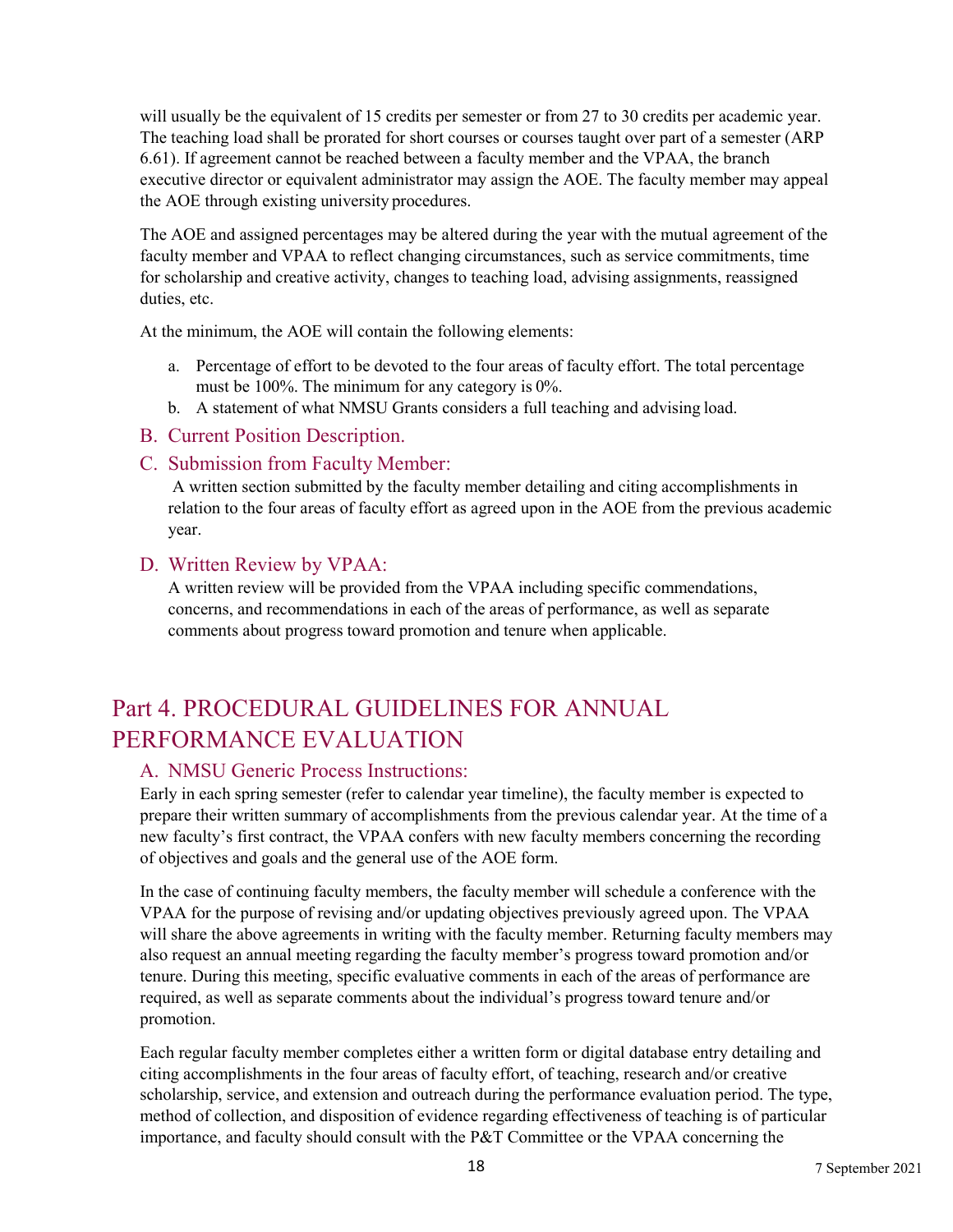collection of this evidence. The performance evaluation form, along with any supplemental material, is submitted by each pre-tenured faculty member or any faculty member applying for promotion to the P&T Committee for evaluation and recommendation to the VPAA by the due date stipulated on the timeline for promotion and tenure as described in Chapter III of this document (Promotion and Tenure Processes).

The P&T Committee reviews the faculty performance forms, returns the documents for revisions, if necessary, and prepares a written evaluation based upon accomplishments reported as compared with previously set goals and objectives (a copy of this report will be shared with the faculty member), and confers with the VPAA, as necessary, on the written recommendation and the prepared summary to be discussed with the faculty member.

The faculty member and VPAA will establish goals for all areas having an allocation of effort greater than zero. Goals should be realistic and obtainable. It is understood that some objectives may not receive funding, may not work, or may take longer than the faculty member anticipated. These goals and objectives will be recorded in writing, with a copy to the faculty member.

The NMSU Grants promotion and tenure committee and VPAA formulate independent recommendations when and where appropriate regarding evaluation of the faculty member's performance on the basis of the policies stated in this manual and the NMSU ARP. These are communicated to the Branch Executive Director and NMSU Provost, as appropriate.

Annual evaluations for tenured faculty members will be provided. The Post-Tenure Review rule ensures that all tenured faculty members will receive an annual review and that those with either exceptionally fine performance or serious deficiencies in one or more areas will be identified. Special achievements shall be rewarded in a manner determined by each community college campus. For tenured faculty members who receive two successive unsatisfactory annual reviews with identified and uncorrected serious deficiencies, this rule provides a mechanism to establish a remedial program for correcting such deficiencies.

The annual review document will be noted as the Post Tenure Review for each tenured faculty member. This Post Tenure Review will weigh the four areas of which are teaching, scholarly work, outreach and service in proportion to the percentage each category receives in the faculty member's allocation of effort for a given year. Administrators who hold tenured faculty rank are reviewed on the performance of their faculty duties (teaching, research, and service). Administrators who have no assigned faculty duties will not be reviewed under ARP rule 9-36.

If, in the judgment of the VPAA and the Branch Executive Director, the annual review for a tenured faculty member shows a serious deficiency in the performance of that faculty member, the VPAA shall inform the faculty member in writing of the deficiency, as well as recommend actions the faculty member might take to address the issue. If the deficiency or deficiencies continues for two or more years and if the faculty member has not taken the corrective actions, one of two possible courses of action will ensue:

The faculty member may request that the VPAA submit to the other tenured faculty members of the college the record of poor performance and suggested actions for consideration in a more complete review, or

If the faculty member does not request the review, the VPAA will initiate such a review with the concurrence of a majority of the tenured faculty in the college.

If serious deficiency is found, a specific remedial program shall be developed in consultation with the faculty member that includes procedures, criteria for evaluating progress, and a reasonable timetable.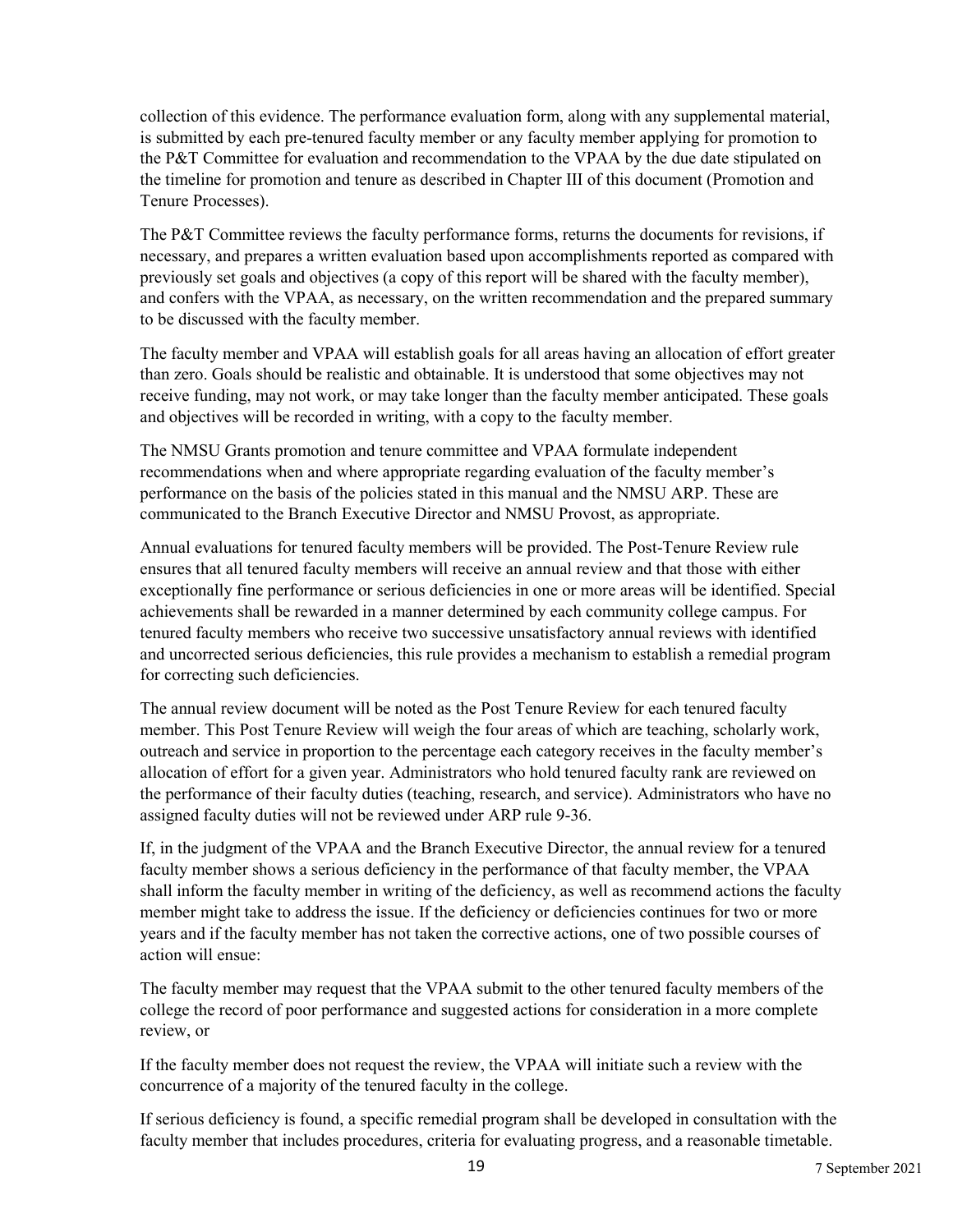If the faculty member's teaching needs improvement, such a program might include participation in programs offered by the Teaching Academy, mentoring by a recipient of teaching awards, intensive study of videotaped classroom sessions, etc. However, in accordance with NMSA 1978, Section 21-1- 7.1, part E (1), any remedial effort can be no shorter than two years in length.

Whether or not a tenured faculty member accepts the recommendation to participate in a work enhancement program, and whether or not the member performs well in the program, the faculty member's performance will be judged on subsequent work. The more complete review shall not be initiated for any tenured faculty member more frequently than once every five years.

If a tenured faculty member's teaching deficiencies are considered by the director and provost to be very serious and to have been uncorrected at the conclusion of the agreed time period, and further, if there is evidence that the faculty member's teaching performance has deteriorated since the award of tenure such that the faculty member's teaching performance is now typically unsatisfactory, the director and provost shall recommend loss of tenure for the faculty member in question.

If tenure is to be revoked, the university shall follow the processes specified in Administrative Rules and Procedures (ARP) Chapter 9, subject to the safeguards of ARP 10.01 Due Process.

Every year, VPAA shall report to the NMSU director and provost:

- The number of tenured faculty receiving annual evaluations.
- The number receiving unsatisfactory evaluations.
- The number of tenured faculty who have been the subject of a more detailed peer review.
- The number of faculty who have participated in a remedial program as a result.
- The results of those programs.
- The number of faculty whose tenure have been revoked.

#### B. NMSU Grants Specific Annual Performance Processes:

#### *a. Annual Performance Evaluation Portfolio:*

This document is to showcase the faculty member's performance and achievements. Prior to receipt of tenure for tenure track regular faculty and promotion to Associate Professor for college track regular faculty, this document includes:

- the draft Allocation of Effort Statement for the following calendar year;
- a final allocation of effort for the calendar year under review awaiting final signatures and final documentation for the fall semester with the narrative of accomplishments (2-page maximum in each of the performance areas including progress towards completion of goals pasted in the indicated box on the form). If agreed upon performance expectations were not met, documentation and an explanation are required concerning those items. If expectations cannot be achieved, then renegotiation of performance expectations with the VPAA during the calendar year is recommended to avoid unmet expectations;
- student evaluations for the calendar year under review addressed by the narrative of accomplishments;
- documentation of the described accomplishments (maximum 25-pages front and back). The quantity of documentation for each of the four areas of faculty effort should mirror the percentage of effort for each area in the finalized allocation of effort from the previous academic year. (See Appendix B-1 for the Annual Performance Evaluation Portfolio layout)

Following receipt of tenure for a tenure track faculty member or promotion to Associate Professor for college track regular faculty, the expectation exists that regular faculty have received adequate guidance concerning what documentation they should retain to support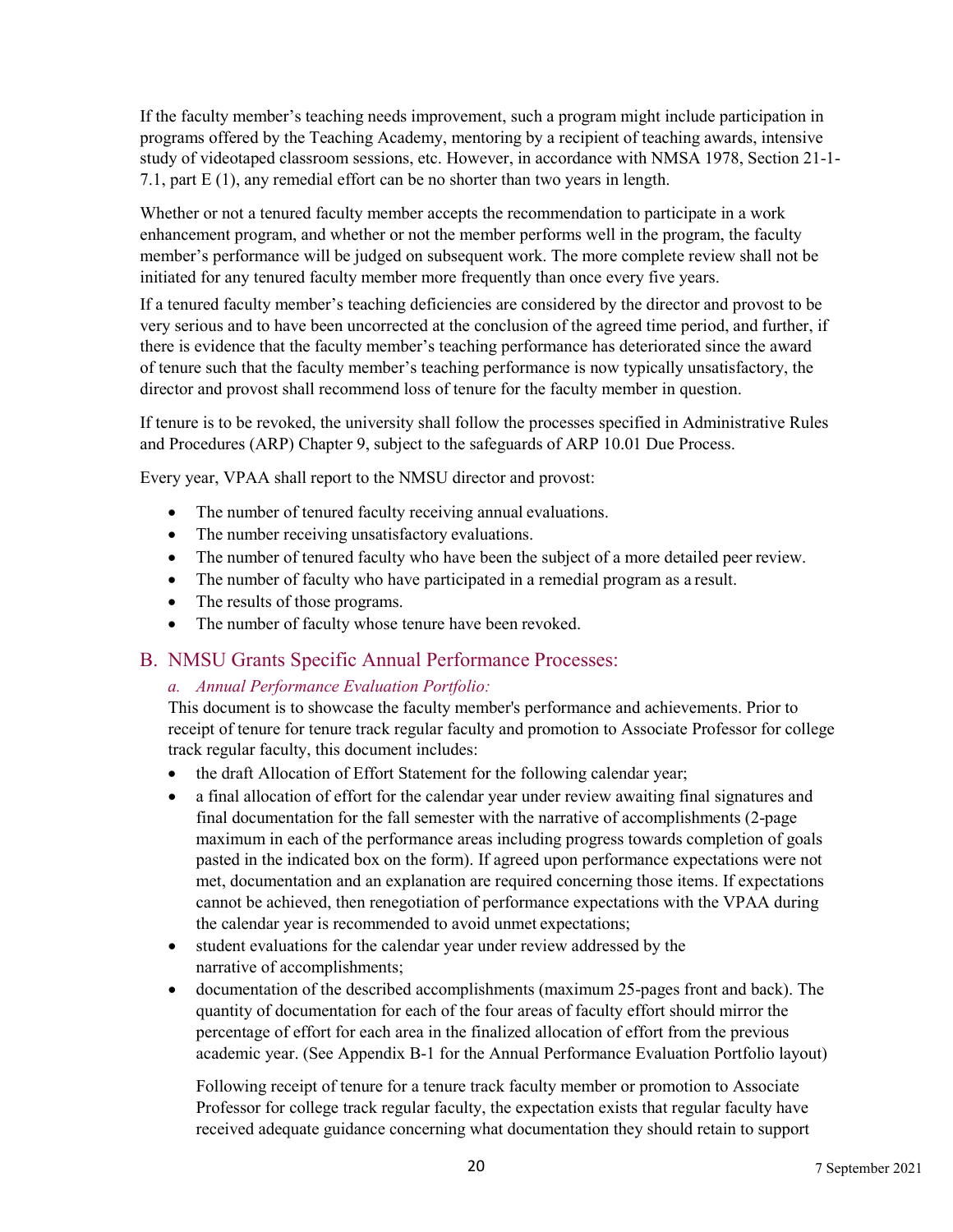future applications for promotion. Consequently, the requirement for documentation of described accomplishments will not be required in the faculty member's Annual Performance Evaluation Portfolio. However, documentation needs to be available upon request. Faculty may be asked to provide documentation, but must be given adequate notice for any documentation request and adequate time to respond as stipulated for post-tenure reviews.

#### *b. Timeline*

1) Early in February, all faculty members will submit theircompleted Annual Performance Evaluation Portfolio to the VPAA.

2) If a faculty member is applying that calendar year for promotion or tenure, that member would need to submit a partial Annual Performance Evaluation Portfolio to the P&T committee to be reviewed in time to include in the P&T Portfolio. Then after the fall semester, it needs to be updated to integrate information from the fall term.

3) By mid-February, the VPAA will forward all applicable Annual Performance Evaluation Portfolio to the P&T committee. The P&T committee will meet, if necessary or requested, with the faculty member and initiate the Annual Performance Evaluation (for tenured faculty the evaluation is called the Post-Tenure Review) based on the Annual Performance Evaluation Portfolio and observations of the previous year's performance.

The P&T committee will 1) review the faculty member's performance in each of the applicable areas; 2) write separate statements addressing progress towards promotion and/or tenure and addressing problem areas which may impede progress toward promotion and/or tenure; and 3) assign an overall evaluation rating (Needs Improvement, Commendable, or Exemplary) and provide the faculty member a copy of the evaluation. (See Appendix B-2 for Annual Performance Evaluation or Post Tenure Review Form)

4) In early March, if a faculty member disagrees with the P&T committee's evaluation, the faculty member has ten working days to write a rebuttal addressed to the campus Associate Campus Director that is included in the portfolio. After the ten-day rebuttal period has expired, the Annual Performance Evaluation Portfolio with the P&T's recommendations will be forwarded to the VPAA.

5) In early April, the VPAA will review each faculty member's Annual Performance Evaluations Portfolio and overall evaluation. The VPAA may agree/disagree with the assigned rating based on the Annual Evaluation Portfolio, observed activities, rebuttals, and recommendations of the P & T committee. The VPAA will notify all faculty, in a written document (e-mail), of the opportunity for a meeting with the VPAA, the result of the VPAA review, and the need to sign the B-4 form. The VPAA will respond to a meeting request within 10-working days.

6) If a faculty member disagrees with the VPAA's evaluation, the faculty member has 10-working days to write a rebuttal addressed to the Executive Director that is included in the portfolio. After the 10-day rebuttal period has expired, the Annual Performance Evaluation Portfolio will be forwarded to the Executive Director.

7) The third Friday of April, the reports will be submitted to the Executive Director for review and filing.

#### *c.* Post-Tenure Review:

Tenured faculty members' annual performance evaluation is the Post-Tenure Review. This Post-Tenure Review shall weight the four areas of teaching and related activities, creative and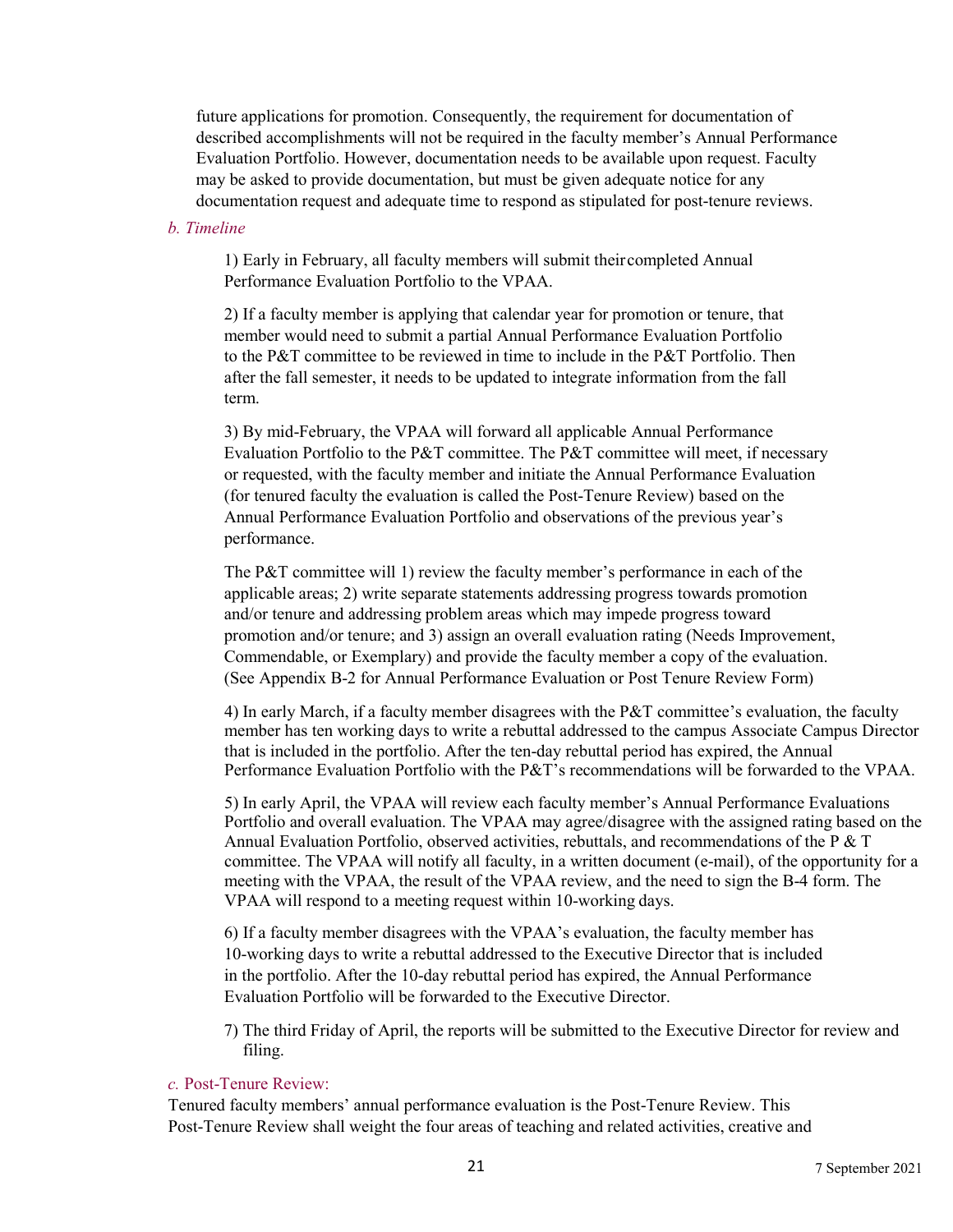scholarly work and professional development, extension and outreach, and service all in proportion to the percentage each category is given in the faculty member's allocation of effort for a given year. Annual Performance Evaluation Portfolio as Post-Tenure Review: This document will showcase the faculty member's performance and achievements. This report includes:

- the complete allocation of effort statement for the academic year commencing;
- $\bullet$  the narrative of accomplishments (2-page maximum in each of the performance areas including progress towards completion of goals preferably pasted in the indicated box on an unsigned final allocation of effort form);
- student evaluations for the prior year

Documentation is not required for tenured faculty or for college track faculty in the rank of Associate Professor or Professor, as previously stated. However, documentation needs to be available upon request. Faculty must be given adequate notice for any documentation request and adequate time to respond. (See Appendix B-1 for the Annual Performance Evaluation Portfolio layout)

Administrators who hold tenured faculty rank are reviewed on the performance of their faculty duties. Administrators, who have no assigned faculty duties, will not be reviewed under this policy. If, in the judgment of a supervisor, the annual review for a tenured faculty member shows a serious deficiency in the performance of that faculty member, the supervisor shall inform the faculty member in writing of the deficiency, as well as recommend actions the faculty member may take to address the issue. If the deficiency or deficiencies continue for two or more years and, if the faculty member has not taken the corrective actions, one of two possible courses of action may ensue:

- 1. The faculty member may request that the supervisor submit the record of poorperformance and suggested actions to the other tenured faculty members for consideration in a more complete review, or
- 2. If the faculty member does not request the review, the supervisor may initiate such a review with the concurrence of a majority of the tenured faculty.

The more complete review shall have the aim of identifying strengths and weaknesses of the faculty member in the four areas of:

- teaching and related activities
- creative and scholarly work including professional development
- extension and outreach
- service.

All areas must be listed in proportion to the percentage each category is given in the faculty member's allocation of effort for a given year. The review will be undertaken by the P  $&$  T committee. Student evaluations must be considered when evaluating the faculty member's teaching, along with other factors.

If the reviewers conclude that the faculty member's performance is not seriously deficient, the faculty member shall be so informed and a statement of the finding placed in the faculty member's personnel file.

If a serious deficiency is found, a specific remedial program shall be developed in consultation with the faculty member that includes procedures, criteria for evaluating progress, and a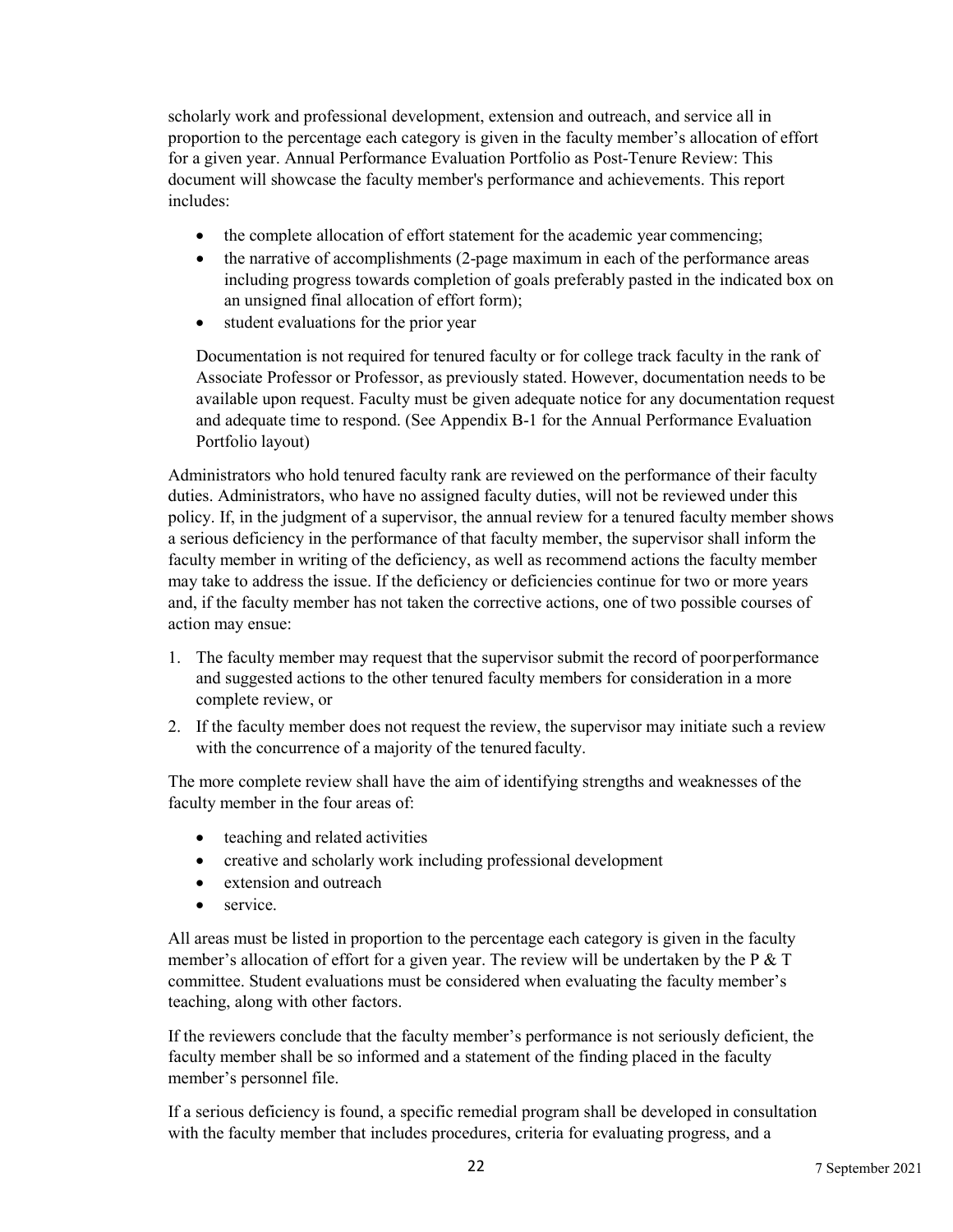reasonable timetable. If the faculty member's teaching needs improvement, such a program might include participation in programs offered by the Teaching Academy, mentoring by a recipient of teaching awards, intensive study of videotaped classroom sessions, etc. However, in accordance with NMSA 1978, Section 21-1-7.1, part E(1), any remedial effort can be no shorter than two years in length.

Whether or not a tenured faculty member accepts the recommendation to participate in a teaching or scholarly work enhancement program, and whether or not the member performs well in the program, the faculty member's performance will be judged on subsequent teaching and scholarly work according to NMSU ARP Chapter 9. The more complete review shall not be initiated for any tenured faculty member more frequently than once every five years.

If a tenured faculty member's teaching deficiencies are considered by the executive director and provost to be very serious and to have been uncorrected at the conclusion of the agreed time period, and further, if there is evidence that the faculty member's teaching performance has deteriorated since the award of tenure such that the faculty member's teaching performance is now typically unsatisfactory, the executive director and provost shall recommend loss of tenure for the faculty member in question. If tenure is to be revoked, the University shall follow the processes specified in ARP Chapter 9, subject to the safeguards of ARP 10.1, DueProcess.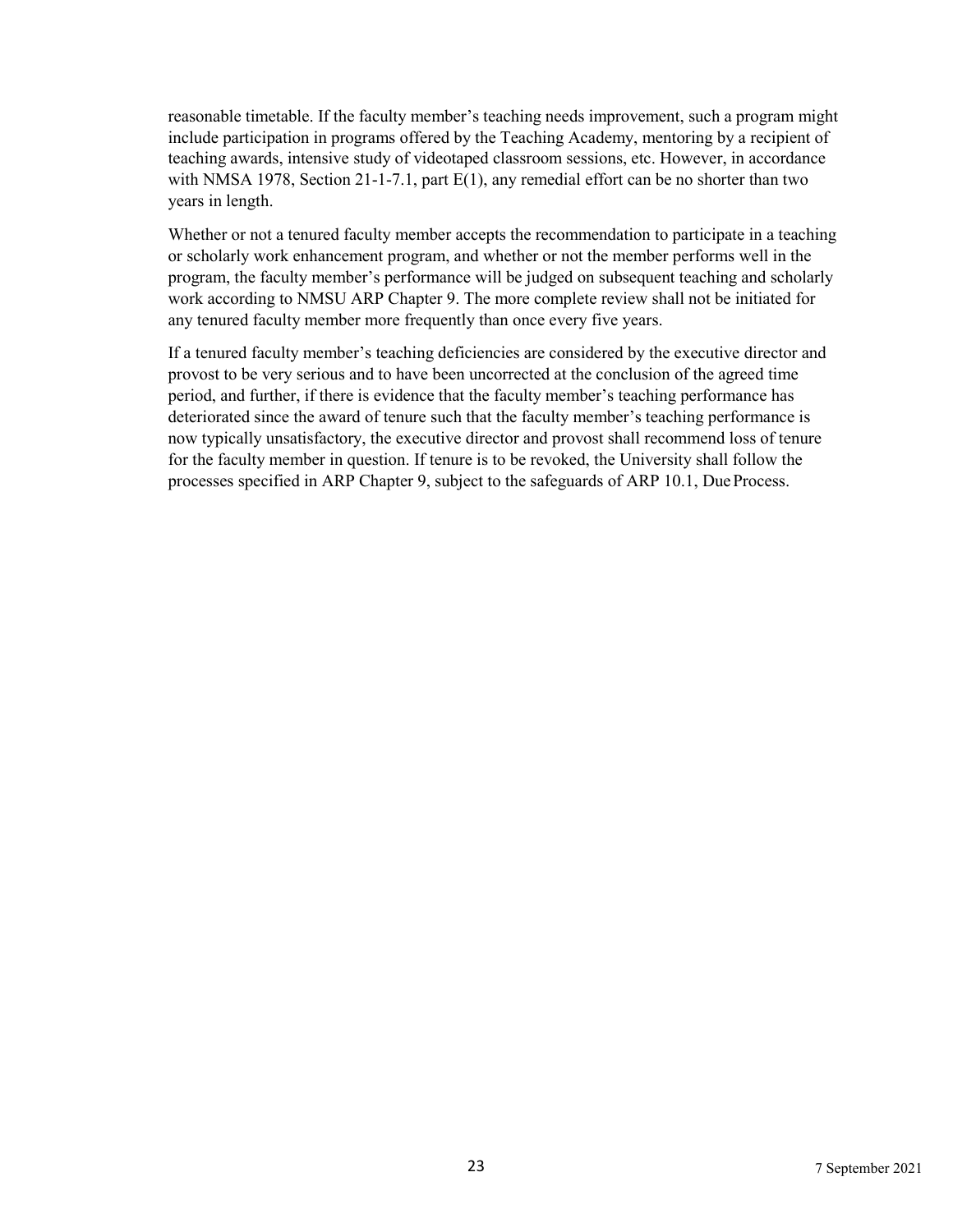# NMSU Grants Evaluation and Promotion & Tenure Policy

Chapter III: Promotion and Tenure Processes

### Part 1. Purpose

Promotion and tenure decisions are the means by which NMSU rewards and retains its most valued scholars, sustains excellence in its instructional disciplines, and fulfills its mission to advance knowledge. The quality of faculty accomplishments in teaching and advising, scholarship and creative activity, extension and outreach, and service largely determines the quality of the university as a whole. The processes involved in promotion and tenure must be fair, transparent, and participatory.

### Part 2. Statement on Value of Diversity; Commitment Against **Discrimination**

NMSU values the richness that inquiry based upon intellectual and cultural differences brings to the university community. NMSU administers recognize that all employment decisions must be made without regard to race, national origin, gender, gender identity, age, disability, political beliefs, religion, marital status, sexual orientation, special friendships, or animus towards candidates, taking care to avoid conflicts of interest, structural, institutional, or habitual thoughts and patterns that could lead to disparate treatment, including prohibited discrimination and undue preferential treatment. (ARP 9.32, Part 6 – Statement of Value of Diversity, Commitment against Discrimination.)

### Part 3: Nature of Promotion and Tenure Reviews

The mission of the NMSU community colleges is to provide open access to quality education and support economic and cultural life in prescribed service areas. Community colleges provide traditional liberal arts education, vocational and technical training, contract training, community interest classes, and developmental education. Every effort is made to keep programs and curricula flexible, in order to accommodate varied and expanding community educational needs. Since the community college's primary role is the dissemination of information, more emphasis is placed on teaching and advising, in the evaluation process. Due to its size, the organizational structure for tenure review at the Grants campus consists of one tenure and promotion committee.

The integrity of the promotion and tenure processes relies upon consultation by and between groups and individuals with successively broader views of the mission of the university and participation by the involved faculty member, who has an opportunity to seek redress for perceived violations of policy, rules or procedure which might unfairly affect the outcome. In order to ensure a fair process for recognition of excellent faculty, it shall be the policy of the university to allow faculty members to vote on the promotion or tenure of departmental colleagues, exercising collegial judgment based on criteria established for promotion and tenure by the Principal Unit and consistent with the NMSU Rules on Faculty Evaluation, Promotion and Tenure. University faculty and academic administrators involved in the review and recommendation or decision making processes relating to an application for promotion or tenure shall not have any conflict of interest that would render them unable to perform their duties in a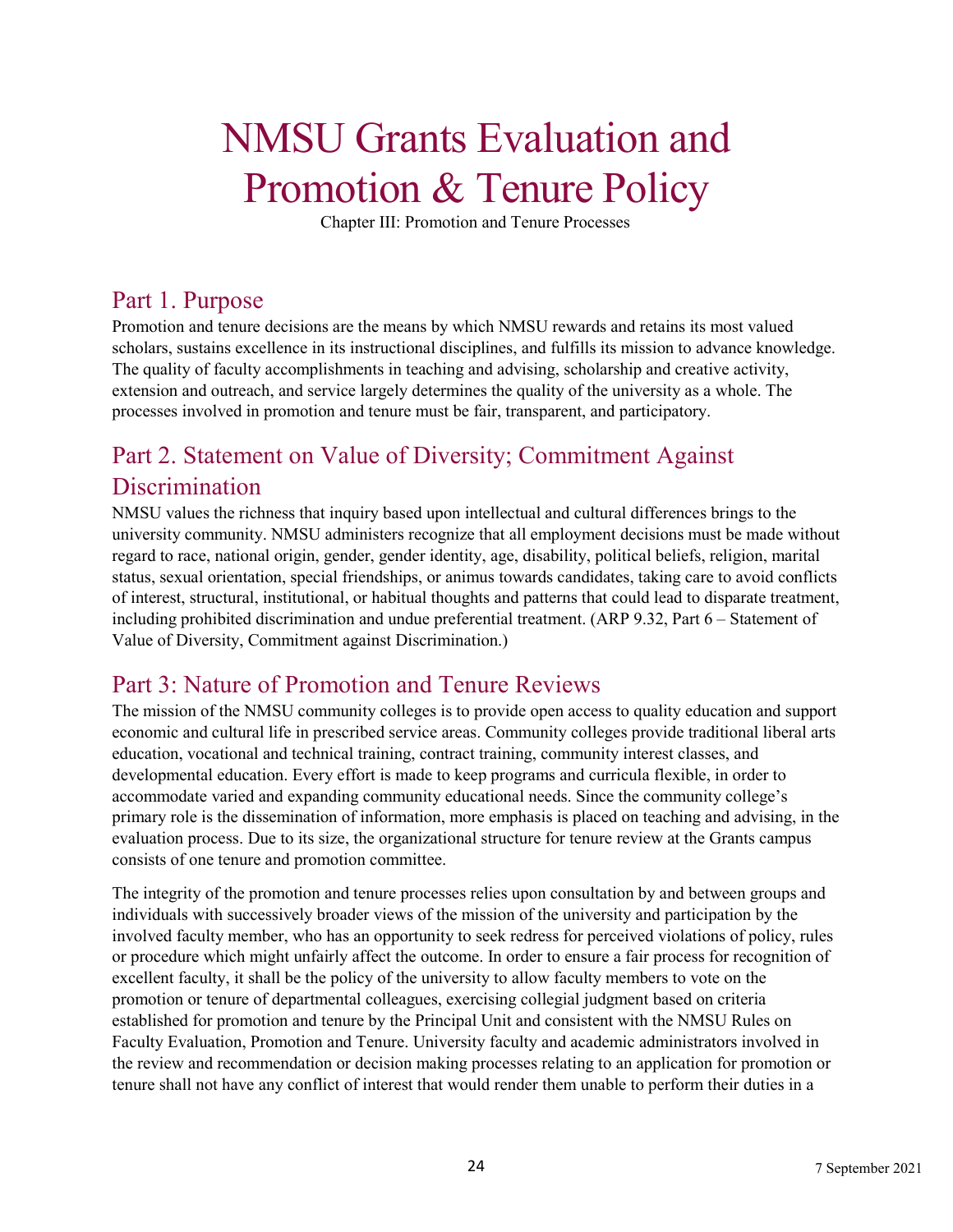fair, impartial and equitable manner. In order to achieve fairness, transparency, and broad-based participation, all of the parties must base their decisions on the documentation described in the NMSU Rules on Faculty Evaluation, Promotion and Tenure.

The NMSU Rules on Faculty Evaluation, Promotion, and Tenure [Administrative Rules and Procedures (ARP) 9.30 – 9.36], establish the rules relating to the faculty annual performance evaluation process, and relating to promotion and/or tenure criteria and procedures for review. These rules clarify the roles and responsibilities of the candidate applying for promotion and/or tenure, as well as the roles and responsibilities of the promotion and tenure committees and academic administrators involved in each review stage. These rules set forth the requirements for the department and college promotion and tenure committees, and the common elements which must be include in their respective promotion and tenure policies.

Each Principal Unit, such as NMSU Grants, shall post on its website its written promotion and tenure policy document, which must be in alignment with the NMSU Rules on Faculty Evaluation, Promotion and Tenure with a link to the Office of the Provost's website. The Office of the Executive Vice President and Provost will post the current and previous editions of the NMSU Rules on Faculty Evaluation, Promotion and Tenure on its website. It will also post other relevant information pertaining to the annual promotion and tenure review processes to explain and facilitate the process for candidates and academic administrators alike. The NMSU ARP supersedes NMSU Grants policies, if a conflict exists between the documents.

Faculty members are entitled to know what is expected of them, how they will be evaluated, and the rules of each applicable process. Upon hiring of a regular faculty member, the VPAA will provide the faculty member with electronic copies of applicable promotion and tenure policies. The VPAA will also provide, electronically, a similar packet of materials to faculty members who are eligible to be considered for promotion and/or tenure during the spring semester prior the calendar year in which the individual's application for promotion and/or tenure will be made. Applicants for tenure or promotion must be reviewed on their performance of the duties assigned to them, following agreed- upon allocations of effort. (See Chapter II.)

### Part 4: Faculty Participation

### A. Tenure Track Faculty

Before being considered for tenure at NMSU, eligible faculty members with or without previous experience from other institutions of higher education serve five years of the pre-tenure probationary period prior to applying for tenure during the sixth year of the probationary period. The six-year probationary period may be reduced or extended, in accordance with the guidelines in Part 2, and with the proper approvals. The probationary period begins with the first contract for a full academic year. The probationary period begins with the first contract for a full academic year. If the NMSU Rules on Faculty Evaluation, Promotion, and Tenure (ARP 9.30 – 9.36) should change during a faculty member's pre-tenure or pre-promotion period, the faculty member may elect whether to be evaluated by the former Rule or the revised Rule, and this election shall be documented in writing to clearly specify which standards and criteria will be applied in accordance with the faculty member's election.

Tenure-track faculty members may request, or individual units may require, a formal Mid-Probationary Review. The Mid-Probationary Review is an opportunity for feedback on the Tenure-Track Faculty member/future candidate's performance and is used to identify specific activities to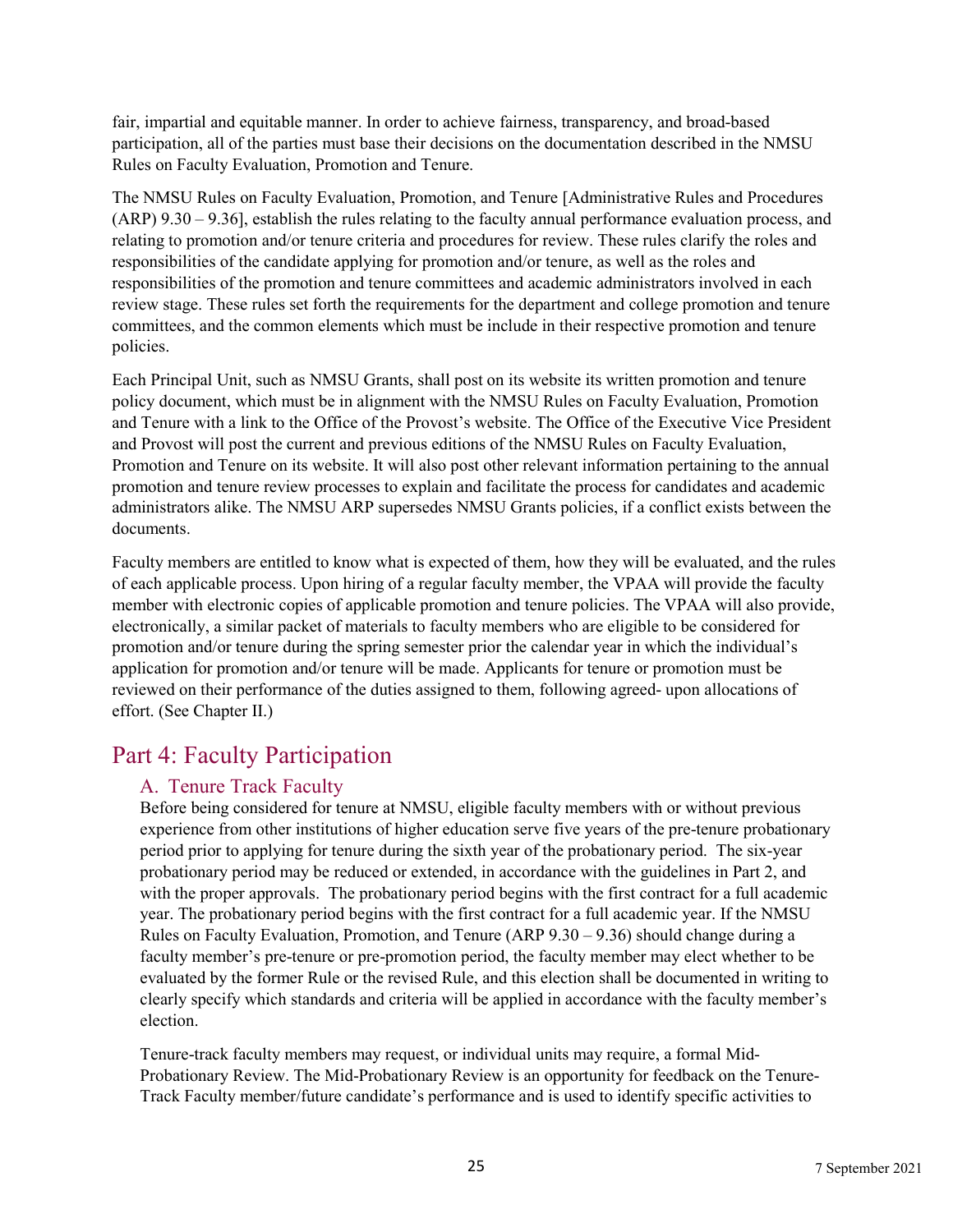enhance the candidate's progress toward promotion and tenure. The review is formative, intended to assist Tenure-Track Faculty in achieving promotion and tenure and should take into account the allocation of work effort during the three years reviewed and be based upon the Principle Unit's criteria. The outcome must not be used as a determinant for setting merit pay or for contract continuation decisions.

### B. College Track Faculty

College faculty will be eligible to be considered for advancement in rank, but are not eligible for consideration for tenure. These faculty members serve the institution under a regular academic appointment with no predetermined termination date (ARP 6.03). College faculty may hold ranks as described in ARP 9.33 and are eligible to be considered for promotion. The distinct roles of the College Faculty should be recognized in the promotion process, and the standards and criteria for promotion should be appropriately adjusted. Promotion and Tenure Committee considering the promotion of college faculty must include college faculty representation of at least one college faculty member. College faculty may request the P&T Committee review the annual portfolio for feedback on progress towards promotion.

### Part 5. Professorial Ranks

Generalized descriptions of the professorial ranks as they relate to the promotion and tenure time frame are described below. (See ARP 9.31, Part 3 and ARP 9.32, Part 2 for standards and evaluation criteria)

#### A. Instructor

- a. Demonstrates expertise within their discipline through practical, applied, and/orrelated experience.
- b. Individuals new to this rank may not have demonstrated ability to conduct independent scholarship and creative activity, but there must be substantive evidence of likelysuccess at university teaching or its equivalent.
- c. Instructors may be working toward a terminal degree.
- d. An instructor's job description primarily relates to teaching or its equivalent and usually does not include scholarship and creative activity.
- e. An instructor is not eligible for tenure.

#### B. Assistant Professor

- a. Tenure-Track Assistant professors normally hold the highest terminal degree in theirfield of expertise.
- b. Outstanding experience and recognition in a professional field may be consideredthe equivalent of the terminal degree.
- c. An assistant professor is expected to have a thorough command of the subject matter of some segment of the discipline, in addition to a comprehension of the whole.
- d. Assistant professors are Tenure-Track Faculty members hired on a yearly, renewable contract for a maximum of seven years.
- e. During the sixth year, assistant professors typically are evaluated for promotion andtenure simultaneously, having submitted their Portfolio at the beginning of that year.
- f. However, an assistant professor may elect to apply for tenure or promotion at anytime with the written approval of department head and dean or their equivalents.
- g. A faculty member may only apply for tenure once.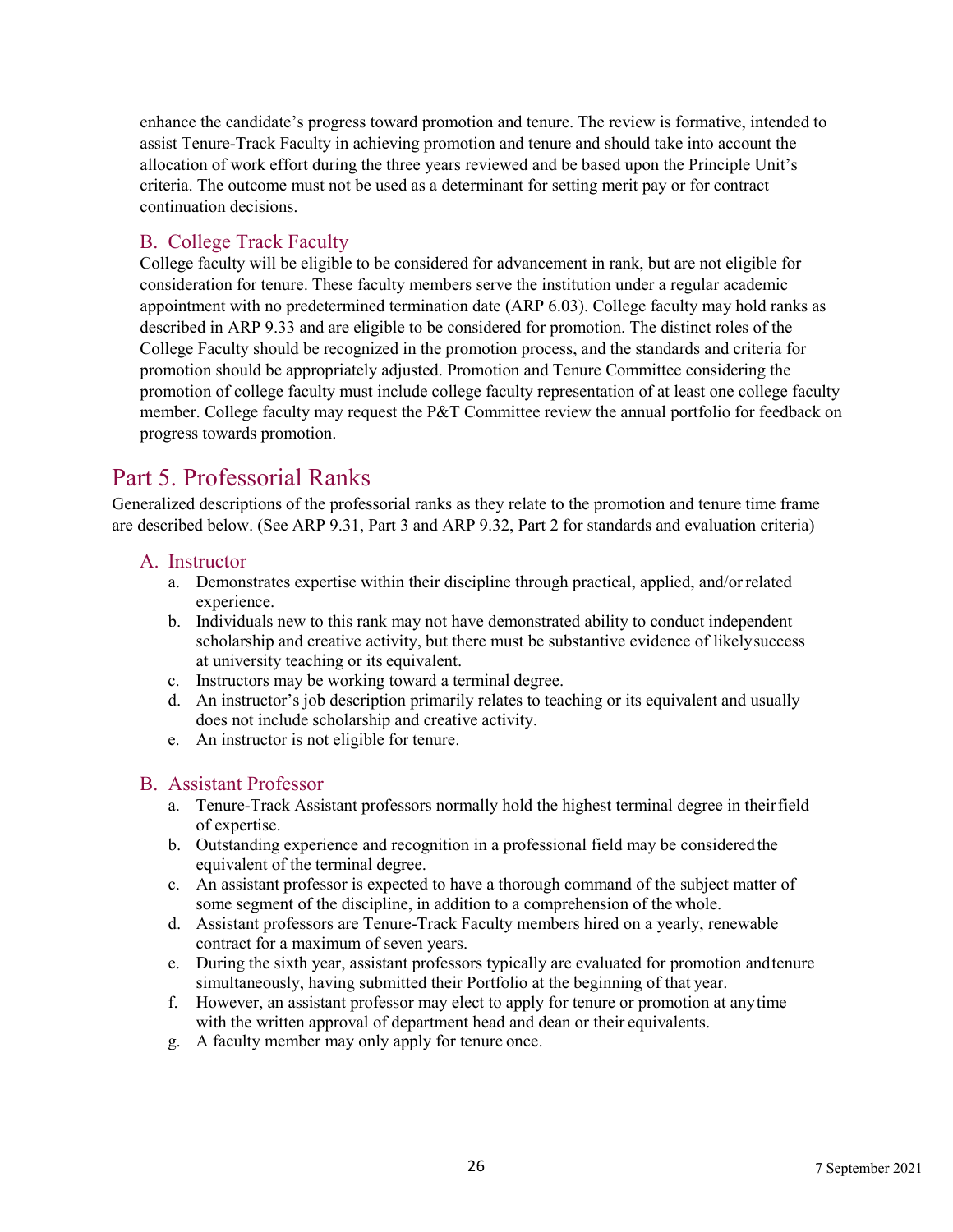### C. Associate Professor

- a. An associate professor is often a mid-career faculty member who has been awarded tenure.
- b. If a faculty member is initially employed at the rank of associate professor without tenure, the probationary period may vary depending upon agreements stipulated in writing at the time of initial hire.
- c. Once tenured, associate professors may hold this rank indefinitely or apply for promotion.
- d. Promotion to professor should not be considered to be forthcoming merely because of years of service to the university, or because tenure has previously been awarded.
- e. In accordance with the principal unit's timelines, a faculty member may present a promotion portfolio in any given year.
- f. An associate professor must demonstrate competence, continuous progress, and a command over a large part of the academic field.
- g. It is expected that evidence showing high quality of teaching and advising, scholarshipand creative activity and/or extension and outreach or service has been provided and is current.

### D. Professor

- a. A professor, sometimes referred to as a "full professor," has establisheddisciplinary, intellectual, and institutional leadership.
- b. The professor demonstrates command of the disciplinary field as evidenced by teaching and advising, scholarship and creative activity, extension and outreach, and service.
- c. Faculty members initially hired at the rank of professor are can be awarded service credit or awarded tenure on appointment.

### Part 6: Roles and Responsibilities in Promotion or Tenure Reviews

All evaluators will recommend or not recommend promotion based on the requisite requirements of the applied for rank and all relevant allocation of effort statements. All evaluators will recommend or not recommend tenure based on the "demonstrated competence in a collegiate community" and all relevant allocation of effort statements.

### A. Candidate

- a. Inform his/her VPAA, in writing, of his/her candidacy no later than May 1. (The promotion portfolio is submitted during the following calendar year, and promotion, if granted, would be for the academic year that begins following the submission of the portfolio).
- b. Maintains a curriculum vitae and a cumulative personal record of the activitiesand accomplishments affecting the application for promotion and/or tenure.
- c. Reviews the personal portfolio in relation to the criteria for promotion and/or tenure and seeks guidance from senior faculty.
- d. Requests and provides materials required in the mid-probationary periodic review.
- e. Applies for tenure by submitting to the VPAA in the spring of the candidate's fifth year, or other time as previously negotiated. Their portfolio includes both the core document and the documentation file. If a faculty member/candidate does not apply for tenure in the fifth year, or extended year as appropriate, and does not submit a resignation letter as contemplated the faculty member's employment will terminate with the expiration of the current annual "temporary contract".
- f. Requests extensions of the probationary period in accordance with ARP 9.35.
- g. Submits their portfolio to the VPAA for review by the designateddate.
- h. Signs the tracking form at each level of evaluation acknowledging that the candidate has received a copy of the letter and has been informed that he/she has ten working days to write a rebuttal letter addressed to the President that will be included in the portfolio.
- i. After submitting the portfolio, adds additional material to the promotion and/or tenure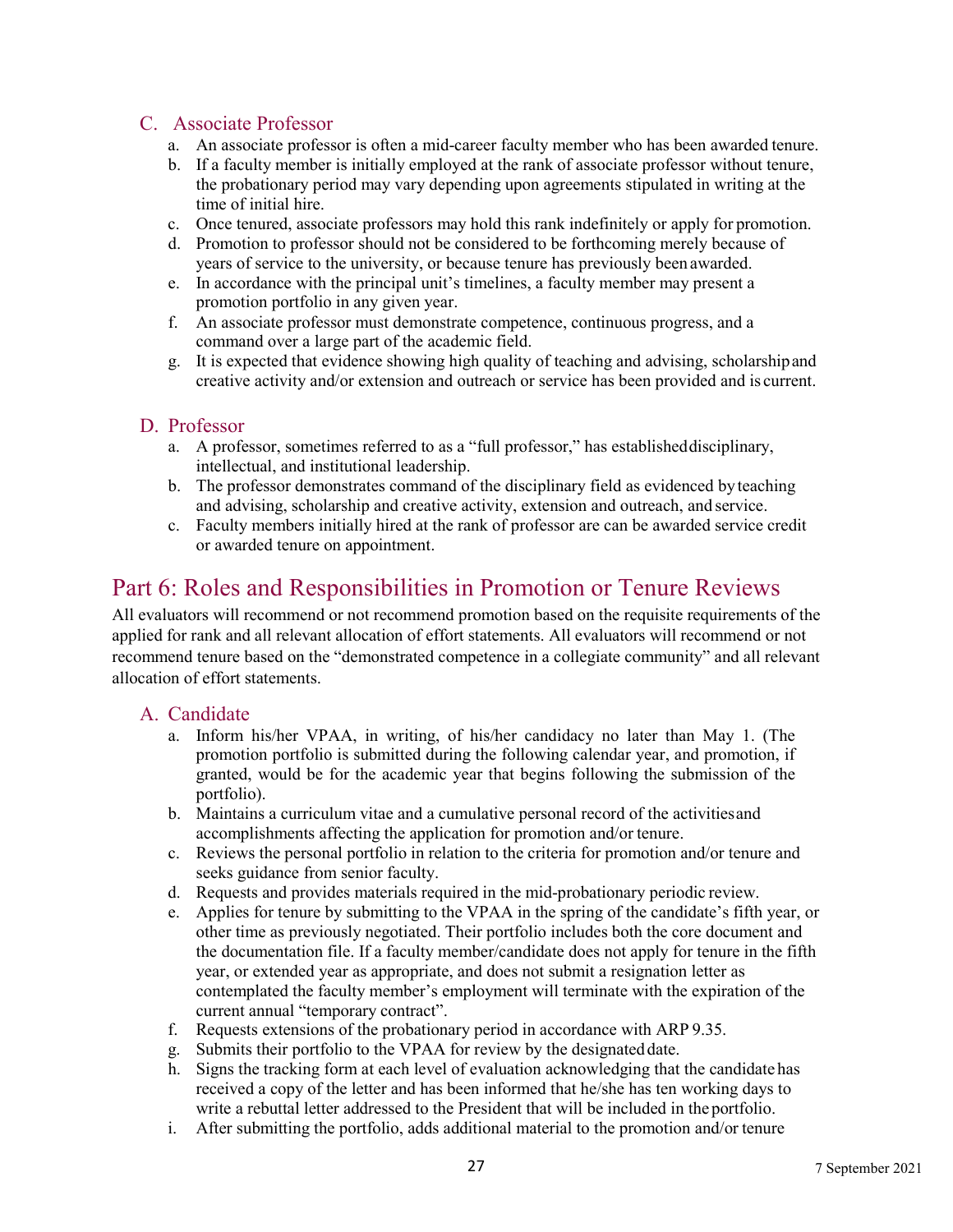portfolio as formally requested by evaluators or adds material through formal request.

- j. If applicable, can request a 30-day extension on promotion and/or tenure application deadline.
- k. Has the right to withdraw from the process prior to review by the VPAA. However, if the candidate withdraws from consideration for tenure, the candidate will also submit a letter of resignation if the faculty member is in the fifth year of service.
- l. If not satisfied with the rebuttal process, may use the normal university appeal processes.

### B. Promotion and Tenure Committee

- a. Examines and reads the portfolio of each candidate.
- b. Evaluates the candidate according to the campus' promotion and tenure standards (seePart 4 and Chapter II).
- c. Considers the candidate's department assignment and role apportionment as specified in the candidate's position description and Allocation of Effort forms.
- d. Makes recommendations to the VPAA pertaining to faculty members who areseeking promotion and/or tenure.
- e. Records in each candidate's portfolio the committee's vote totals.
- f. Places the committee's recommendation in the candidate's portfolio.
- g. Participates in the optional mid-probationary review process, providing formative feedback to candidates.
- h. Publish a calendar of submission dates for the following year's promotion cycle based upon document review deadlines. The Chair of the  $P \& T$  committee will build into the calendar a "voting/evaluation" meeting. At this meeting the committee will fill out either the annual performance or Promotion and/or Tenure Evaluation form and vote on each annual performance or Promotion and/or Tenure Portfolio.
- i. Works with the VPAA in mentoring faculty in the process and in schedulingworkshops where sample portfolios are presented.
- j. Each member of the P  $&$  T committee is responsible to be at the voting meeting. Voting will take place in person or by digital means.
- k. If a member of P&T is applying, then a qualified faculty member shall be included in the evaluation and voting on that member's application.
- 1. Follow Roberts Rules of Order and members of the  $P \& T$  committee will be obligated to follow procedures of Executive Session during discussions involving candidate documents (all members should acknowledge the confidentiality of all such discussions, reports, and recommendations).
- m. The Chair of the P  $&$  T committee provides each candidate a copy of the completed Promotion and/or Tenure Evaluation form. The chair will inform the faculty member that the faculty member has 10 working days to write a rebuttal.
- n. The Chair of the P  $&$  T committee secures all portfolios while in the possession of the P  $&$ T committee and requests additional material in writing from the candidate, if needed.

### C. Vice President of Academic Affairs

- a. In the month of April, the VPAA will inform the eligible faculty and Chair of the P  $&$  T committee, in writing, of eligibility for tenure in thecoming academic year.
- b. The VPAA will review the promotion and/or tenure portfolio and recommendations of the P & T committee. The VPAA will either recommend or not recommend the faculty member for promotion and/or tenure.
- c. The VPAA will provide the candidate with a copy of the VPAA evaluation. TheVPAA will inform the faculty member that the faculty member has 10 working days to write a rebuttal.
- d. The VPAA will forward the promotion and/or tenure portfolio and recommendation tothe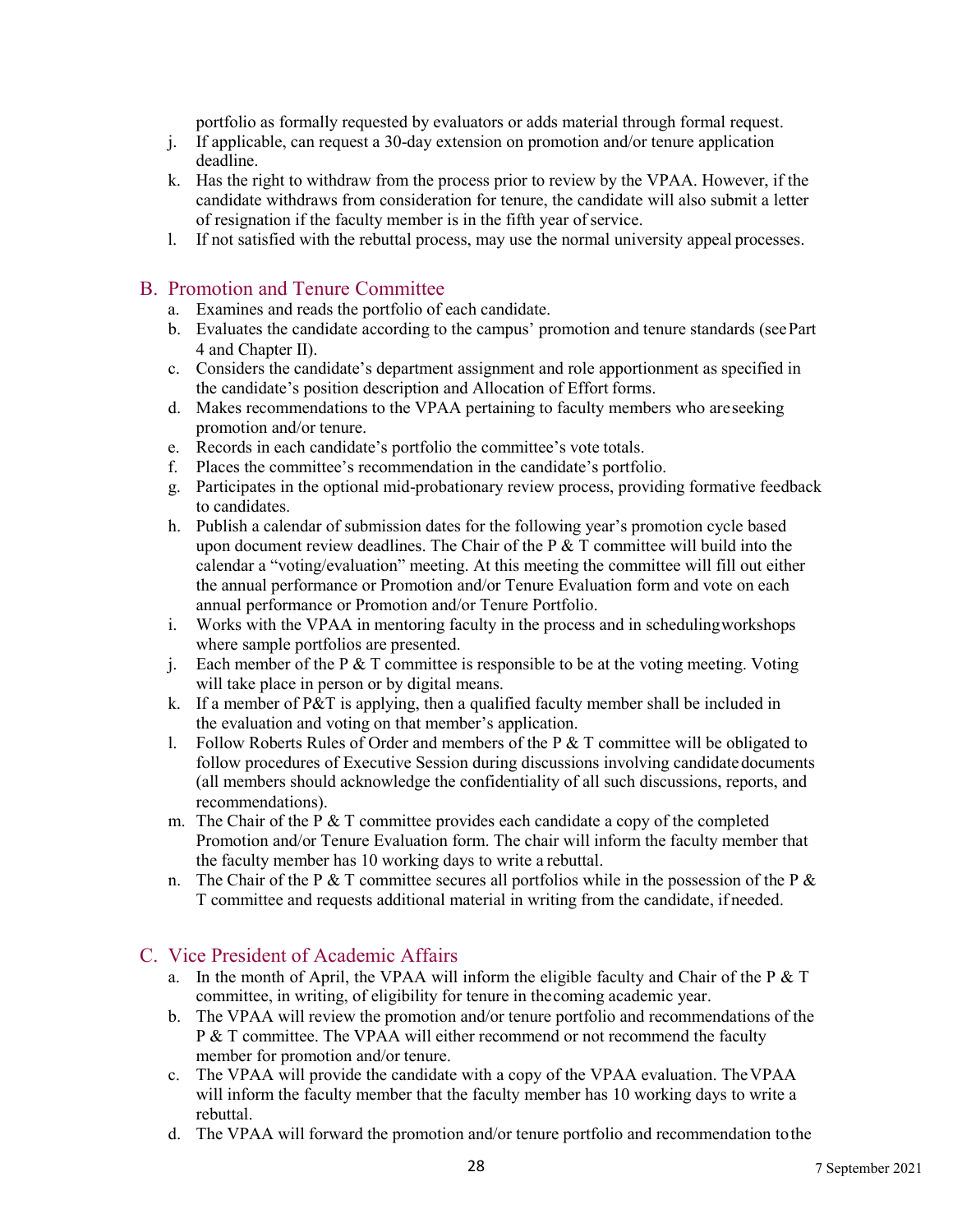Executive Director.

- e. The VPAA requests additional material in writing from the candidate if required.The VPAA informs the P & T committee about the rank and status of new hires.
- f. The VPAA oversees the mentoring process of candidates, provides a process fortraining all faculty and  $P \& T$  committee members in annual performance evaluation, promotion and tenure processes; and ensures that the campus policy and process comply with University policy.
- g. The VPAA provides initial information, timelines, and copies of all written guidelines regarding promotion and tenure expectations and policies to all new and continuing faculty members on a regular basis. The VPAA also informs tenure-track faculty of the rights to due process, appeal, and informal processes for conflict resolution in annual performance evaluation, promotion and tenure.

### D. Executive Director of NMSU Branch Campuses

- a. Ensures that a college-specific promotion and tenure policy is written and periodically revised and that the policy complies with university policy, rules, and procedures; and has been approved by the Executive Vice President and Provost.
- b. Assures that NMSU Grants uses current promotion and tenure guidelines that comply with college and university policies and include date of version.
- c. Assures a mentoring process for tenure-track faculty.
- d. Assures a system of annual faculty performance evaluations.
- e. Recommends extensions of the probationary period.
- f. Provides oversight for the optional mid-probationary review program.
- g. Makes independent recommendations pertaining to promotion and tenure. To do this, considers:
	- a. Candidate's core document and the documentation file
	- b. Recommendations by interested parties, if applicable
	- c. Recommendations of the NMSU Grants promotion and tenure committee.
	- d. Ensures candidates are notified, in writing and/or electronically, of the recommendations of the NMSU Grants Promotion and Tenure Committee and of the VPAA. These notifications must occur prior to passing the promotion and tenure applications and associated recommendations on to the executive vicepresident and provost.
- h. Meets with the executive vice-president and provost regarding promotion and tenure cases.

#### E. Executive Vice-President and Provost

- a. Ensures that each college and each department has, and periodically updates, promotion and tenure policies that comply with university policy, rules and procedures.
- b. Approves requests to extend the probationary period.
- c. Meets with deans regarding promotion and tenure cases.
- d. Makes an independent decision pertaining to promotion and tenure. To do this, consider:
	- a. Candidate's core document and, if requested, the documentation file
	- b. Recommendations of the department promotion and tenure committees
	- c. Recommendations of the department heads
	- d. Recommendations of the college promotion and tenure committees
	- e. Recommendations of the dean.
- e. Passes promotion and tenure decisions on to the chancellor.
- f. Notifies candidates in writing of the decision.
- g. Provides for annual training sessions for promotion and tenure committeemembers, department heads, and deans.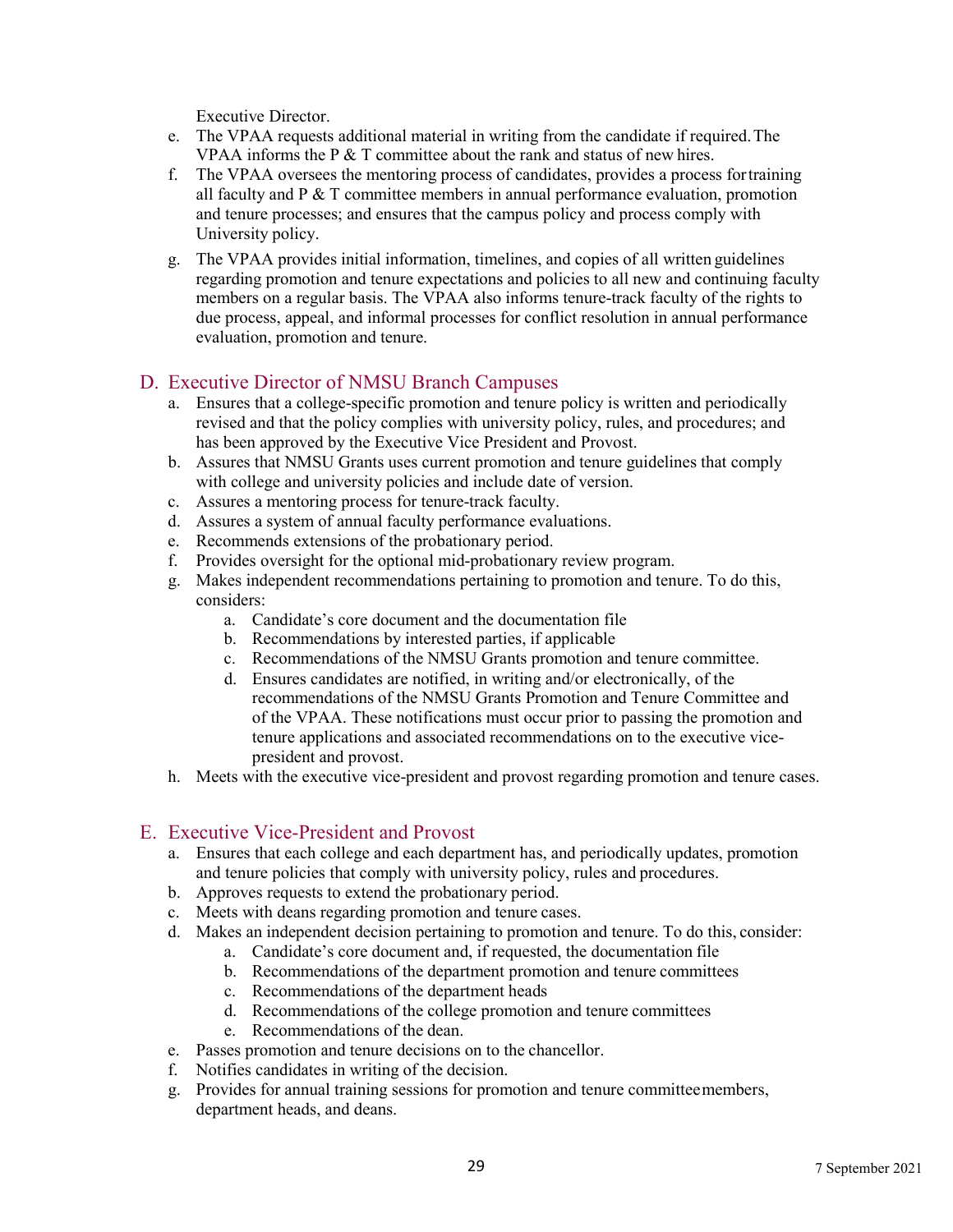### Part 7. Portfolio Preparation by Candidate

In accordance with NMSU Grants guidelines, the candidate is responsible for submitting a promotion and tenure Portfolio. (See ARP 9.30, Part 2, Definition R) When appropriate and agreed to by the candidate and all reviewing officials, the Portfolio may be submitted as an electronic pdf formatted file(s) or a software platform for faculty credentialing, provided a method for secure transmission of confidential documentation has been established.

### A. Core Document

The Core Document elements will include the following items in this order. The combination of items d-f shall not exceed 50 pages:

- a. A routing form developed by the college with spaces for the required signatures.
- b. A cover sheet indicating the candidate's name, current rank, department and college.
- c. Any written documentation generated throughout the promotion and tenure process, including the numerical vote counts of the promotion and tenure committee(s).
- d. A table of contents.
- e. Candidate's executive summary.
- f. A curriculum vitae.
- g. Annual performance evaluations for the period under review, including the Allocation of Effort statements, the goals and objectives forms, written statements submitted by the faculty member as a part of the annual performance evaluations, the supervisor's written comments, and any response made by the candidate to the supervisor's writtencomments. Numerical rankings, ratings, or vote counts should be removed. (See Also ARP 9.31 – [Effective AY 18/19] Annual Performance Evaluation – Regular Faculty)
- h. NMSU Grants' mission statements.

### B. Documentation File

Supplementary materials provided by the candidate related to the areas of faculty activity. This material is not routed beyond the  $P \& T$  Committee, but is available for review.

If this is an application for tenure, the candidate is to include evidence of contributions since starting at NMSU, plus evidence from other institutions if credit for prior service was given at the time the candidate was hired. If this is an application for promotion, then the candidate is to include evidence of contributions since the last promotion or tenure review.

The documentation file should include evidence of high-quality teaching and related activities, scholarship and creative activities, outreach/extension, and service. Required elements are student evaluations; classroom observations; letters of reference from colleagues, peers, or former students; other letters as appropriate; and representative examples of syllabi. Faculty can also include any other evidence that they believe supports their application.

### Part 8: Withdrawal of Portfolio by Candidate from Further Consideration

### A. Voluntary Withdrawal from Consideration

A candidate may withdraw from consideration at any time prior to the final signature of the executive vice-president and provost. A candidate shall prepare a letter requesting withdrawal from further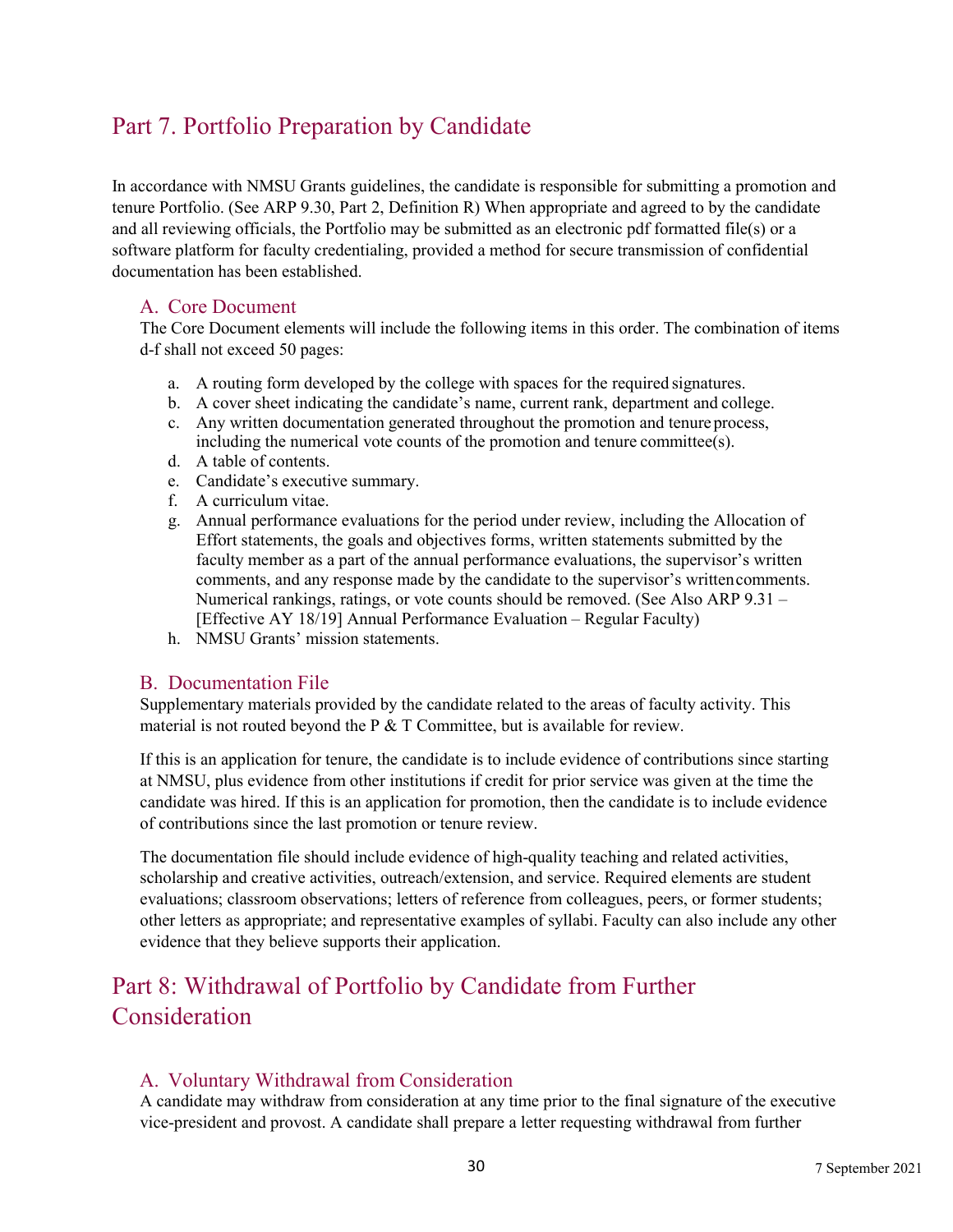consideration. The letter shall be transmitted to the VPAA. All documents shall be returned to the candidate and nothing relating to the application for promotion and/or tenure shall be placed in the candidate's personnel file.

### B. Withdrawal in Fifth Year of Service

If the candidate is in the fifth year of service, or in the year prior to a negotiated tenure calendar, withdrawal from consideration for tenure must be accompanied by a letter of resignation submitted to the VPAA no later than the end of the fifth-year or penultimate contract period. The resignation shall be effective no later than the end of the sixth-year contract period. If a faculty member does not apply for tenure in the fifth year, negotiated year, or extended year as appropriate, and does not submit a resignation letter as contemplated by this rule, the faculty member's employment will terminate with the expiration of the current annual ("Temporary") contract.

### Part 9: Outcomes

### A. Full-time tenure-track candidates:

If the decision is to award tenure, the executive vice-president and provost will send a Contract of Employment (Continuous Appointment) Form through the VPAA to the candidate.

If the decision is to not award tenure, the VPAA will give a signed Contract Status Form to the candidate for signature acknowledging notification of non-renewal.

### B. Part-time tenure-track candidates

In addition to the provisions for full-time tenure-track candidates:

If the decision is to award tenure, it is for the FTE as stated in the initial contract or as negotiated.

If the decision is to not award tenure, a faculty member has only one year of continued part-time employment beyond the denial.

### C. All candidates

If the decision is in favor of promotion, the effective date is at the beginning of the ensuing contract year.

If the decision is in favor of promotion, it shall be the policy of the university that all promotions shall include a salary increase, irrespective of other salary increases.

If the decision is not in favor of promotion, the executive vice president and provost will inform the candidate in writing.

The executive vice president and provost is responsible for informing the Chancellor of the recommendations of the division head, VPAA, or comparable administrator and the decision of the executive vice president and provost.

The executive vice president and provost will prepare an official list of promotion and tenure decisions for distribution to relevant administrators, the vice-president for administration and finance, and the assistant director of human resource services.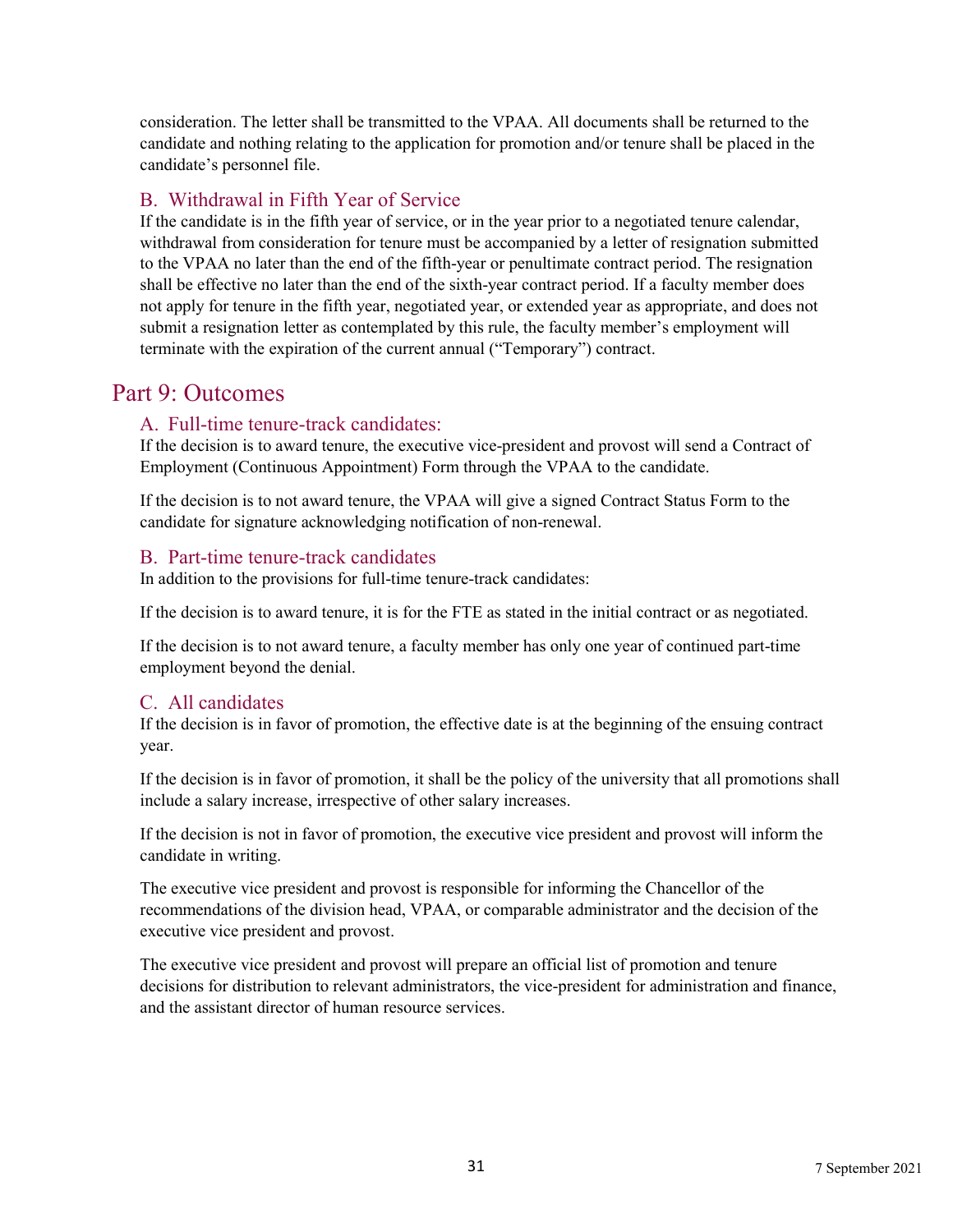Tenure-track faculty members whose probationary contract is not renewed and who have another year before the termination of that contract do not submit a promotion and tenure Portfolio during their final year. If the non-renewal is being appealed on the basis of failure to follow procedure or discrimination, then the appellant may complete a packet and have it held in suspension until the grievance is resolved. If the individual is successful in the appeal, the Portfolio will be considered by the parties involved in the promotion and tenure process.

### Part 10. Right to Seek Redress for Violation of Evaluation, Promotion, or Tenure Rules

A faculty member who believes that the university, or college's promotion and tenure policy or procedures have been violated, adversely affecting the faculty member's evaluation, promotion, or tenure may file a grievance pursuant to ARP 10.60 Faculty Grievance Review and Resolution.

ARP 10.60 provides an opportunity for mediation, and in the event mediation is not successful, review by a panel of faculty peers which hears evidence presented and issues factual findings and recommendations on the issue of whether or not the rules governing evaluation, promotion or tenure were violated.

A finding that there was not substantial compliance with the applicable Rules on Faculty Evaluation, Promotion, and Tenure (ARP  $9.30 - 9.36$ ), or a finding that any violation materially and adversely affected the outcome for a faculty member will be grounds for relief.

If the grievance involves actions taken by the executive vice president and provost due to the provost's role in the promotion and tenure process, the grievance decision will be issued by the NMSU system chancellor; otherwise, the executive vice president and provost issues the final decision in faculty grievance matters.

### Part 11: Timeline of Procedural Steps for Promotion and Tenure Review Processes

In April, the VPAA will inform the eligible faculty, and Chair of the P & T committee, in writing, of those eligible for tenure in the coming academic year. Candidates applying for tenure will inform the VPAA (with copies to the Chair of the P  $&$  T committee) of their candidacy, in writing, no later than the end of the spring semester of the academic year before they are eligible for consideration. Faculty may request, in writing to the VPAA, for a 30-day extension to apply for promotion or tenure. If a candidate chooses not to seek a continuous contract, the VPAA will be notified in writing at this time and the candidate will attach a letter of resignation effective at the end of the following academic year.

Individual faculty members make the decision whether to apply for promotion each April. However, the VPAA will inform faculty of their promotion eligibility in relationship to the "highly recommended timeline" in the policy; that is, that candidates apply at the beginning of the 3rd year in that rank if the faculty member believes they have satisfied the prerequisites for the higher rank.

Candidates applying for promotion will inform the VPAA of their candidacy, in writing, no later than the end of the spring semester (the promotion portfolio would be submitted during the following academic year and promotion, if granted, would be for the next contract year after that).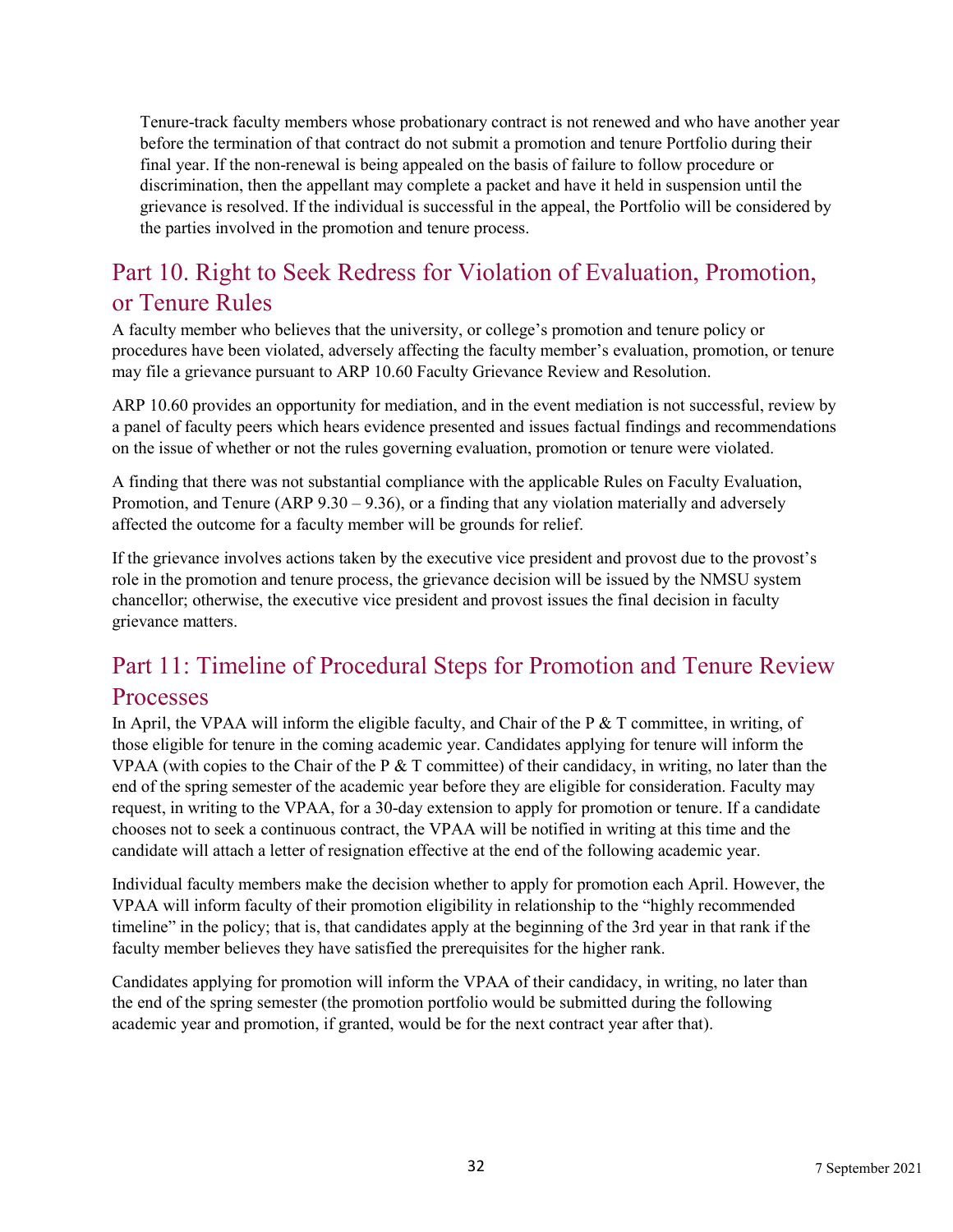At the beginning of the fall semester, the VPAA will initiate the tracking/routing record for promotion and/or tenure, after receiving official word from the faculty member that they will pursue promotion and/or tenure. (See Appendix C for Tracking/Routing forms.)

Early in October, candidates for promotion and/or tenure submit a complete and comprehensive promotion and /or tenure portfolio covering the relevant years (for promotion---all years since last promotion portfolio; for tenure---all years since hire) to the P&T Committee. The P&T Committee will review the portfolio with each faculty member.

In November after reviewing the portfolio, the P&T Committee will meet with the faculty member. P&T will make any recommendations after reviewing the completed portfolio. The Chair of the P & T committee will build into the calendar an "examination/voting" meeting. At this meeting the committee will fill out the Promotion and/or Tenure Evaluation form and the committee will vote to either recommend or not recommend the faculty member for promotion and/or tenure. Only members of the P  $&$  T committee who hold tenure will review and vote on tenure portfolios. If a member of P&T is applying, then a qualified faculty member shall be included in the evaluation and voting on that member's application. In addition, the Chair of the P & T committee will report the results of the vote on the evaluation form. (See Appendices B and C for Promotion and/or Tenure Evaluation forms: P & T committee). The candidate has 10 working days to write a rebuttal to be included in the portfolio.

After the faculty member has been allowed 10 working days and the possibility to rebut the Promotion and Tenure committee's recommendation, the P & T committee will forward the portfolio to the VPAA.

After final grades in the fall semester but before winter break, candidates for promotion and/or tenure submit an updated complete and comprehensive promotion and /or tenure portfolio covering the relevant years (for promotion---all years since last promotion portfolio; for tenure---all years since hire) to the VPAA.

The VPAA will review the portfolio and the recommendations of the P & T Committee. The VPAA will either recommend or not recommend the faculty member for promotion and/or tenure. A copy of the evaluation will be supplied to the candidate and the candidate is informed of the right to rebut.

If a faculty member disagrees with the VPAA's evaluation, the faculty member has ten working days to write a rebuttal addressed to the Executive Director that is included in the portfolio.

After the faculty member has been allowed 10 working days to rebut the VPAA's s recommendation, the VPAA will forward the portfolio to the Executive Director.

The Executive Director will review the portfolios and the recommendation of the VPAA, P & T committee. The Executive Director will either recommend or not recommend the faculty member for promotion and/or tenure.

The Executive Director will complete the final review and endorsement. If all recommendations are positive, the Executive Director will inform the Provost of the positive recommendation for the promotion and/or tenure. If any of the recommendations are negative, the VPAA will forward the faculty member's Promotion and/or Tenure Portfolio to the Provost for final action. In all cases, the Provost issues the Tenure Letter.

Each college shall determine a timeline for conducting promotion and tenure reviews compatible with due dates issued by the executive vice president and provost. The dates indicated here are suggested guidelines; the provost may alter these by further directives; and/or 12- month appointments may require a different time schedule.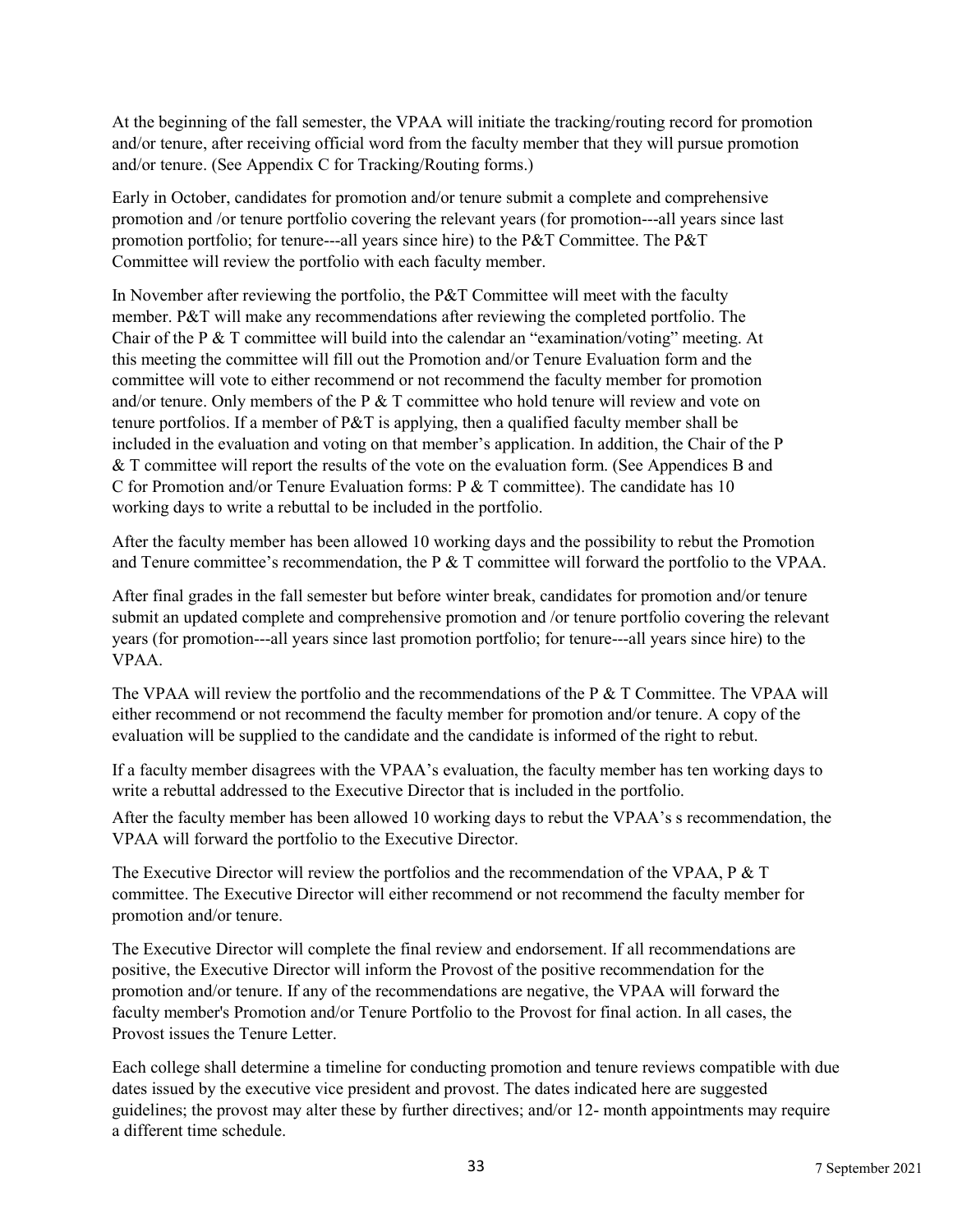### Timelines

### For Annual Performance Evaluation /

### Promotion and Tenure (P&T) Activities

### Normal Timelines For Annual Performance Evaluation

| <b>Due Date</b>                 | <b>All Regular Faculty</b>                                                   |
|---------------------------------|------------------------------------------------------------------------------|
| February 1 <sup>st</sup> Friday | Annual Performance Evaluations (APE) (complete AOE, Narrative of             |
|                                 | accomplishments, student evals) due                                          |
|                                 | All -pre-tenured faculty APEs to P&T Committee                               |
|                                 | All others to VPAA.<br>$\bullet$                                             |
|                                 |                                                                              |
|                                 | Initial AOEs due to VPAA                                                     |
| February 3 <sup>rd</sup> Friday | P&T committee evaluation of APE returned to faculty member.                  |
|                                 | 10 working days for either:                                                  |
|                                 | Revised portfolio/APE                                                        |
|                                 | Rebuttal.                                                                    |
| March 1 <sup>st</sup> Friday    | Revisions or rebuttal of APEs to P&T Committee                               |
|                                 |                                                                              |
| March 3 <sup>rd</sup> Friday    | Pre-tenure APEs to VPAA                                                      |
|                                 |                                                                              |
| April 1 <sup>st</sup> Friday    | VPAA review of all APEs. In a single document, the VPAA notifies each        |
|                                 | faculty of the result of the VPAA review, the opportunity for a VPAA         |
|                                 | meeting, and the need to sign the portfolio tracking form.                   |
|                                 | Then the faculty member has 10 working days after receiving the<br>$\bullet$ |
|                                 | <b>VPAAs review.</b>                                                         |
|                                 | The VPAA will respond to meeting requests within 10 working days.            |
| April 3 <sup>rd</sup> Friday    | VPAA forwards regular faculty APEs to Executive Director.                    |
|                                 |                                                                              |
|                                 |                                                                              |
| By April 30                     | APE is returned to the faculty member. If applicable, the faculty member     |
|                                 | will receive a copy of the Executive Director's evaluation, will be informed |
|                                 | of the right to submit a rebuttal, and sign the portfolio tracking form.     |
|                                 | 10 working days for rebuttal.                                                |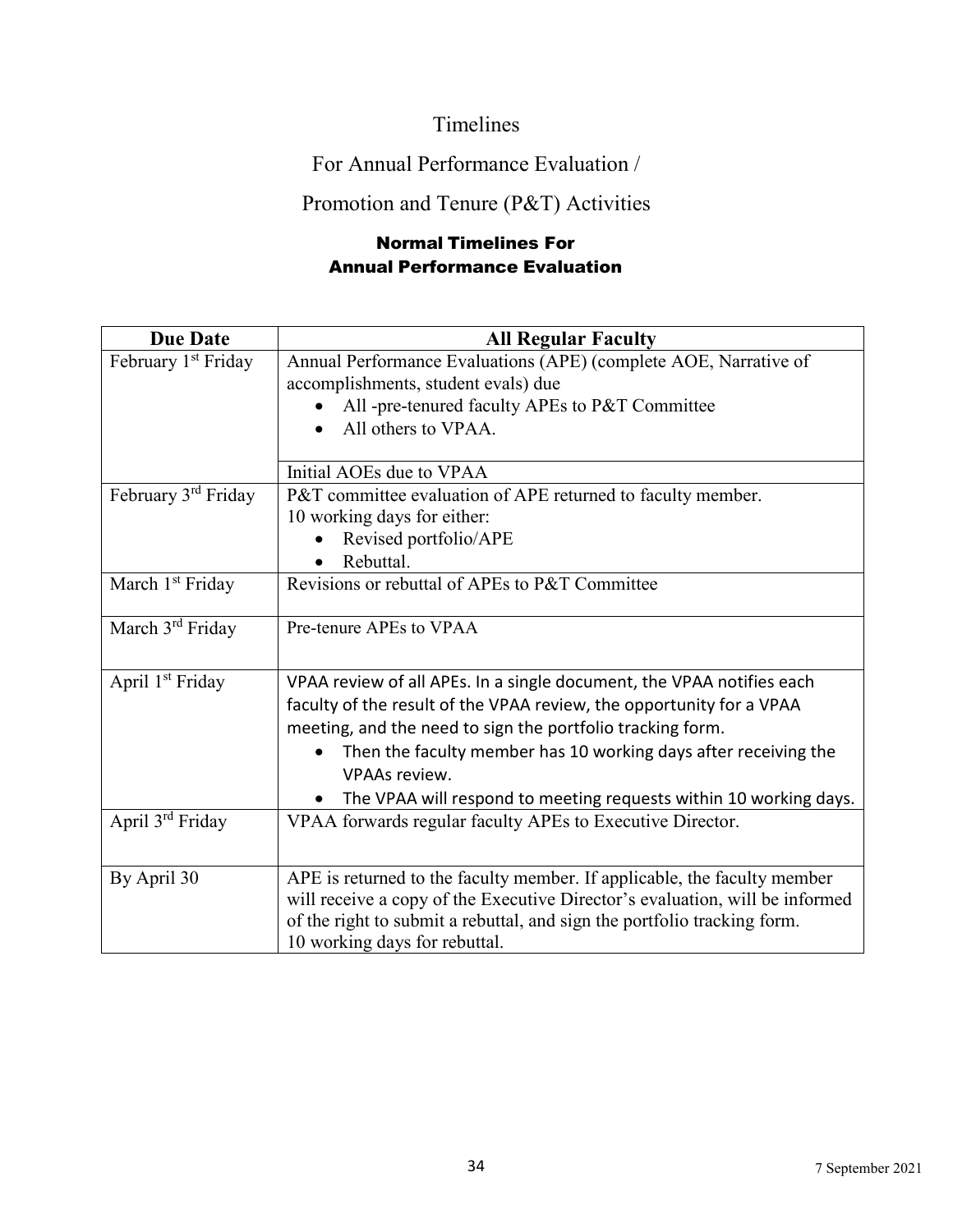### Normal Timelines Candidates for Promotion or Tenure

| <b>Actual Due Date</b>                    | <b>Candidates for Promotion or Tenure</b>                                                                                                                     |
|-------------------------------------------|---------------------------------------------------------------------------------------------------------------------------------------------------------------|
| April                                     | Notification of eligibility letters from VPAA to candidates due (copy<br>to Chair P&T Committee).                                                             |
| <b>End of Spring Semester</b>             | Candidates' decision to apply letters to VPAA due (copy to Chair<br><b>P&amp;T).</b>                                                                          |
| <b>First Monday of October</b>            | Promotion and Tenure Portfolios from candidate to P&T<br>Committee.                                                                                           |
| First Monday of<br>November               | Promotion and Tenure candidate portfolio meetings with P&T<br>Committee. 10 working days for rebuttal.                                                        |
| <b>After Fall Semester</b>                | Candidate updates narratives and adds Fall semester<br>documentation.                                                                                         |
| Monday after Fall grades<br>are submitted | Promotion and Tenure portfolios with updated narratives and<br>added Fall semester documentation to VPAA.                                                     |
| First week of Spring<br>Semester          | <b>P&amp;T</b> reviews updates.                                                                                                                               |
| <b>Beginning of Spring</b><br>Semester    | VPAA meets/informs candidates of promotion/tenure<br>recommendation. 10 working days after meeting/informing for<br>rebuttal.                                 |
| January-February                          | Promotion and Tenure portfolios sent from VPAA to Executive<br>Director/Provost for review. Portfolios returned to candidates after<br>completion of process. |
| First Monday in March                     | Digital portfolios due in Provost's office.                                                                                                                   |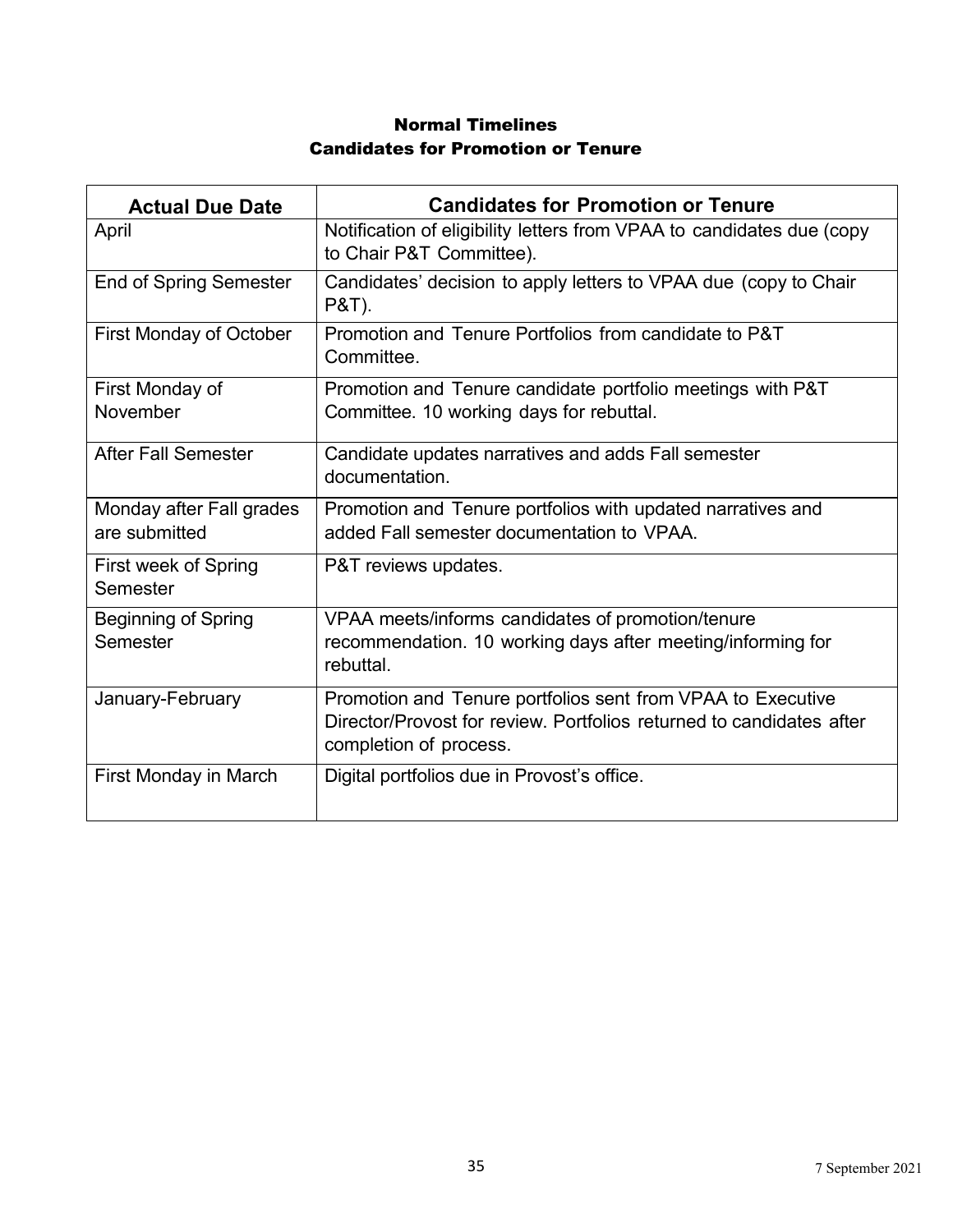Appendix A-1: Allocation of Effort Statement (AOE)

### **NMSU Community College System**

**New Mexico State University–**

|                                                       | <b>NMSU Community College System</b><br><b>Allocation of Effort Statement</b><br>For the calendar year ______ |                     |                 |           |
|-------------------------------------------------------|---------------------------------------------------------------------------------------------------------------|---------------------|-----------------|-----------|
| <b>Community College Campus: NMSU Grants</b>          | <b>Purpose:</b> (select one)                                                                                  | $\vert$   Initial   | <b>Revision</b> | Final     |
| <b>Faculty Member's Name:</b>                         |                                                                                                               |                     |                 |           |
| <b>Faculty Member's Rank:</b> (select one) Instructor | Assistant Professor                                                                                           | Associate Professor |                 | Professor |
| Faculty Member's Track: (select one)<br>College       | <b>Pre-Tenure</b>                                                                                             | <b>Tenured</b>      |                 |           |

**Indicate the agreed upon percentage value to be allocated based upon anticipated teaching load, committee assignments, and planned activities for the upcoming academic year. Selected work percentages must total 100%. A category may be negotiated at 0%. Usually, the teaching load for community college faculty members will be the equivalent of 15 credits a semester, or from 27 to 30 credits an academic year (not including optional summer teaching for nine-month faculty) and will equal 75 – 80% of allocated effort. Usually, 36 credits for twelve-month faculty will equal 75 – 80% of allocated effort.**

**Community College full annual teaching load: (27-30) for Nine Month** or **(36) credit hours for Twelve Month**

**TEACHING AND ADVISING Percent of effort allocated to this activity = %**

List the courses you anticipate teaching during the fall and spring semesters. At the conclusion of the evaluation period, update anticipated courses with those you actually taught and add student enrollment figures (as of the census date).

|             |              | Spring Semester Anticipated Teaching Load |     |                           |             |              | Spring Semester Actual Teaching Load a |
|-------------|--------------|-------------------------------------------|-----|---------------------------|-------------|--------------|----------------------------------------|
| <b>DEPT</b> | <b>CRSE#</b> | <b>COURSE TITLE</b>                       | CR. | <b>ENRL</b><br><b>CAP</b> | <b>DEPT</b> | <b>CRSE#</b> | <b>COURSE TITLE</b>                    |
|             |              |                                           |     |                           |             |              |                                        |
|             |              |                                           |     |                           |             |              |                                        |
|             |              |                                           |     |                           |             |              |                                        |
|             |              |                                           |     |                           |             |              |                                        |
|             |              |                                           |     |                           |             |              |                                        |
|             |              |                                           |     |                           |             |              |                                        |
|             |              |                                           |     |                           |             |              |                                        |
|             |              | <b>TOTAL CREDIT HOURS</b>                 |     |                           |             |              | <b>TOTAL CREDIT HOURS</b>              |

#### **SUMMER PLAN (Required for 12-Month Faculty) SUMMER ACTUAL**

| <b>DEPT</b> | <b>CRSE#</b> | <b>COURSE TITLE</b> | CR. | <b>ENRL</b><br><b>CAP</b> |
|-------------|--------------|---------------------|-----|---------------------------|
|             |              |                     |     |                           |
|             |              |                     |     |                           |

### **Spring Semester Anticipated Teaching Load Spring Semester Actual Teaching Load and Enrollment**

| <b>ENRL</b><br><b>CAP</b> | <b>DEPT</b> | <b>CRSE#</b> | <b>COURSE TITLE</b>       | CR. | <b>ENRL</b> |
|---------------------------|-------------|--------------|---------------------------|-----|-------------|
|                           |             |              |                           |     |             |
|                           |             |              |                           |     |             |
|                           |             |              |                           |     |             |
|                           |             |              |                           |     |             |
|                           |             |              |                           |     |             |
|                           |             |              |                           |     |             |
|                           |             |              |                           |     |             |
|                           |             |              | <b>TOTAL CREDIT HOURS</b> |     |             |

| ENRL<br><b>CAP</b> | DEPT | <b>CRSE#</b> | <b>COURSE TITLE</b> | CR. | <b>ENRL</b> |
|--------------------|------|--------------|---------------------|-----|-------------|
|                    |      |              |                     |     |             |
|                    |      |              |                     |     |             |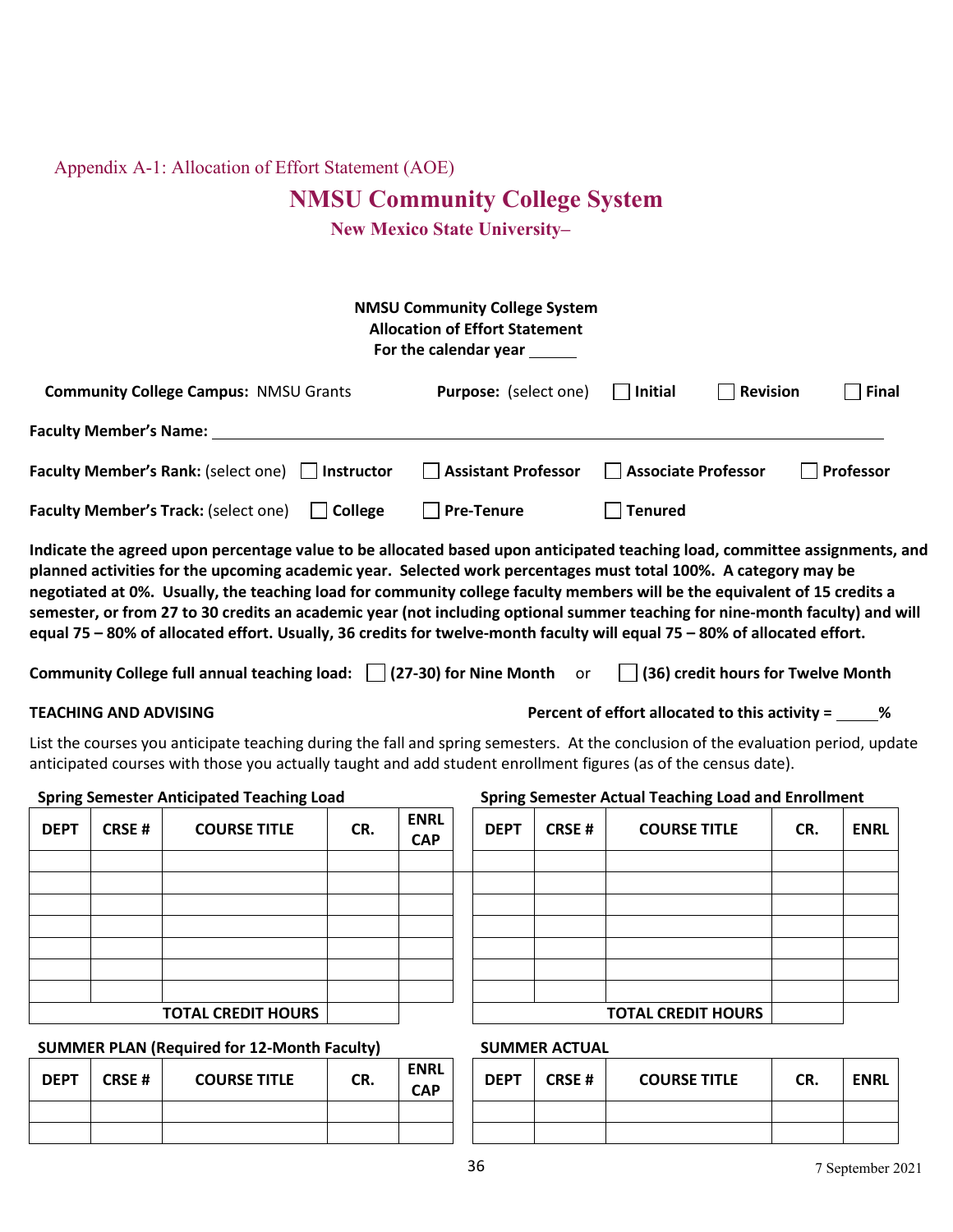| TOTAL CREDIT HOURS |  |
|--------------------|--|

**FALL SEMESTER PLAN Anticipated Teaching Load** 

| <b>DEPT</b> | <b>CRSE#</b> | <b>COURSE TITLE</b>       | CR. | <b>ENRL</b><br><b>CAP</b> |
|-------------|--------------|---------------------------|-----|---------------------------|
|             |              |                           |     |                           |
|             |              |                           |     |                           |
|             |              |                           |     |                           |
|             |              |                           |     |                           |
|             |              |                           |     |                           |
|             |              |                           |     |                           |
|             |              |                           |     |                           |
|             |              | <b>TOTAL CREDIT HOURS</b> |     |                           |

| <b>FALL SEMESTER ACTUAL Teaching Load and Enrollment</b> |  |  |  |  |  |  |  |
|----------------------------------------------------------|--|--|--|--|--|--|--|
|----------------------------------------------------------|--|--|--|--|--|--|--|

**TOTAL CREDIT HOURS TOTAL CREDIT HOURS**

| <b>COURSE TITLE</b>       | CR. | <b>ENRL</b><br><b>CAP</b> | <b>DEPT</b> | <b>CRSE#</b> | <b>COURSE TITLE</b>       | CR. | <b>ENRL</b> |
|---------------------------|-----|---------------------------|-------------|--------------|---------------------------|-----|-------------|
|                           |     |                           |             |              |                           |     |             |
|                           |     |                           |             |              |                           |     |             |
|                           |     |                           |             |              |                           |     |             |
|                           |     |                           |             |              |                           |     |             |
|                           |     |                           |             |              |                           |     |             |
|                           |     |                           |             |              |                           |     |             |
|                           |     |                           |             |              |                           |     |             |
| <b>TOTAL CREDIT HOURS</b> |     |                           |             |              | <b>TOTAL CREDIT HOURS</b> |     |             |

**Comment on any reassigned time. (Attach Reassigned Time Report, if applicable.)**

**For each of the four categories below, specify which Strategic Plan Goal and Objective relates to each of your goals. Example:** Broadcast and record all Face-to-Face lectures to give students better access to classes **(Objective 1.2)**

#### **I. GOALS FOR TEACHING AND RELATED ACTIVITIES**

**Comment on attainment of Goals for Teaching and Related Activities (at the end of the evaluation period).**

**II. GOALS FOR SCHOLARSHIP AND CREATIVE ACTIVITIES. Percent of effort allocated to this activity = % (Includes professional development)**

**Comment on attainment of Goals for Scholarship and Creative Activities (at the end of the evaluation period).**

**III. GOALS FOR EXTENSION AND OUTREACH Percent of effort allocated to this activity = %**

**Comment on attainment of Goals for Extension and Outreach (at the end of the evaluation period).**

**IV. GOALS FOR SERVICE Percent of effort allocated to this activity = %**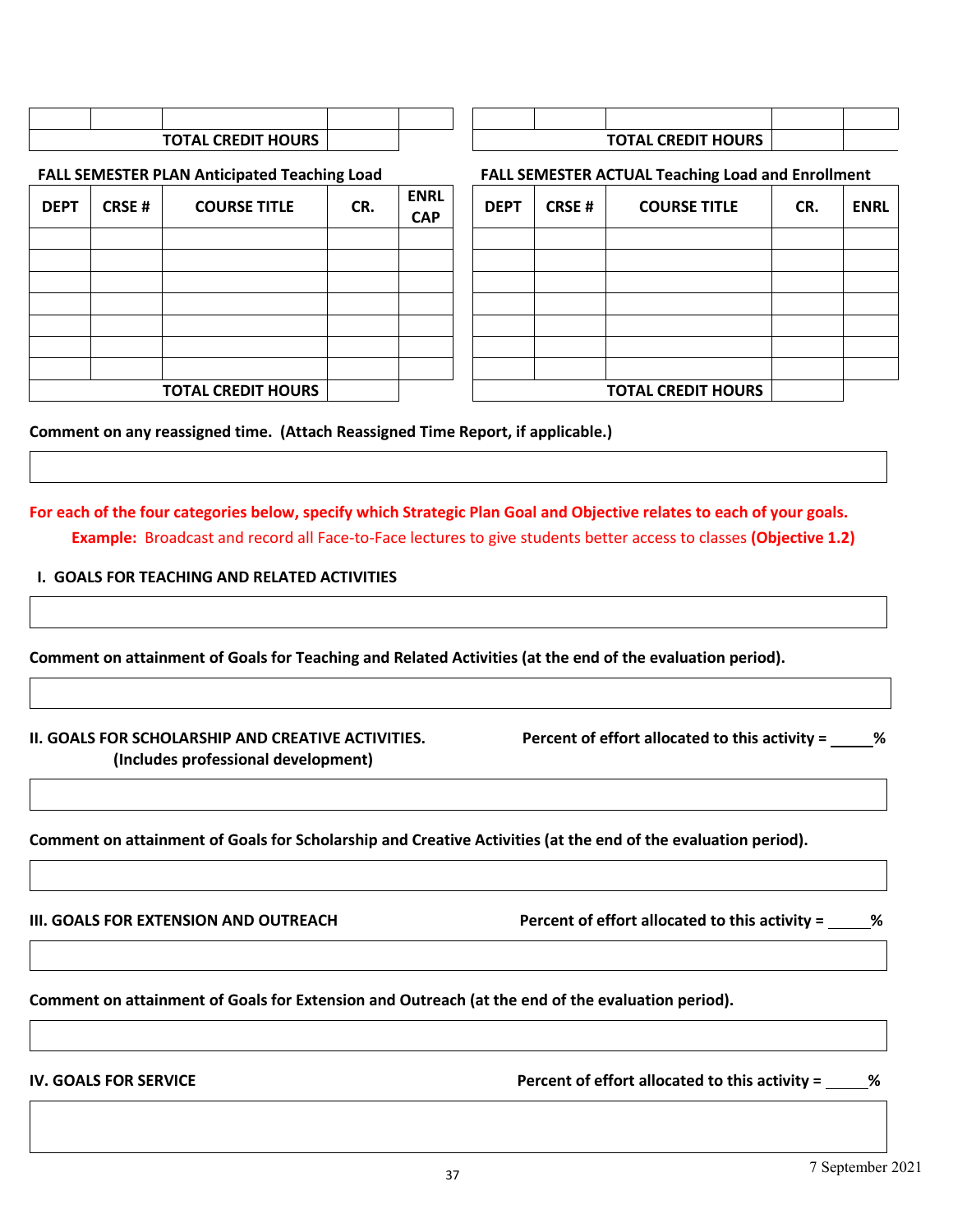|                                                |             |              | <b>PERCENT TOTAL =</b><br>(must equal 100%) |
|------------------------------------------------|-------------|--------------|---------------------------------------------|
| <b>Initial Review/Revision:</b>                |             |              |                                             |
| <b>Faculty Member</b>                          | <b>Date</b> | $\Box$ Agree | Disagree                                    |
| VPAA (Required for negotiated reassigned time) | <b>Date</b> | $\Box$ Agree | $\Box$ Disagree                             |
|                                                |             |              |                                             |
| <b>Final Review:</b>                           |             |              |                                             |
| <b>Faculty Member</b>                          | <b>Date</b> | $\Box$ Agree | $\Box$ Disagree                             |
|                                                |             | $\Box$ Agree | Disagree                                    |
| VPAA (Required for negotiated reassigned time) | <b>Date</b> |              |                                             |

**Unresolved disagreements will be handled in accordance with Community College Promotion and Tenure Policy**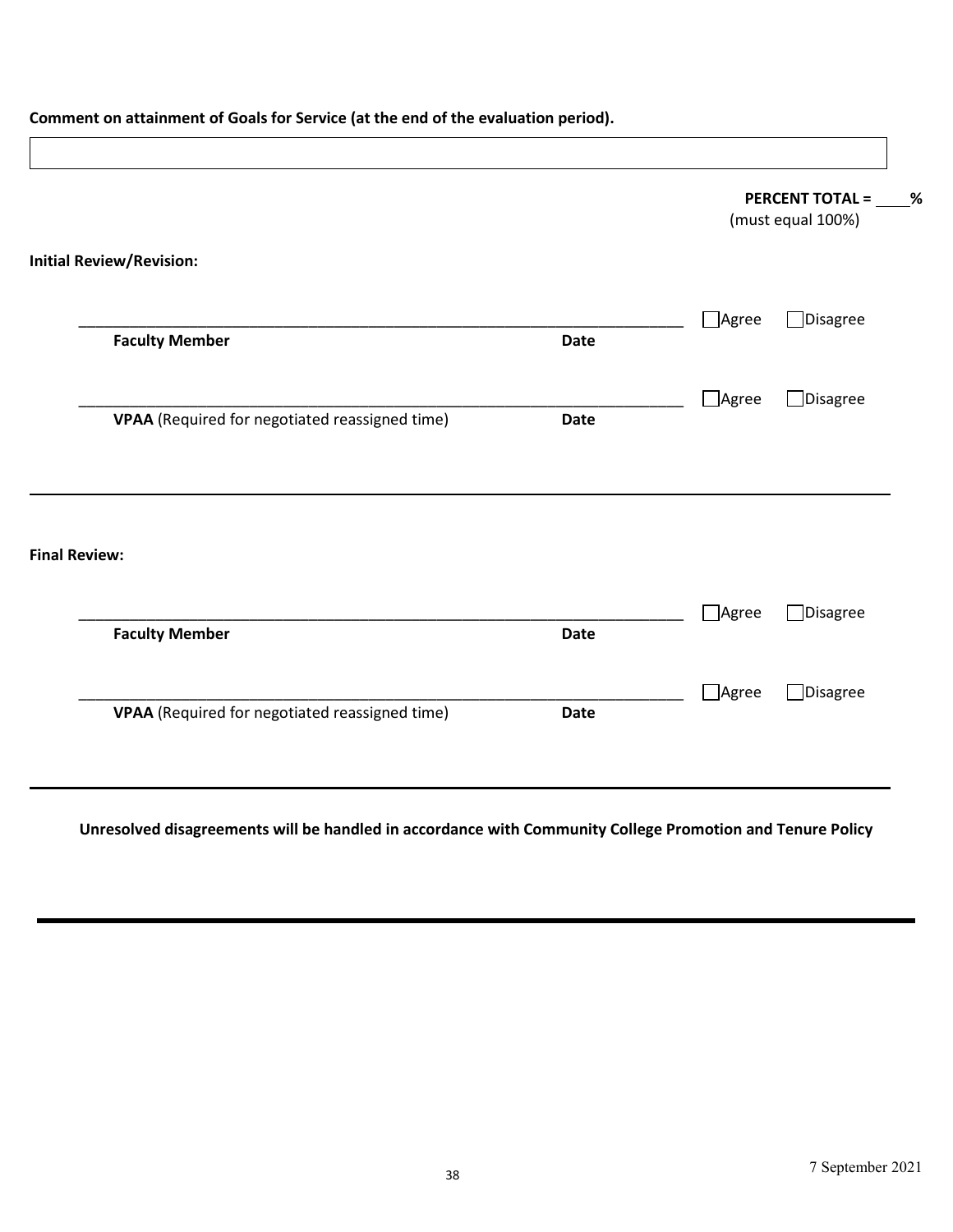### Appendix A-2: Allocation of Effort Form Instructions:

The Allocation of Effort (AOE) statement is an electronic form for the current calendar year as indicated at the top of the form Text boxes will expand as text is entered. The Allocation of Effort form is used for initial planning at the beginning of the evaluation period, for revisions that may occur during the evaluation period (due to unanticipated assignment changes and opportunities), and as a final document at the end of the evaluation period. Each use is discussed below:

Initial – At the beginning of the evaluation period, the faculty member and supervisor will meet and decide upon the faculty member's allocation of effort for each evaluated category on the Allocation of Effort Statement. At the top of the form, enter the current year and check "Initial" under the category of "Purpose." Check the appropriate current rank box (Instructor, Assistant Professor, Associate Professor or Professor) in the "Rank" Section. Check the appropriate current track box (College, Pre-Tenure, or Tenured) in the "Track" Section. Normally, a community college faculty member's primary focus will be on teaching. A teaching load of 15 credit hours will normally require 75 – 80% effort. The percent may be more or less depending on the situation. Check (27–30) for Nine Month or (36) credit hours for Twelve Month. Also indicate the Percent of effort allocated to Teaching. Facts to be considered for allocation of effort toward teaching would include the experience of the faculty member, rank of the faculty member, number of preparations, laboratory preparation (if applicable), and major restructuring of a course, such as initial development of a course for online or hybrid delivery. Indicate anticipated course load for the Spring, Summer, and Fall Semesters (left hand tables on the form). In the ENRL CAP column enter the cap for each course listed. Total up the anticipated course's credit hours and enter the total at the bottom of each table (Spring, Summer, and Fall)

Reassigned time would also be considered in determining allocation of effort toward teaching. The faculty member and supervisor will also determine allocation of effort toward Scholarship, Creative Activities and Professional Development, Extension and Outreach (rarely used in the community college Allocation of Effort), and Service. Enter the Percent of effort for each category. Any category may contain a zero allocation of effort depending on the rank of the faculty member. Leadership will be included in the categories where appropriate or where required based on rank.

The faculty member and supervisor will establish goals for each of the categories having an allocation of effort greater than zero. Goals should be realistic, obtainable and linked to an objective of the current Strategic Plan. The faculty member must indicate which objective each goal is addressing (see the example on the AOE form). When completed, print the form, and both the supervisor and faculty member will sign and date the form under "Initial Review." A copy will be made for both the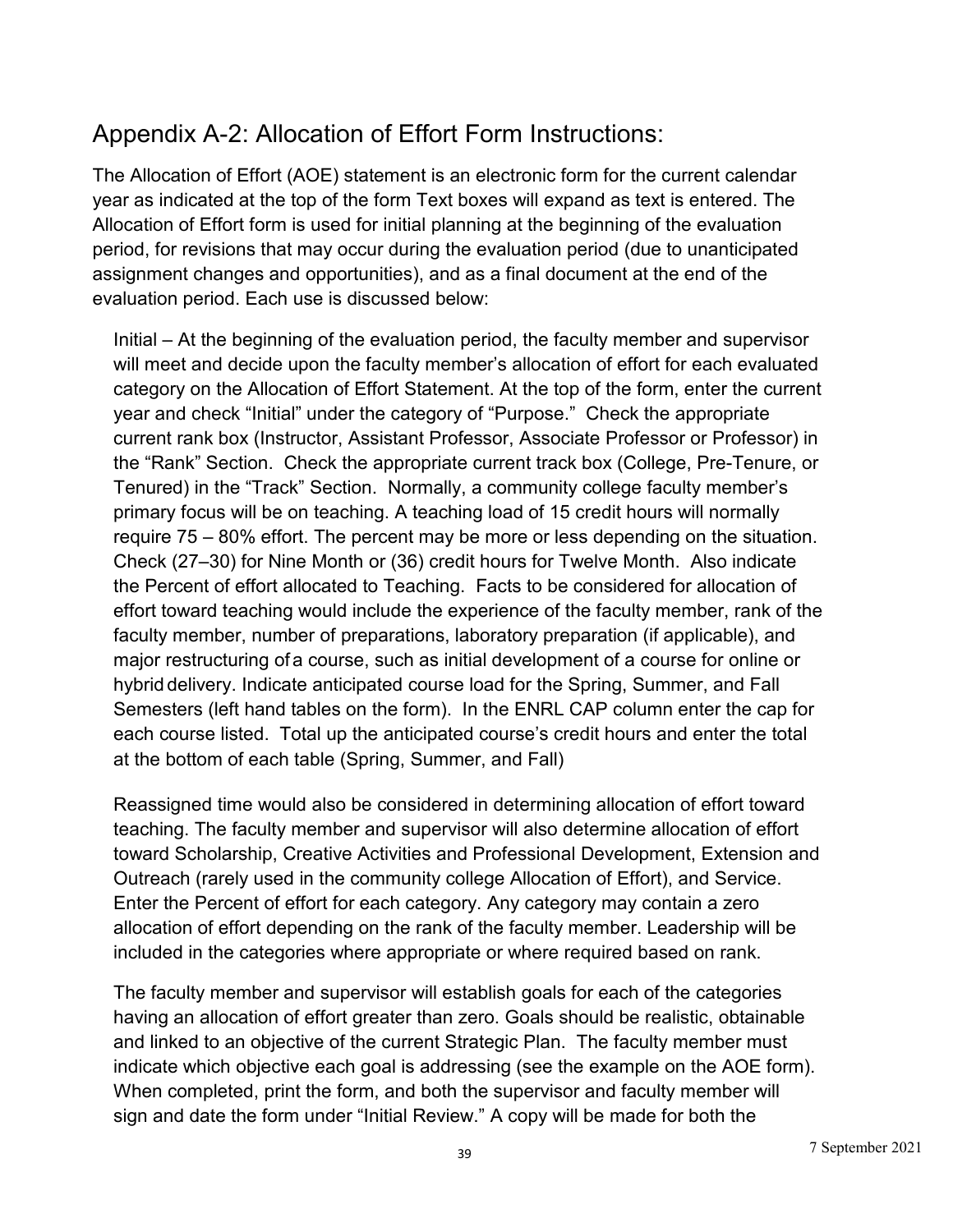supervisor and the faculty member.

Revision – Faculty members must remain flexible to meet the needs of students and the institution. This will often cause a change in the faculty member's allocation of effort during the evaluation period. Should this occur, the faculty member should prepare a revised AOE form in the same manner as the initial. The only difference will be at the top of the form, under the category of "Purpose," the "Revision" box should be checked. Once accepted and signed, this revised AOE form will be stapled to the front of the initial form.Both the faculty member and the supervisor will maintain copies of the revised form with the initial form attached. It is possible to have multiple revisions during the evaluation period.

Final – At the end of the evaluation period, the faculty member will prepare an Allocation of Effort Statement form with the "Final" checked under the category of Purpose. The faculty member will complete the Actual Teaching Load Tables (right hand tables) for Spring, Summer, and Fall for the courses actually taught (which may be different from those anticipated), enter the enrollment for the course(s) as of census day, enter the total credit hours taught each semester, and write up to a twopage narrative for each evaluated category having an allocation of effort greater than zero. The faculty member will sign the form under "Final Evaluation." The supervisor will attach a written review in the form of the Annual Evaluation with any commendations, concerns, and recommendations in each of the areas of performance in the AOE Statement. The supervisor will sign the form under "Final Evaluation." The initial evaluation, along with any revisions, will be attached to this final evaluation. A copy of the signed Final AOE and written review will be provided to the faculty member.

In the event that the faculty member cannot come to agreement on the initial, revision, or final Allocation of Effort Statement form, the faculty member should check "disagree" and sign the form. In the event the faculty member refuses to sign the form, the supervisor should check "disagree," and write "refused to sign" where the faculty member would normally sign. In the case of disagreement, the allocation of effort form will be forwarded to the next higher supervisory level. This supervisor will interview the faculty member and their supervisor and attach a written review of the investigation. This written review will state amendments (if any) to the AOE form. If the form is an initial or revised AOE statement, both the faculty member and supervisor will adhere to the stipulations of the attached statement. If the disagreement occurs as the result of a final submission, the attached statement by the next higher supervisor will become a part of the faculty member's final evaluation. If this is a final evaluation, and the faculty member is still not satisfied with the outcome, the faculty member may submit a rebuttal to the evaluation which will become a part of the annual review. The faculty member may appeal the evaluation also, utilizing the university appeal's process.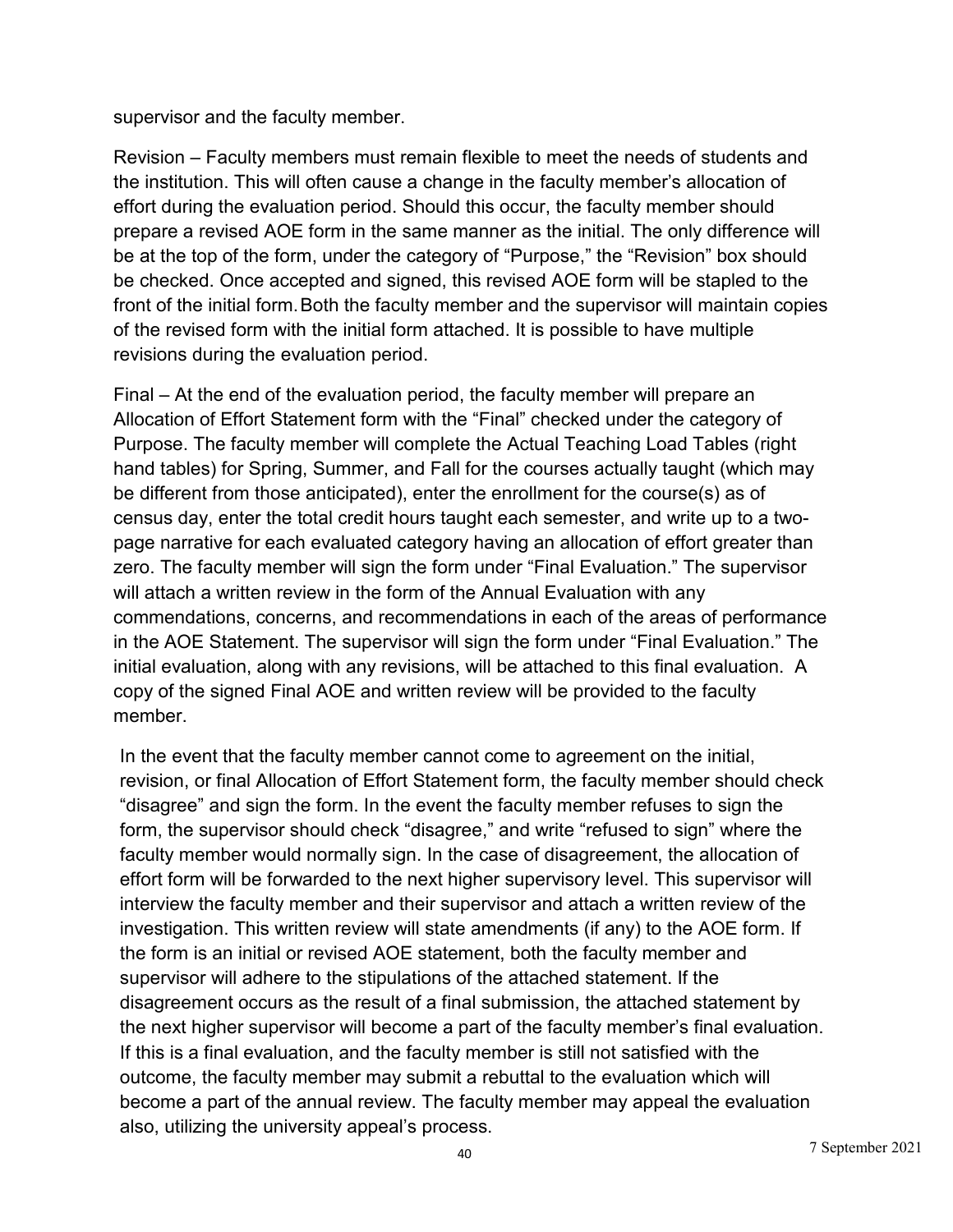### **Appendix B-1: Annual Performance Evaluation Portfolio**

- **1) Completed Allocation of Effort Form (Initial, Final, and, if applicable, Revised)**
- **2) Narratives on yearly accomplishments in the areas of (2-page maximum for each area pastedin the indicated box on an unsigned final allocation of effort statement).**
	- **a. Teaching and related activities**
	- **b. Scholarship, Creative Activities and Professional Development**
	- **c. Extension and Outreach (Typically not used in community college)**
	- **d. Service (Institutional and Community)**
	- **e. Leadership will be incorporated throughout the categorieswherever appropriate and/or required based on rank**
- **3) Student Evaluations**
- **4) Documentation of Accomplishments (25-page maximum front-and-back---for example: syllabi of new courses or course redesigns; new course assignments; assessment projects; peer observations; letters;products; minutes of meetings documenting service or leadership; certificates; news clippings; emails; pictures; flyers; andbrochures)**

**A Sample Annual Performance Evaluation Portfolio is available to be check out from the VPAA**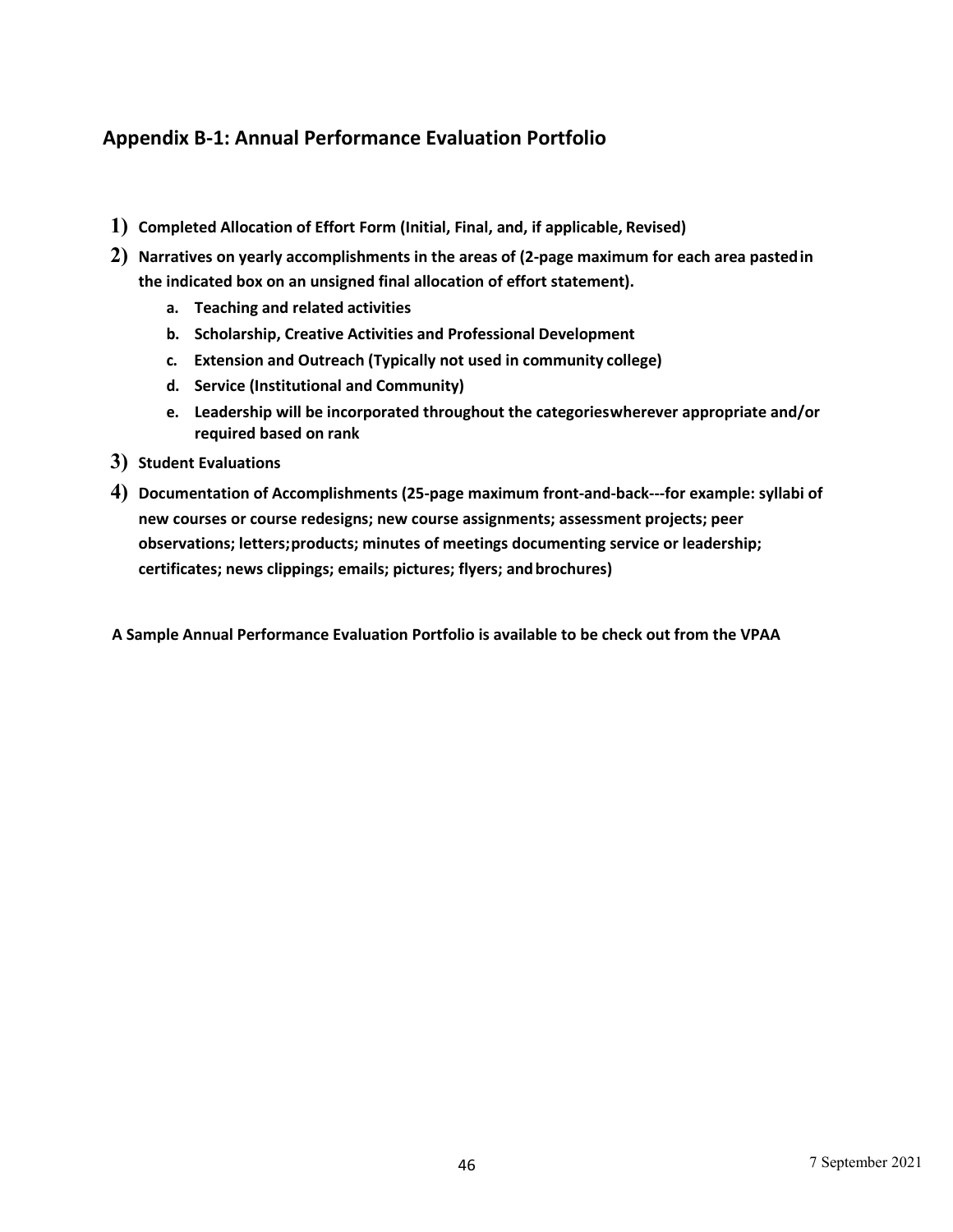### **Appendix B-2: Annual Performance Evaluation Instrument for Calendar Year by VPAA**

### Annual Performance Evaluation or Post Tenure Review Instrument for

Click or tap here to enter text.

### **Faculty Name:**

### **Current Rank and FTE:**

### **Date of last hire/promotion:**

### Evaluator: \_\_\_\_\_\_\_\_\_\_\_\_\_\_\_\_\_\_\_\_\_\_\_\_\_\_\_\_\_\_\_\_\_, VPAA

| <b>Checklist for Required Elements</b>                                                                                                            |                 |  |
|---------------------------------------------------------------------------------------------------------------------------------------------------|-----------------|--|
| <b>Required Elements</b>                                                                                                                          | <b>Comments</b> |  |
| Completed Allocation of Effort Statement                                                                                                          |                 |  |
| Narratives supporting each of the four evaluative<br>areas (maximum of 2 pages each pasted into<br>unsigned final allocation of effort statement) |                 |  |
| Documentation supporting narratives (maximum of<br>25 pages front and back)<br>*NOTE: Not required for tenured faculty NOT<br>pursuing promotion  |                 |  |
| Student evaluations                                                                                                                               |                 |  |

#### **Comment on leadership activities in each area, where applicable.**

| <b>Teaching and Related Activities</b>                                                                                              |                                                 |  |
|-------------------------------------------------------------------------------------------------------------------------------------|-------------------------------------------------|--|
| <b>Activities/Documentation</b>                                                                                                     | Comments/Commendations/Concerns/Recommendations |  |
| Student evaluations                                                                                                                 |                                                 |  |
| Teaching and Related Activities (for example,<br>Assessment of Student Learning; Curricula<br>Development; and Student Development) |                                                 |  |
| <b>Completion of Goals</b>                                                                                                          |                                                 |  |
| In the area of Instruction, this faculty member:                                                                                    |                                                 |  |
| Needs Improvement                                                                                                                   | Commendable<br>Exemplary                        |  |
| <b>Rationale:</b> (Narrative Required for Needs Improvement)                                                                        |                                                 |  |
|                                                                                                                                     |                                                 |  |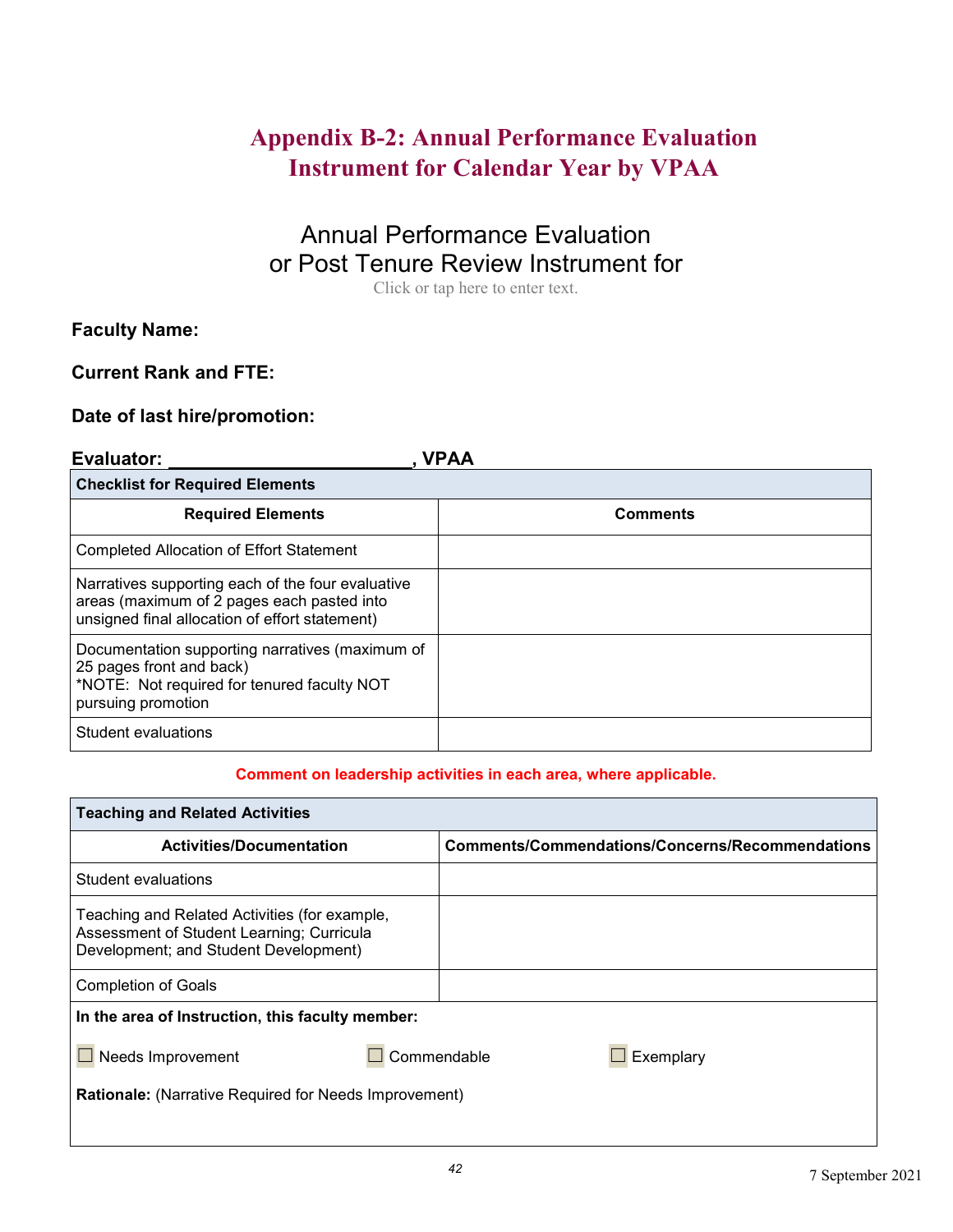| <b>Scholarship, Creative Activities and Professional Development</b>     |                                                        |  |
|--------------------------------------------------------------------------|--------------------------------------------------------|--|
| <b>Activities/Documentation</b>                                          | <b>Comments/Commendations/Concerns/Recommendations</b> |  |
| Application of Professional Development                                  |                                                        |  |
| <b>Creative Activities</b>                                               |                                                        |  |
| <b>Traditional Scholarship</b>                                           |                                                        |  |
| <b>Completion of Goals</b>                                               |                                                        |  |
| In the area of Scholarship and Creative Activities, this faculty member: |                                                        |  |
| Commendable<br>Needs Improvement                                         | Exemplary                                              |  |
| <b>Rationale:</b> (Narrative Required for Needs Improvement)             |                                                        |  |
|                                                                          |                                                        |  |

| <b>Extension and Outreach Activities</b>                     |  |  |  |
|--------------------------------------------------------------|--|--|--|
| Comments/Commendations/Concerns/Recommendations              |  |  |  |
|                                                              |  |  |  |
|                                                              |  |  |  |
| In the area of Extension and Outreach, this faculty member:  |  |  |  |
| Commendable<br>Exemplary                                     |  |  |  |
| <b>Rationale:</b> (Narrative Required for Needs Improvement) |  |  |  |
|                                                              |  |  |  |

| <b>Service</b>                                               |                                                        |  |  |
|--------------------------------------------------------------|--------------------------------------------------------|--|--|
| <b>Activities/Documentation</b>                              | <b>Comments/Commendations/Concerns/Recommendations</b> |  |  |
| <b>Institutional Service</b>                                 |                                                        |  |  |
| <b>Community Service</b>                                     |                                                        |  |  |
| <b>Completion of Goals</b>                                   |                                                        |  |  |
| In the area of Service, this faculty member:                 |                                                        |  |  |
| Needs Improvement                                            | Commendable<br>Exemplary                               |  |  |
| <b>Rationale:</b> (Narrative Required for Needs Improvement) |                                                        |  |  |
|                                                              |                                                        |  |  |
|                                                              |                                                        |  |  |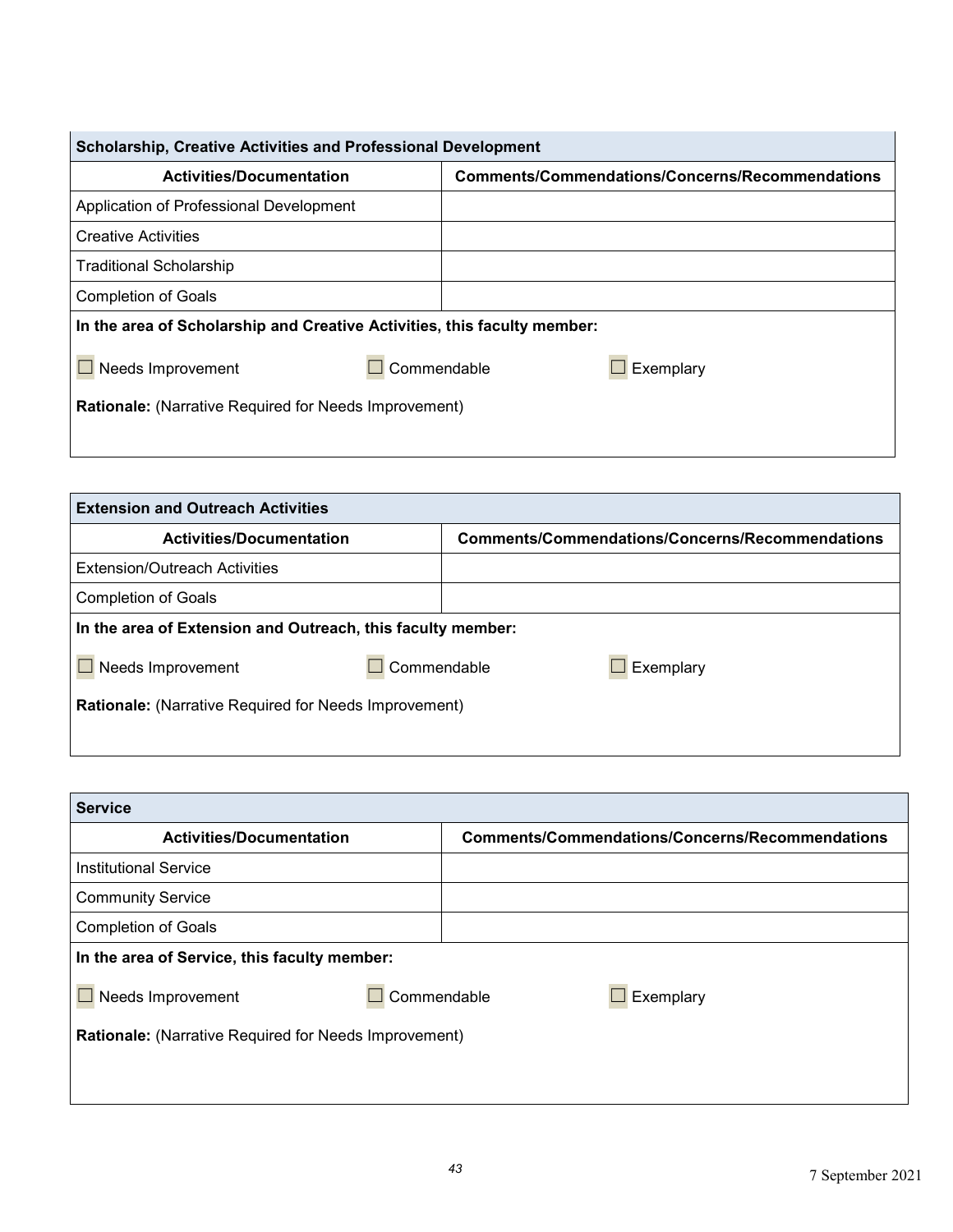| <b>Overall Evaluation</b>                                                                                                                 |  |  |  |  |
|-------------------------------------------------------------------------------------------------------------------------------------------|--|--|--|--|
| For this year, this faculty member is awarded a                                                                                           |  |  |  |  |
| Needs Improvement<br>Commendable<br>Exemplary                                                                                             |  |  |  |  |
| <b>Rationale:</b> (Narrative Required for Needs Improvement)                                                                              |  |  |  |  |
| Statement on Progress towards Promotion or Tenure (if applicable)                                                                         |  |  |  |  |
| The faculty member appears to be making satisfactory progress toward a continuous contract. Strengths and<br>weaknesses are noted.        |  |  |  |  |
| The faculty member does not appear to be making satisfactory progress toward a continuous contract. Specific<br>concerns are noted above. |  |  |  |  |
| $\Box$ Recommend new temporary contract be issued.                                                                                        |  |  |  |  |
| Do not recommend issuance of a new temporary contract.                                                                                    |  |  |  |  |
| The faculty member appears to be making satisfactory progress toward next promotion. Strengths and<br>weaknesses are noted.               |  |  |  |  |
| The faculty member does not appear to be making satisfactory progress toward next promotion. Specific concerns<br>are noted above.        |  |  |  |  |
|                                                                                                                                           |  |  |  |  |

**Vice President of Academic Affairs Date Contains Date** 

I have reviewed the Annual Performance Portfolio and if for a pre-tenured faculty member, the enclosed Promotion and Tenure committee's evaluation, and I agree  $\Box$  or disagree  $\Box$  with the overall evaluation of the faculty member.

Comments:

*\_\_\_\_\_\_\_\_\_\_\_\_\_\_\_\_\_\_\_\_\_\_\_\_\_\_\_\_\_\_\_\_\_\_\_\_\_\_\_\_\_\_\_\_\_\_\_\_\_\_\_\_\_\_\_\_\_\_\_\_\_\_\_\_* **Branch Executive Director** Date

**This document will be filed in Human Resources.**

|  | <b>Dverall Evaluation</b> |  |   |  |
|--|---------------------------|--|---|--|
|  |                           |  | - |  |

\_\_\_\_\_\_\_\_\_\_\_\_\_\_\_\_\_\_\_\_\_\_\_\_\_\_\_\_\_\_\_\_\_\_\_\_\_\_\_\_\_\_\_\_\_\_\_\_\_\_\_\_\_\_\_\_\_\_\_\_\_\_\_\_\_\_\_\_\_\_\_\_\_\_\_\_\_\_\_\_\_\_\_\_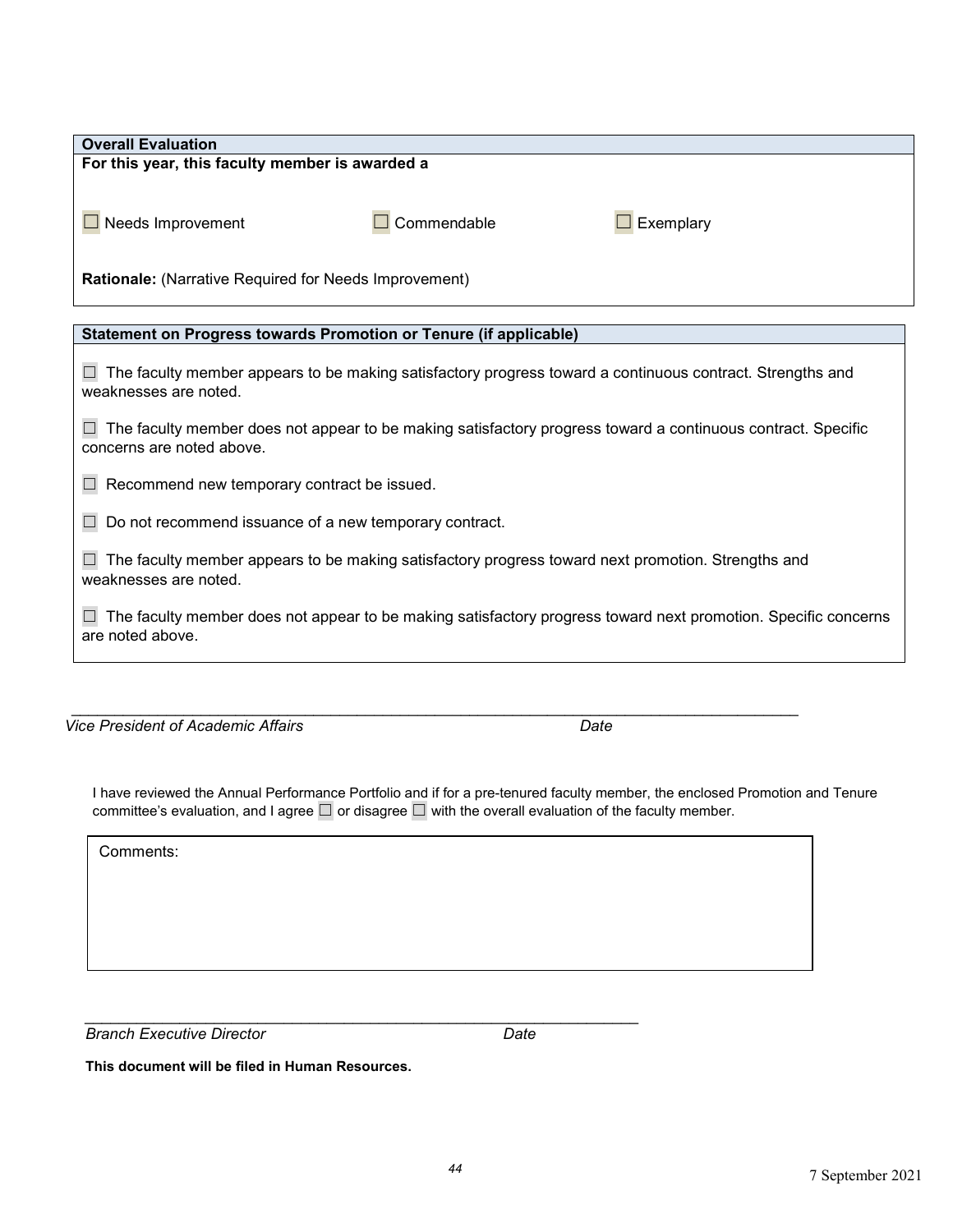### **Appendix B-3: Annual Performance Evaluation Instrument for Calendar Year**

### **NMSU Grants Annual Performance Evaluation Instrument for (current calendar year)\_**

Faculty Name:

Current Rank and FTE: Date of last hire/ promotion:

Evaluator(s): **College P&T Committee 1st Level Supervisor 2nd Level Supervisor**

#### **Checklist for Required Elements (see 9.31 FKA- 5.90.5.1.2 of the NMSU Community College Promotion and Tenure Policy) Required Elements Comments**

| $12011120$ Ligiticitio                                                                                                                            | <b>VUIIIIII</b> UJ |
|---------------------------------------------------------------------------------------------------------------------------------------------------|--------------------|
| <b>Completed Allocation of Effort Statement</b>                                                                                                   |                    |
| Narratives supporting each of the four evaluative areas<br>(maximum of 2 pages each pasted into unsigned final<br>allocation of effort statement) |                    |
| Documentation supporting narratives (maximum of 25<br>pages front and back)                                                                       |                    |
| Student evaluations                                                                                                                               |                    |
|                                                                                                                                                   |                    |

| Teaching and Advising (see 9.31 FKA- 5.90.4.1 and 5.90.4.1.1 of the NMSU Community College Promotion and Tenure<br>Policy) |                                                 |  |  |
|----------------------------------------------------------------------------------------------------------------------------|-------------------------------------------------|--|--|
| <b>Activities/Documentation</b>                                                                                            | Comments/Commendations/Concerns/Recommendations |  |  |
| Student evaluations                                                                                                        |                                                 |  |  |
| Teaching and Advising (for example, Assessment of Student                                                                  |                                                 |  |  |
| Learning; Curricula Development; and Student Development)                                                                  |                                                 |  |  |
| <b>Completion of Goals</b>                                                                                                 |                                                 |  |  |
| Evidence of Leadership, if available                                                                                       |                                                 |  |  |
| In the area of Instruction, this faculty member:                                                                           |                                                 |  |  |
| Needs Improvement                                                                                                          | Commendable<br>Exemplary                        |  |  |
| <b>Rationale:</b> (required for Needs Improvement or Exemplary)                                                            |                                                 |  |  |

| Scholarship and Creative Activities (see 9.31 FKA- 5.90.4.2 and 5.90.4.2.1 of the NMSU Community College Promotion<br>and Tenure Policy) |                                                 |  |
|------------------------------------------------------------------------------------------------------------------------------------------|-------------------------------------------------|--|
| <b>Activities/Documentation</b>                                                                                                          | Comments/Commendations/Concerns/Recommendations |  |
| Application of Professional Development                                                                                                  |                                                 |  |
| Creative Activities                                                                                                                      |                                                 |  |
| <b>Traditional Scholarship</b>                                                                                                           |                                                 |  |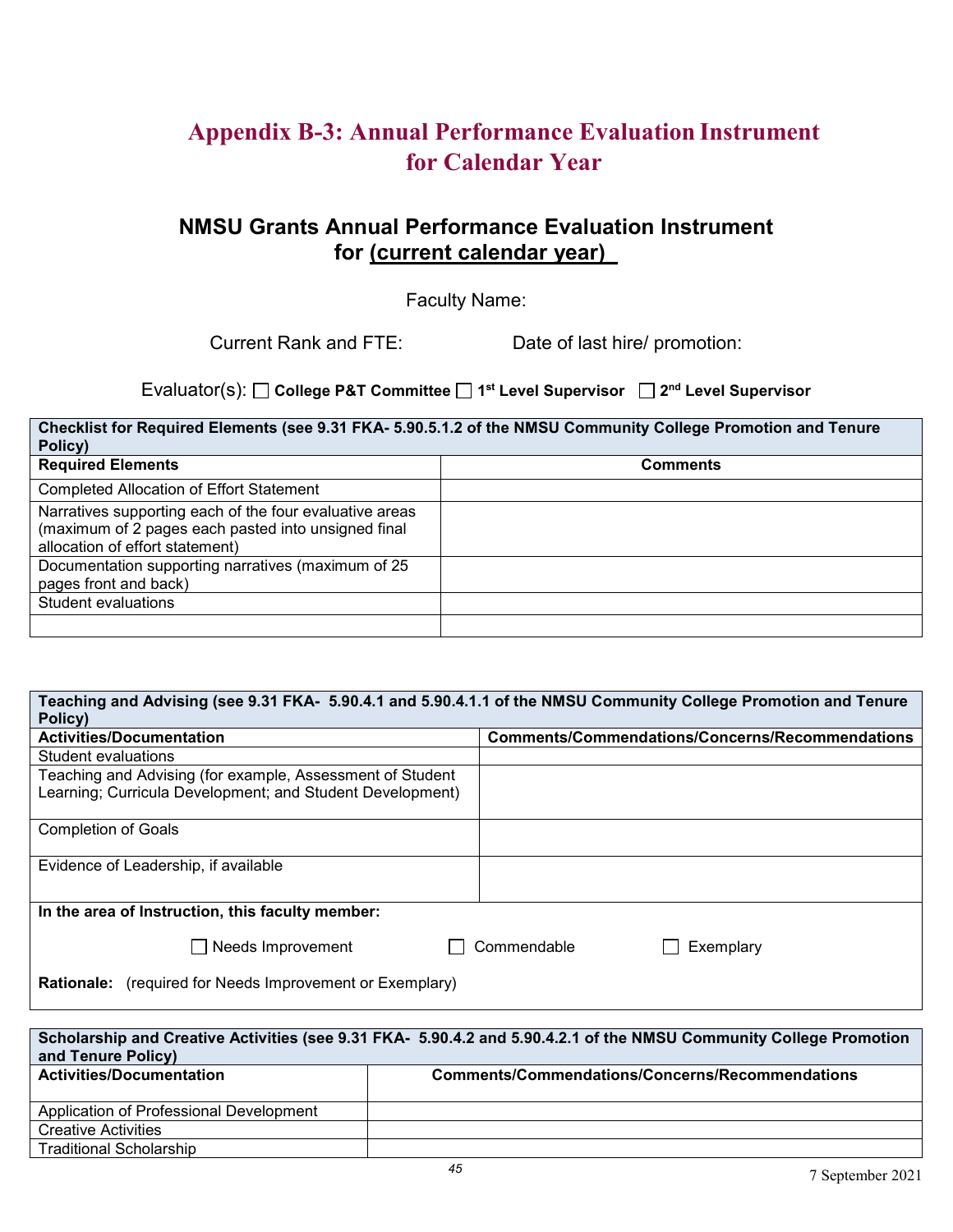| Completion of Goals                                                      |                                        |  |
|--------------------------------------------------------------------------|----------------------------------------|--|
| Evidence of Leadership, if available                                     |                                        |  |
| In the area of Scholarship and Creative Activities, this faculty member: |                                        |  |
| $\Box$ Needs Improvement                                                 | $\Box$ Commendable $\Box$<br>Exemplary |  |
| <b>Rationale:</b> (required for Needs Improvement or Exemplary)          |                                        |  |

| Extension and Outreach (see 5.90.4.3 and 5.90.4.3.1 of the NMSU Community College Promotion and Tenure Policy) |                                                 |  |  |
|----------------------------------------------------------------------------------------------------------------|-------------------------------------------------|--|--|
| <b>Activities/Documentation</b>                                                                                | Comments/Commendations/Concerns/Recommendations |  |  |
|                                                                                                                |                                                 |  |  |
| <b>Extension/Outreach Activities</b>                                                                           |                                                 |  |  |
| <b>Completion of Goals</b>                                                                                     |                                                 |  |  |
| Leadership, if available                                                                                       |                                                 |  |  |
| In the area of Extension and Outreach, this faculty member:                                                    |                                                 |  |  |
|                                                                                                                |                                                 |  |  |
| $\Box$ Needs Improvement                                                                                       | Commendable<br>Exemplary                        |  |  |
|                                                                                                                |                                                 |  |  |
| <b>Rationale:</b> (required for Needs Improvement or Exemplary)                                                |                                                 |  |  |

| Service (see 9.31 FKA- see 5.90.4.4 and 5.90.4.4.1 of the NMSU Community College Promotion and Tenure Policy) |                                                          |  |  |
|---------------------------------------------------------------------------------------------------------------|----------------------------------------------------------|--|--|
| <b>Activities/Documentation</b>                                                                               | Comments/Commendations/Concerns/Recommendations          |  |  |
|                                                                                                               |                                                          |  |  |
| <b>Institutional Service</b>                                                                                  |                                                          |  |  |
| <b>Community Service</b>                                                                                      |                                                          |  |  |
| <b>Completion of Goals</b>                                                                                    |                                                          |  |  |
| Leadership, if available                                                                                      |                                                          |  |  |
| In the area of Service, this faculty member:                                                                  |                                                          |  |  |
|                                                                                                               | $\Box$ Needs Improvement $\Box$ Commendable<br>Exemplary |  |  |
| <b>Rationale:</b> (required for Needs Improvement or Exemplary)                                               |                                                          |  |  |

| <b>Overall Evaluation</b>                                                                     |                                   |                              |
|-----------------------------------------------------------------------------------------------|-----------------------------------|------------------------------|
| With<br>votes in favor of Needs Improvement and<br>the evaluators award this faculty member a | votes in favor of Commendable and | votes in favor of Exemplary, |
| $\Box$ Needs Improvement                                                                      | Commendable                       | Exemplary                    |
| (required for Needs Improvement or Exemplary)<br><b>Rationale:</b>                            |                                   |                              |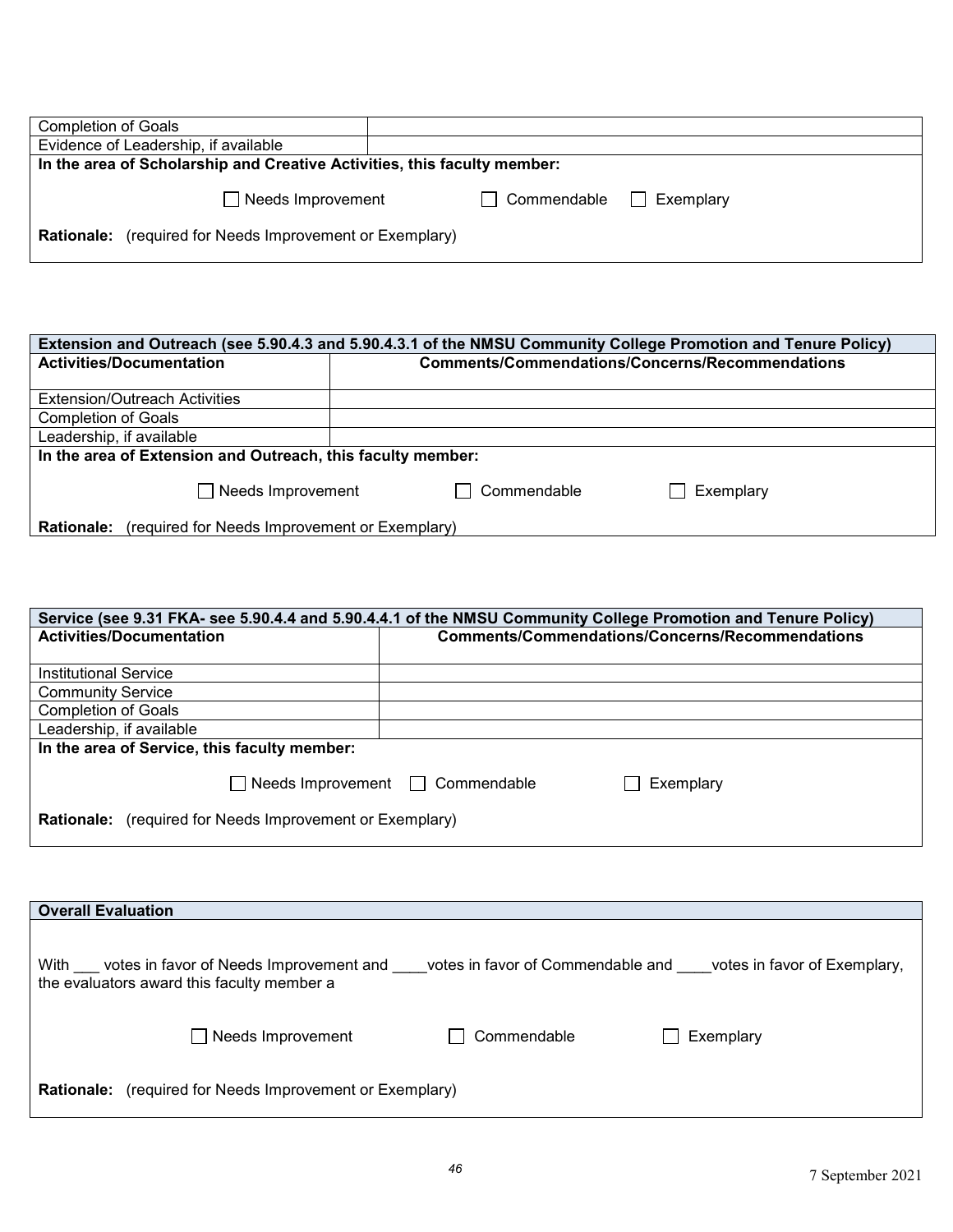|                                                                                                                                           | Statement on Progress towards Promotion or Tenure (if applicable) |           |                                                                                                                      |  |
|-------------------------------------------------------------------------------------------------------------------------------------------|-------------------------------------------------------------------|-----------|----------------------------------------------------------------------------------------------------------------------|--|
| are noted.                                                                                                                                |                                                                   |           | The faculty member appears to be making satisfactory progress toward a continuous contract. Strengths and weaknesses |  |
| The faculty member does not appear to be making satisfactory progress toward a continuous contract. Specific concerns<br>are noted above. |                                                                   |           |                                                                                                                      |  |
|                                                                                                                                           | Recommend new temporary contract be issued.                       |           |                                                                                                                      |  |
|                                                                                                                                           | Do not recommend issuance of a new temporary contract.            |           |                                                                                                                      |  |
| noted.                                                                                                                                    |                                                                   |           | The faculty member appears to be making satisfactory progress toward next promotion. Strengths and weaknesses are    |  |
| noted above.                                                                                                                              |                                                                   |           | The faculty member does not appear to be making satisfactory progress toward next promotion. Specific concerns are   |  |
|                                                                                                                                           |                                                                   |           |                                                                                                                      |  |
| Evaluator                                                                                                                                 | Date                                                              | Evaluator | Date                                                                                                                 |  |
| Evaluator                                                                                                                                 | Date                                                              | Evaluator | Date                                                                                                                 |  |
|                                                                                                                                           |                                                                   |           |                                                                                                                      |  |

\_\_\_\_\_\_\_\_\_\_\_\_\_\_\_\_\_\_\_\_\_\_\_\_\_\_\_\_\_\_\_\_\_\_\_\_\_\_\_ *Chair, P & T Committee Date* 

I have reviewed this portfolio and all evaluations and I agree ( ) or disagree ( ) with the recommendation

Comments: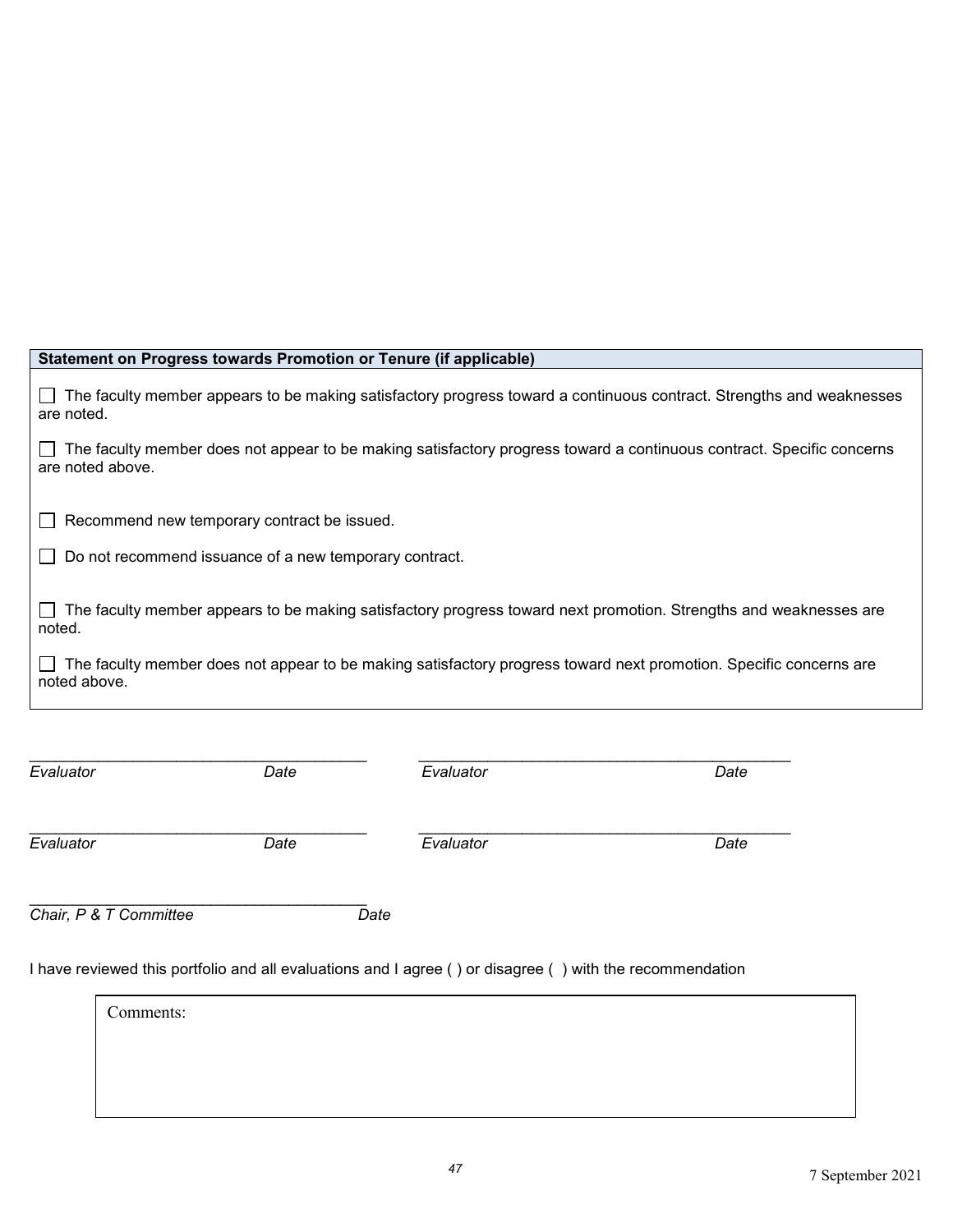\_\_\_\_\_\_\_\_\_\_\_\_\_\_\_\_\_\_\_\_\_\_\_\_\_\_\_\_\_\_\_\_\_\_\_\_\_\_\_\_ Vice President for Academic Affairs Date

*\_\_\_\_\_\_\_\_\_\_\_\_\_\_\_\_\_\_\_\_\_\_\_\_\_\_\_\_\_\_\_\_\_\_\_\_\_\_\_\_\_\_*

I have reviewed this portfolio and all evaluations and I agree ( ) or disagree ( ) with the recommendation

Comments:

**Executive Director** Date

I have reviewed the Annual Performance Portfolio and if for a pre-tenured faculty member the enclosed Promotion and Tenure committee's evaluation and I agree () or disagree () with the overall evaluation of the faculty member. The document will be filed.

Comments:

**This document will be filed in Human Resources.**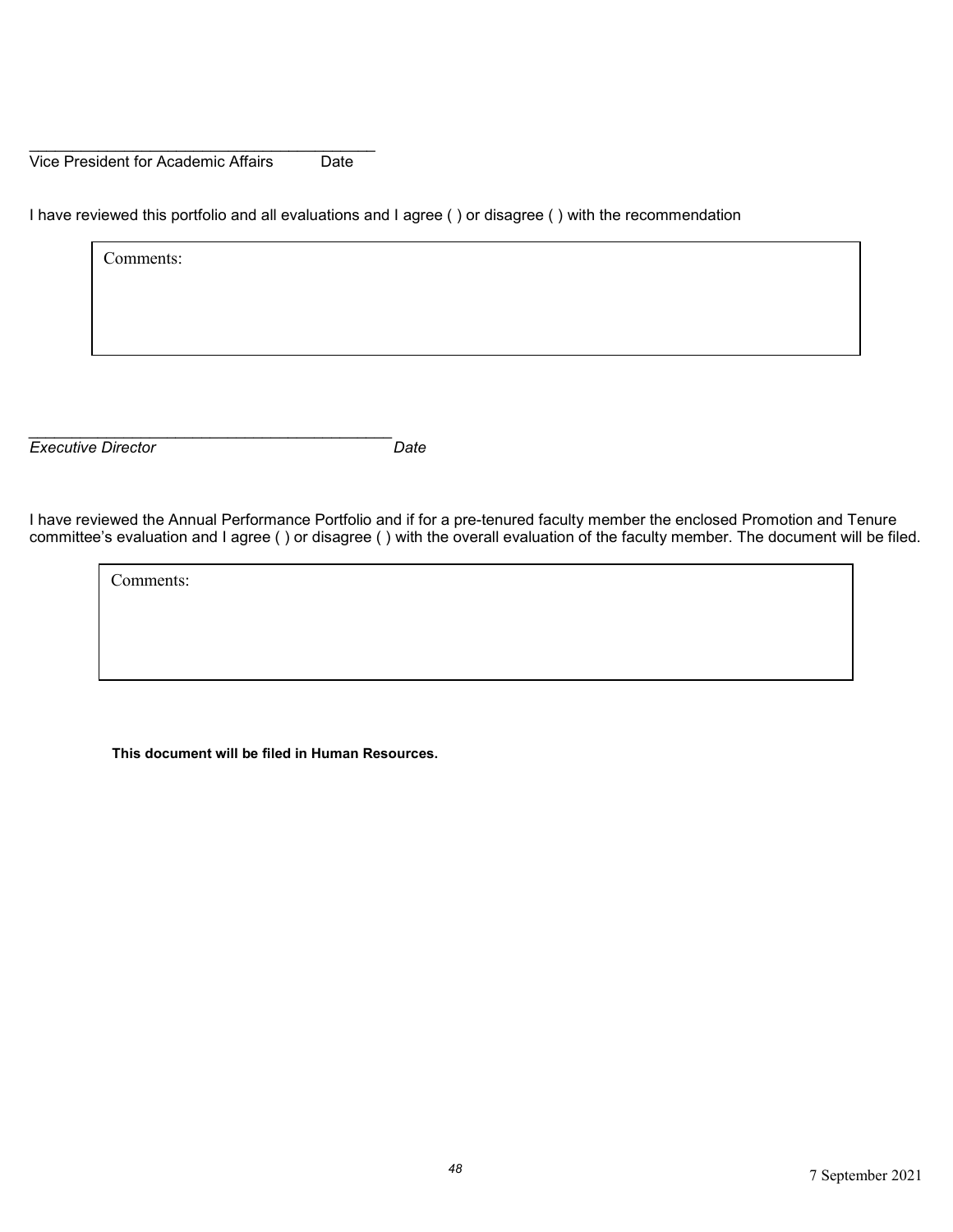### **Appendix B-4: New Mexico State University at Grants Faculty Annual Performance Evaluation Portfolio Tracking Document (This document stays in the faculty member's portfolio) (This may be accomplished digitally)**

If pre-tenured, I acknowledge by my signature below that I have received a copy of the Promotion and Tenure Committees evaluation and recommendation and have been informed of my right to submit a rebuttal according to Part 4 of the NMSU Grants Evaluation and Promotion & Tenure Policy.

*Faculty Member Date*

I acknowledge by my signature below that I have received a copy of the Vice President for Academic Affairs evaluation and recommendation have been informed of my right to submit a rebuttal according to Part 4 of the NMSU Grants Evaluation and Promotion & Tenure Policy.

*Faculty Member Date*

I acknowledge by my signature below that I have received a copy of the Executive Director's evaluation and have been informed of my right to submit a rebuttal according to Part 4 of the NMSU Grants Evaluation and Promotion & Tenure Policy

*Faculty Member Date*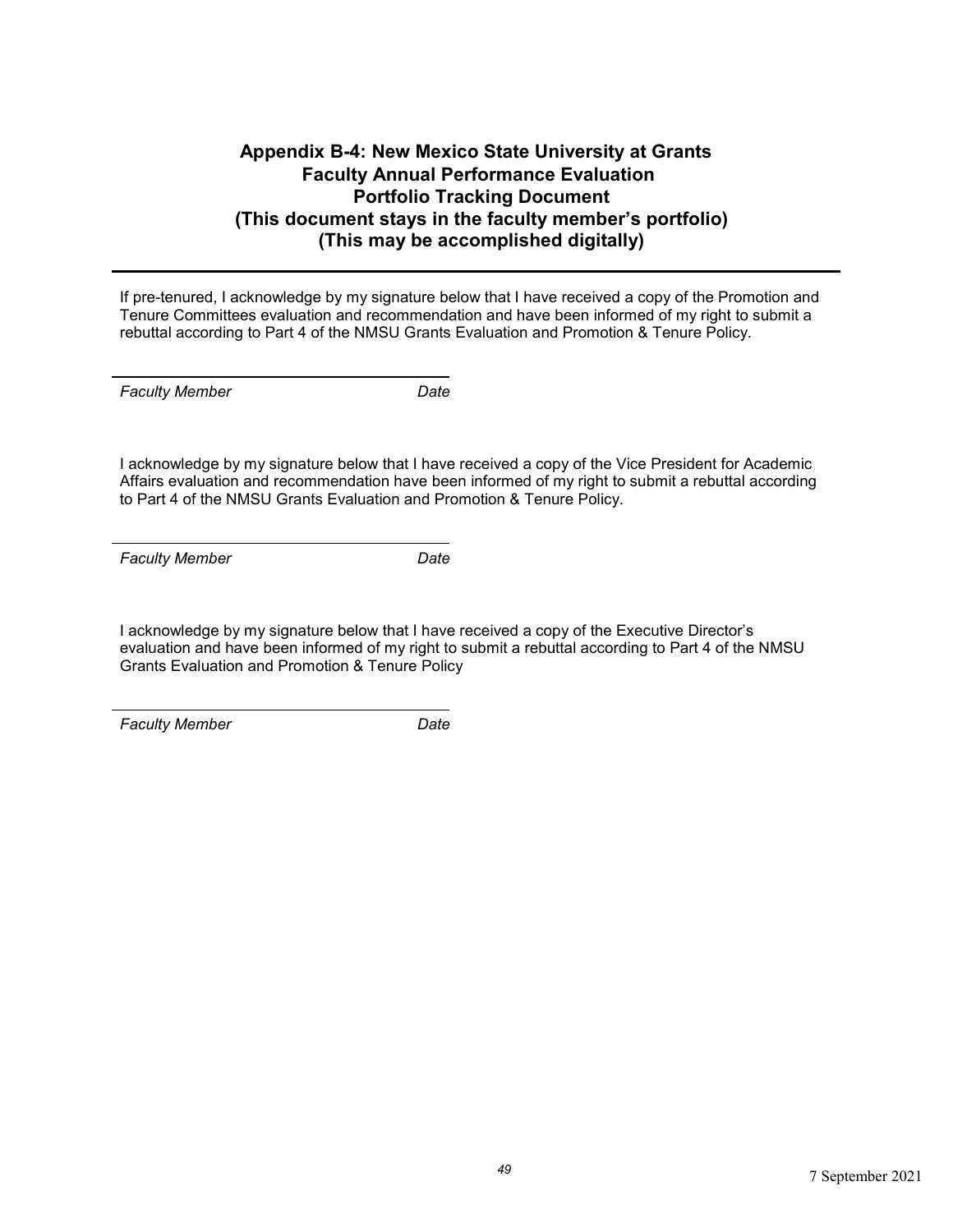### **Appendix C-1: Promotion and/or Tenure Portfolio Preparation**

**9.35 [Effective AY 18/19] Faculty Promotion and Tenure Reviews: Procedural Guidelines and Timeline, Part 6: Portfolio Preparation by Candidate**

In accordance with department and college guidelines, the candidate is responsible for submitting a promotion and tenure Portfolio. (*See* **[ARP 9.30](http://arp.nmsu.edu/9-30)**, Part 2, Definition R.) When appropriate and agreed to by the candidate and all reviewing committees and officials, the Portfolio maybe submitted as an electronic pdf formatted file(s), provided a method for secure transmission of confidential documentation has been established.

- A. **Core Document**: The college guidelines shall specify the inclusion of the following Core Document elements in this order. The combination of items 4-6 shall not exceed 50 pages:
	- 1. A routing form developed by the college with spaces for the requiredsignatures.
	- 2. A cover sheet indicating the candidate's name, current rank, department andcollege.
	- 3. Any written documentation generated throughout the promotion and tenure process, including the numerical vote counts of the promotion and tenure committee(s).
	- 4. A table of contents.
	- 5. Candidate's executive summary.
	- 6. A curriculum vitae.
	- 7. Annual performance evaluations for the period under review, including the Allocation of Effort statements, the goals and objectives forms, written statements submitted by the faculty member as a part of the annual performance evaluations, the supervisor's written comments, and any response made by the candidate to the supervisor's written comments. Numerical rankings, ratings, or vote counts should be removed. (*See Also* **ARP 9.31 – [\[Effective AY 18/19\] Annual Performance Evaluation –](http://arp.nmsu.edu/9-31) [Regular](http://arp.nmsu.edu/9-31) Faculty**)
	- 8. Principal Units' mission statements.
- B. **Documentation File**: Supplementary materials provided by the candidate related to the areas of faculty activity. This material is not routed beyond the College Promotion and Tenure Committee, but is available for review. If this is an application for tenure, the candidate is to include evidence of contributions since starting at NMSU, plus evidence from other institutions if credit for prior service is applicable. If this is an application for promotion, then the candidate is to include evidence of contributions since the last promotion or tenure review.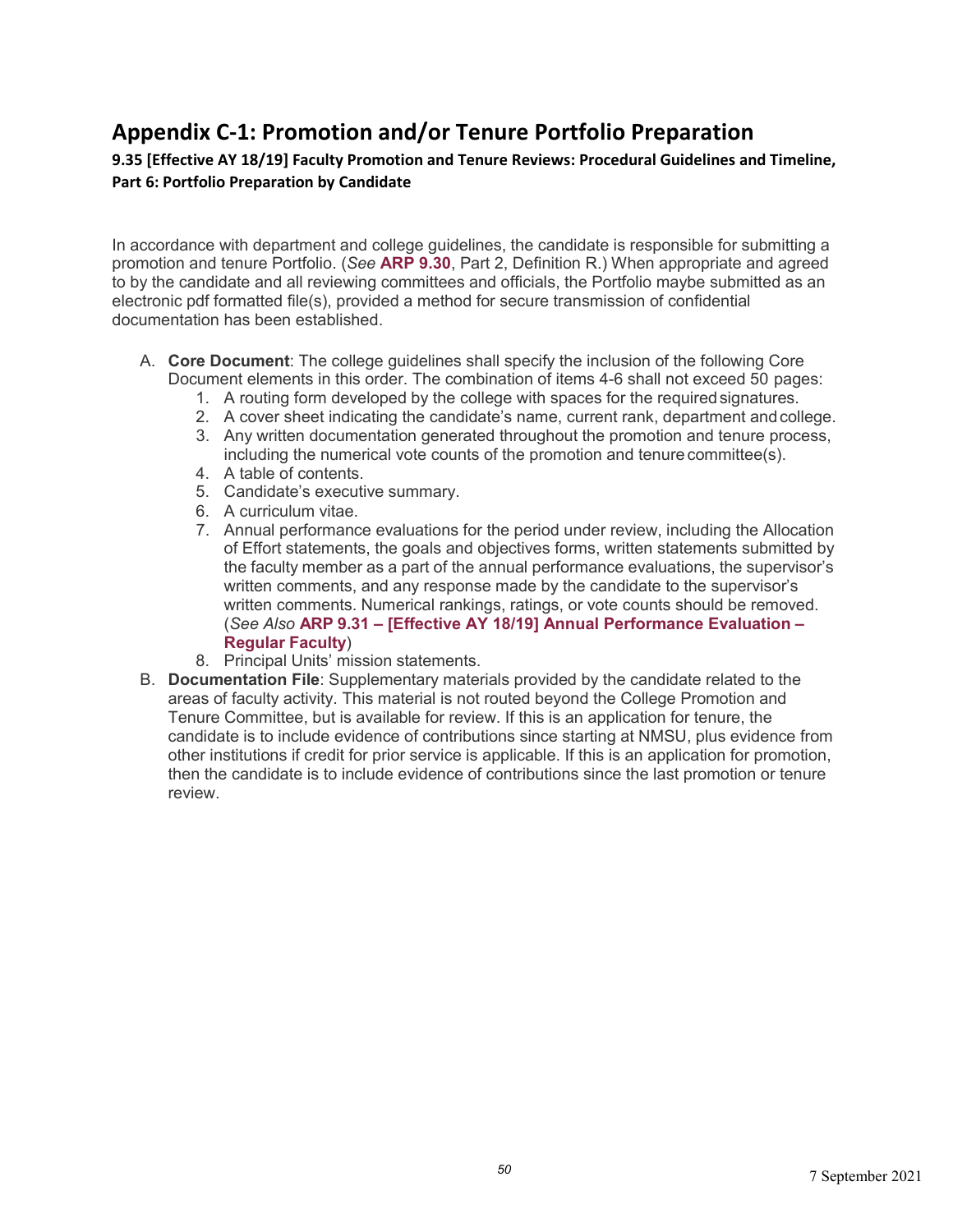### **Appendix C-2: Evaluation of Application for Promotion in Rank or Change in Tenure**

### **Faculty Name:**

### **Application:**

□ Pre-tenure to Tenure

 $\Box$  Instructor to Assistant Professor

☐ Assistant Professor to Associate Professor

☐ Associate Professor to Professor

### **Current Track:**

☐ College Track ☐ Pre-Tenure ☐ Post Tenure

**\_\_\_\_\_\_\_\_\_\_\_\_\_\_\_\_\_\_\_**

### **Date of hire/last promotion or continuous contract (tenure)**

### **Evaluator: Promotion & Tenure Committee**

| Core Document Elements (see Chapter III of NMSU Grants Evaluation, Promotion, and Tenure<br>Policy)                                                                                                                                                                                                                                                                                                                    |                 |  |
|------------------------------------------------------------------------------------------------------------------------------------------------------------------------------------------------------------------------------------------------------------------------------------------------------------------------------------------------------------------------------------------------------------------------|-----------------|--|
| <b>Required Activities/Documentation</b>                                                                                                                                                                                                                                                                                                                                                                               | <b>Comments</b> |  |
| Routing/tracking document                                                                                                                                                                                                                                                                                                                                                                                              |                 |  |
| Cover sheet                                                                                                                                                                                                                                                                                                                                                                                                            |                 |  |
| Table of Contents                                                                                                                                                                                                                                                                                                                                                                                                      |                 |  |
| Any written documentation generated throughout the promotion and tenure process,<br>including:<br>Letter of recommendation<br>P&T Committee annual pre-tenure evaluations<br>$\bullet$                                                                                                                                                                                                                                 |                 |  |
| Letter of application addressed to the Executive Director comprising the candidate's<br>executive summary                                                                                                                                                                                                                                                                                                              |                 |  |
| Curriculum vitae                                                                                                                                                                                                                                                                                                                                                                                                       |                 |  |
| Annual performance evaluations for the period under review, including the following:<br>• P&T Committee annual pre-tenure evaluations<br>• all finalized Allocation of Effort Statements,<br>• written narratives pasted into unsigned finalized allocation of effort statement<br>submitted by the faculty member as a part of the annual performance evaluations,<br>• supervisor's evaluations,<br>• and rebuttals. |                 |  |
| <b>NMSU Grants' Mission Statement</b>                                                                                                                                                                                                                                                                                                                                                                                  |                 |  |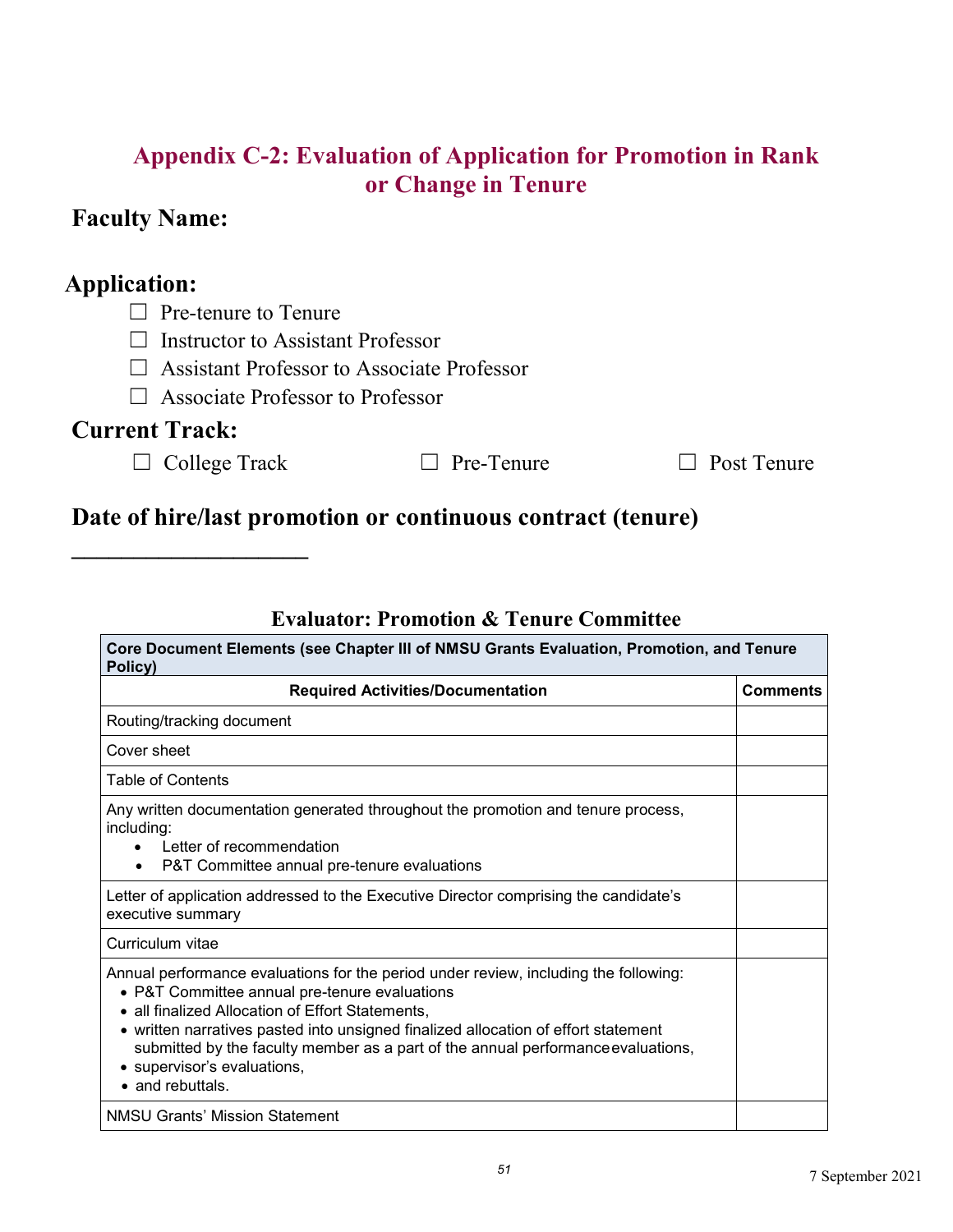| Documentation File (see Chapter III of NMSU Grants Evaluation, Promotion, and Tenure Policy) |                 |  |  |
|----------------------------------------------------------------------------------------------|-----------------|--|--|
| <b>Required Elements</b>                                                                     | <b>Comments</b> |  |  |
| <b>Student Evaluations</b>                                                                   |                 |  |  |
| Letters of support from colleagues, peers, former students, or external<br>constituents      |                 |  |  |
| <b>Classroom Observation Letters</b>                                                         |                 |  |  |
| Representative examples of syllabi                                                           |                 |  |  |
| Other evidence (optional)                                                                    |                 |  |  |

| <b>Required Activities/Documentation</b>                                                                                               | Teaching (see Chapter III of NMSU Grants Evaluation, Promotion, and Tenure Policy)<br>Comments/Commendations/Concerns/Recommendations<br>(including dissenting opinions) |  |  |
|----------------------------------------------------------------------------------------------------------------------------------------|--------------------------------------------------------------------------------------------------------------------------------------------------------------------------|--|--|
| Syllabi                                                                                                                                |                                                                                                                                                                          |  |  |
| Student evaluations and classroom<br>observations                                                                                      |                                                                                                                                                                          |  |  |
| Teaching and Related Activities (for<br>example, Assessment of Student<br>Learning; Curricula development; and<br>Student development) |                                                                                                                                                                          |  |  |
| <b>Completion of Goals</b>                                                                                                             |                                                                                                                                                                          |  |  |
| Evidence of Leadership, if applicable                                                                                                  |                                                                                                                                                                          |  |  |
| In the area of Instruction, this faculty member:                                                                                       |                                                                                                                                                                          |  |  |
| Needs Improvement                                                                                                                      | Commendable<br>Exemplary                                                                                                                                                 |  |  |
| <b>Rationale:</b> (narrative required)                                                                                                 |                                                                                                                                                                          |  |  |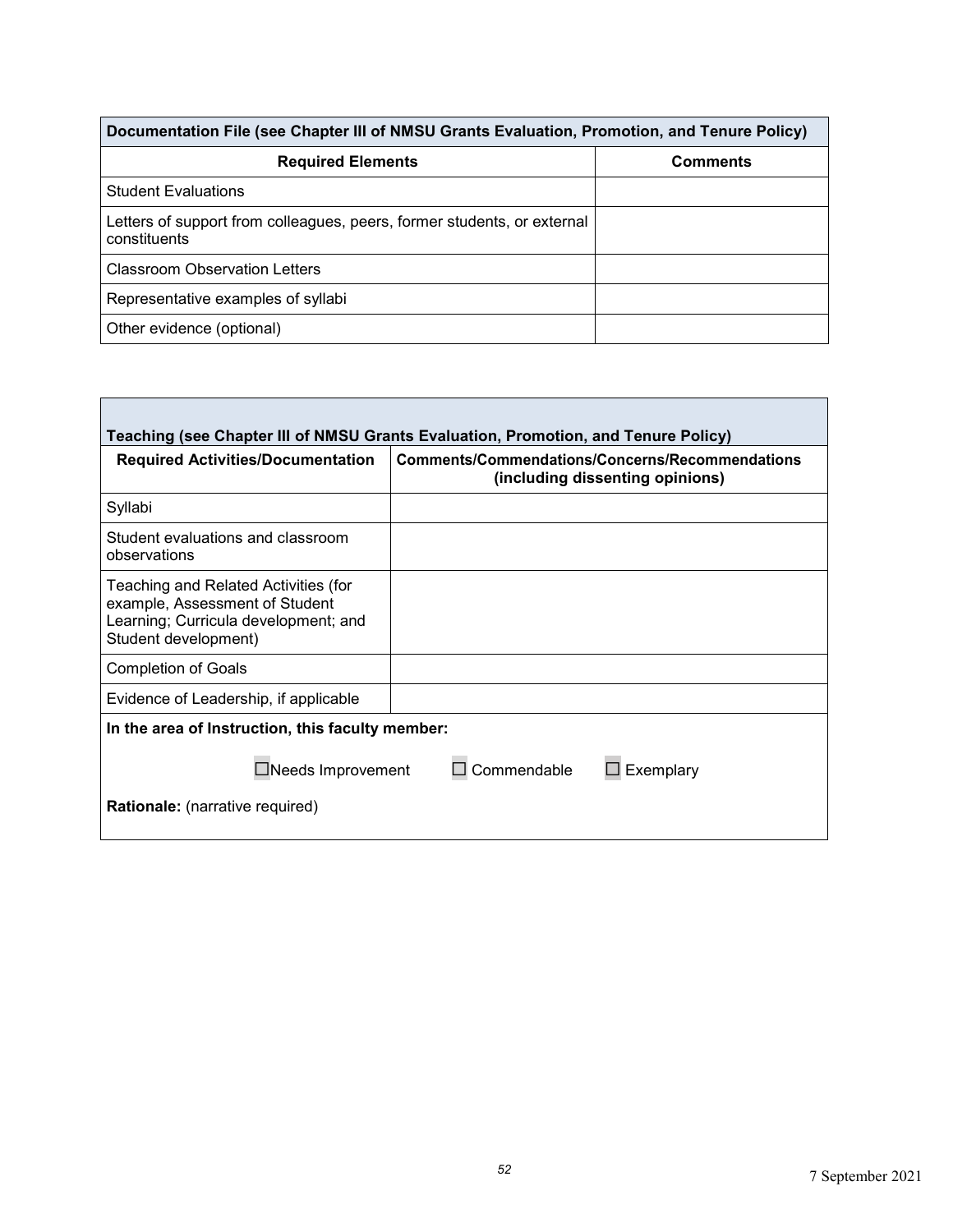| Scholarship, Creative Activities and Professional Development (see Chapter III of NMSU<br><b>Grants Evaluation, Promotion, and Tenure Policy)</b> |                                                                                    |  |  |
|---------------------------------------------------------------------------------------------------------------------------------------------------|------------------------------------------------------------------------------------|--|--|
| <b>Required Activities/Documentation</b>                                                                                                          | Comments/Commendations/Concerns/Recommendations<br>(including dissenting opinions) |  |  |
| Scholarship                                                                                                                                       |                                                                                    |  |  |
| <b>Creative Activities</b>                                                                                                                        |                                                                                    |  |  |
| <b>Professional Development</b>                                                                                                                   |                                                                                    |  |  |
| <b>Completion of Goals</b>                                                                                                                        |                                                                                    |  |  |
| Evidence of Leadership, if applicable                                                                                                             |                                                                                    |  |  |
| In the area of Scholarship, Creative Activities, and Professional Development this faculty<br>member:                                             |                                                                                    |  |  |
| $\Box$ Needs Improvement                                                                                                                          | Commendable<br>Exemplary                                                           |  |  |
| <b>Rationale:</b> (narrative required)                                                                                                            |                                                                                    |  |  |

| Extension and Outreach (see Chapter III of NMSU Grants Evaluation, Promotion, and Tenure<br>Policy) |                                                                                    |  |  |
|-----------------------------------------------------------------------------------------------------|------------------------------------------------------------------------------------|--|--|
| <b>Required Activities/Documentation</b>                                                            | Comments/Commendations/Concerns/Recommendations<br>(including dissenting opinions) |  |  |
| Extension/Outreach Activities                                                                       |                                                                                    |  |  |
| <b>Completion of Goals</b>                                                                          |                                                                                    |  |  |
| Evidence of Leadership, if applicable                                                               |                                                                                    |  |  |
| In the area of Extension and Outreach, this faculty member:                                         |                                                                                    |  |  |
| $\Box$ Needs Improvement                                                                            | Commendable<br>$\Box$ Exemplary                                                    |  |  |
| <b>Rationale:</b> (narrative required)                                                              |                                                                                    |  |  |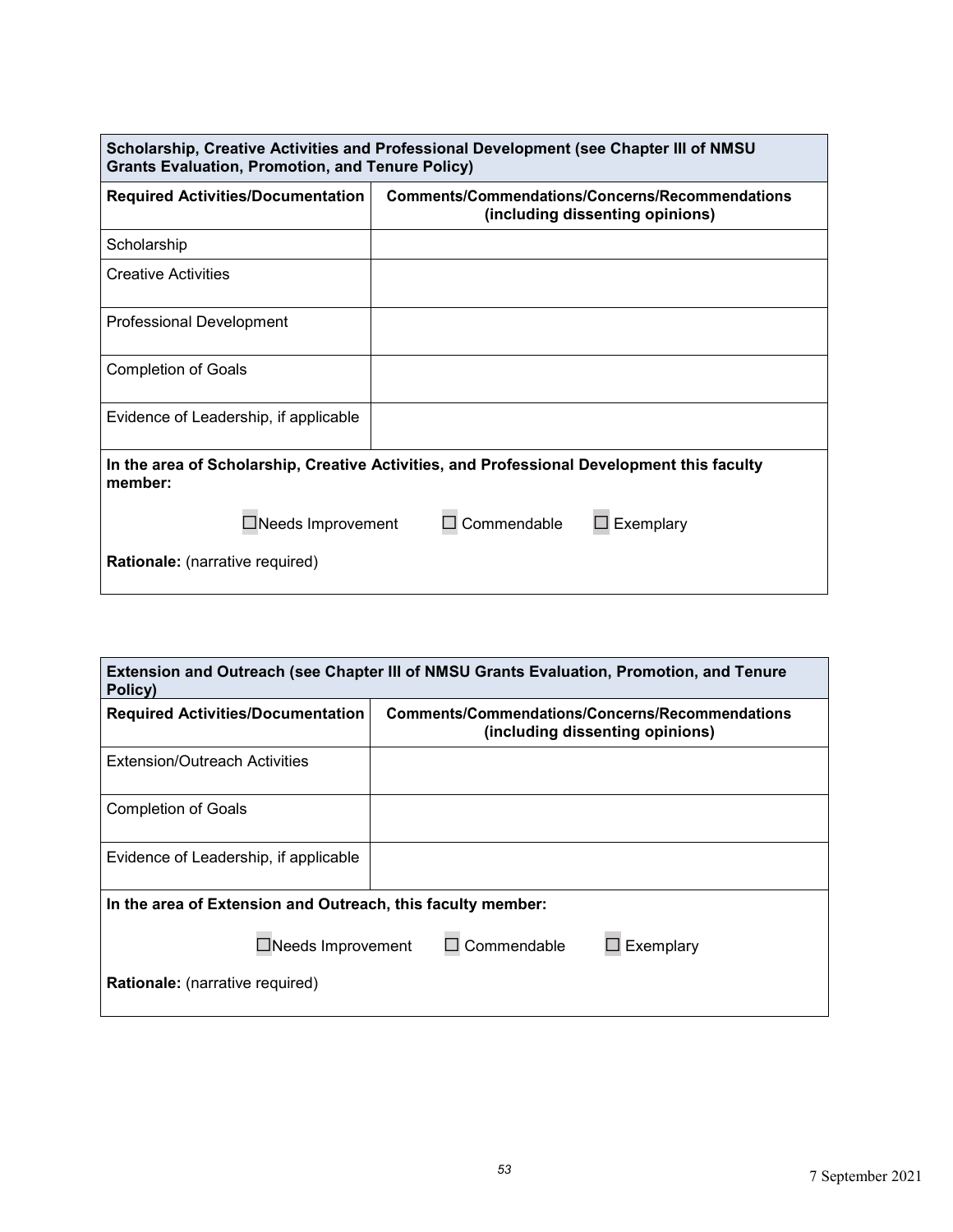| Service (see Chapter III of NMSU Grants Evaluation, Promotion, and Tenure Policy) |                                                                                    |  |  |  |
|-----------------------------------------------------------------------------------|------------------------------------------------------------------------------------|--|--|--|
| <b>Required</b><br><b>Activities/Documentation</b>                                | Comments/Commendations/Concerns/Recommendations<br>(including dissenting opinions) |  |  |  |
| Institutional Service                                                             |                                                                                    |  |  |  |
| <b>Community Service</b>                                                          |                                                                                    |  |  |  |
| <b>Completion of Goals</b>                                                        |                                                                                    |  |  |  |
| Evidence of Leadership, if<br>applicable                                          |                                                                                    |  |  |  |
| In the area of Service, this faculty member:                                      |                                                                                    |  |  |  |
|                                                                                   | Commendable<br>Exemplary<br>Needs Improvement                                      |  |  |  |
| <b>Rationale:</b> (narrative required)                                            |                                                                                    |  |  |  |

| <b>Recommendation for Promotion</b>                                                        |
|--------------------------------------------------------------------------------------------|
| votes in favor of promotion and____votes not in favor of promotion, the evaluators<br>With |
| $\Box$ Recommend promotion.                                                                |
| $\Box$ Do not recommend promotion.                                                         |

*Chair, P&T Committee Date*

I have reviewed this portfolio and all evaluations and I agree □ or disagree □ with the recommendation

Comments: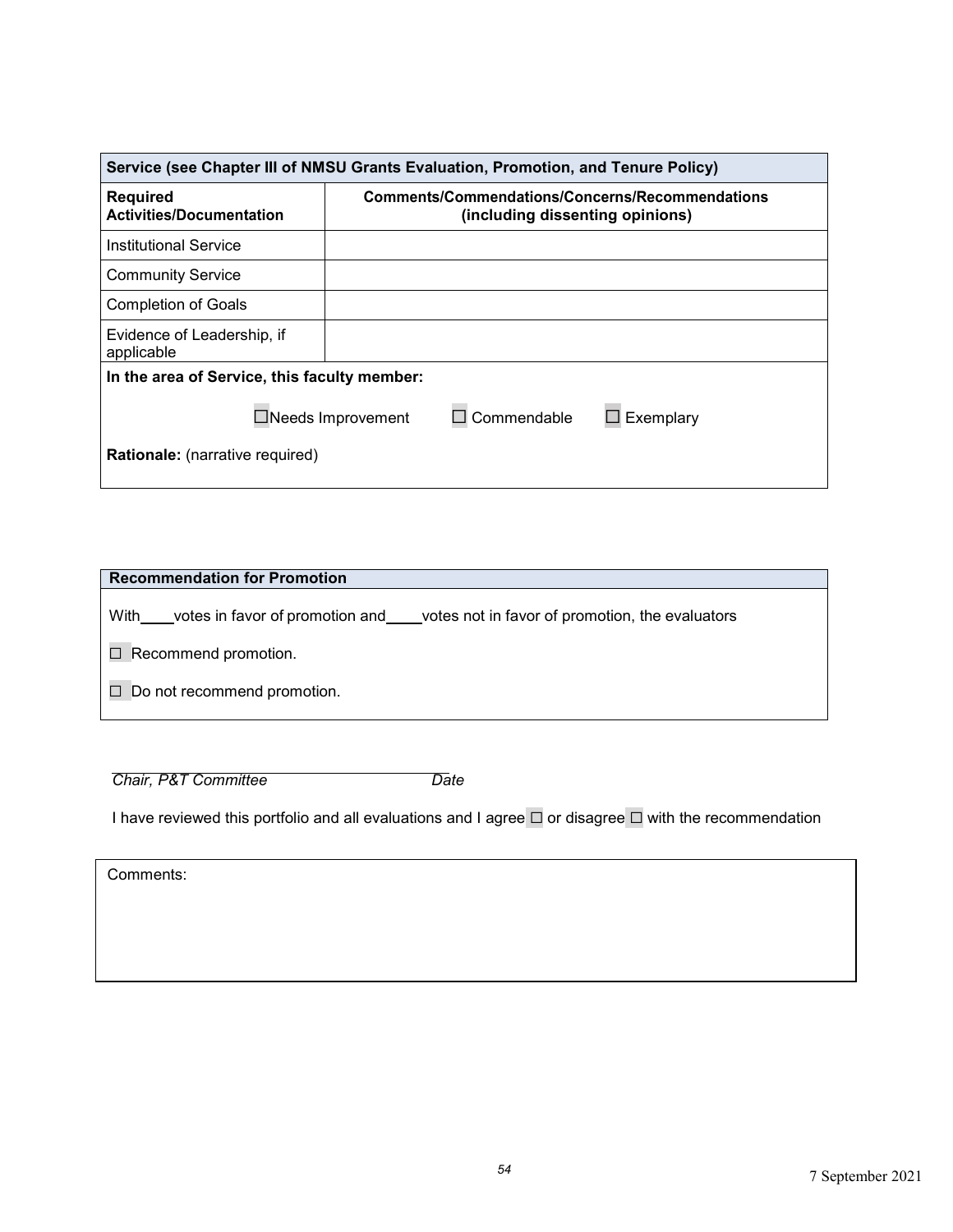Vice President for Academic Affairs Date

I have reviewed this portfolio and all evaluations and I agree ☐ or disagree ☐ with the recommendation

Comments:

Executive Director Date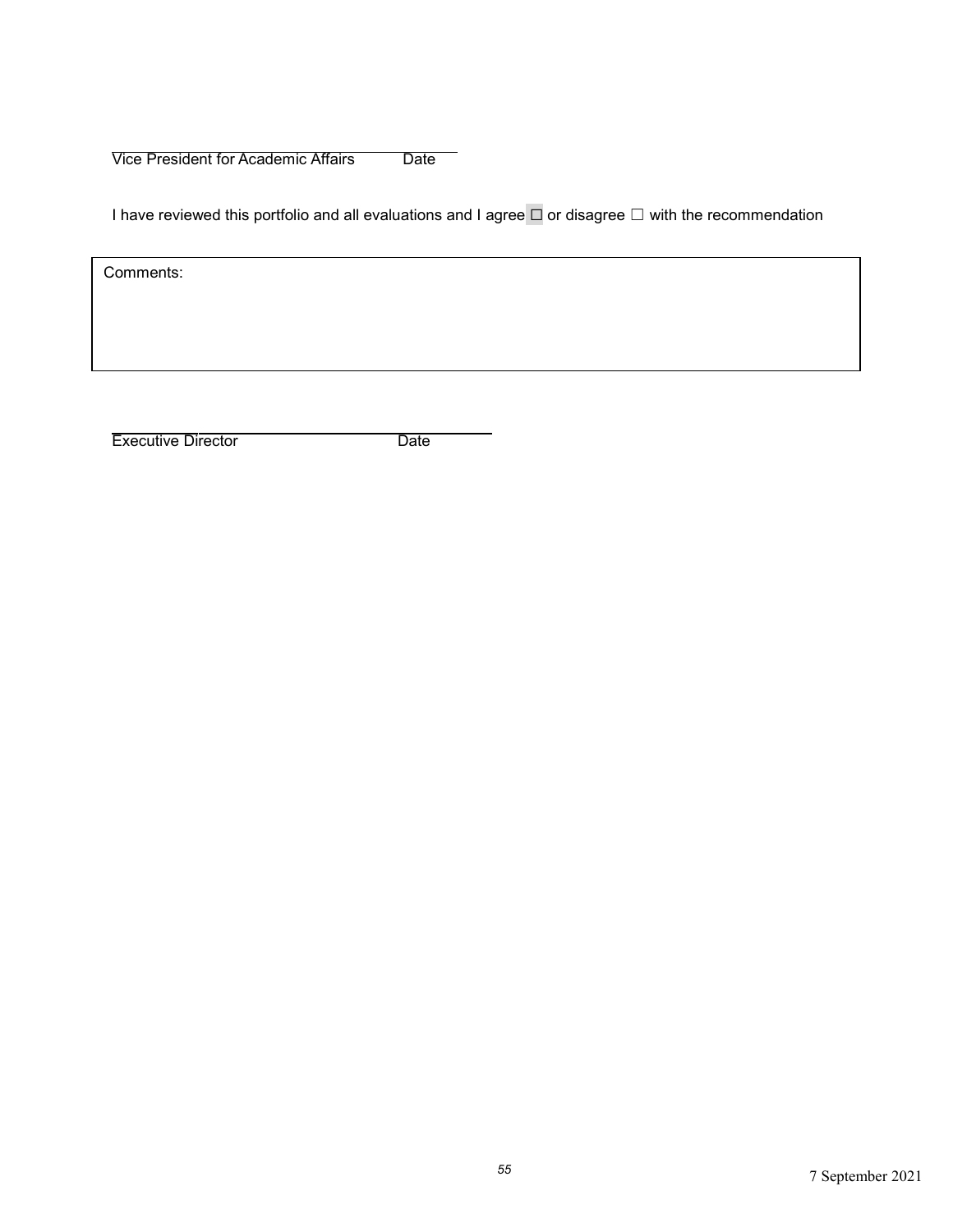### **Appendix C-3: New Mexico State University at Grants Faculty Promotion/Tenure Portfolio Tracking Document**

### **(This document stays in the candidate's portfolio) (This may be accomplished digitally)**

 $\Box$  Promotion Application  $\Box$  Tenure Application

I acknowledge by my signature below that I have received a copy of the Promotion and Tenure Committees evaluation and recommendation and have been informed of my right to submit a rebuttal according to 9 Part 4 of the NMSU Grants Evaluation and Promotion & Tenure Policy.

*Faculty Member Date*

I acknowledge by my signature below that I have received a copy of the Vice President for Academic Affairs review and recommendation have been informed of my right to submit a rebuttal according to Part 4 of the NMSU Grants Evaluation and Promotion & Tenure Policy.

*Faculty Member Date*

I acknowledge by my signature below that I have received a copy of the Executive Director's review and recommendation and the Campus's Recommendation and have been informed of my right to submit a rebuttal according to Part 4 of the NMSU Grants Evaluation and Promotion & Tenure Policy.

*Faculty Member Date*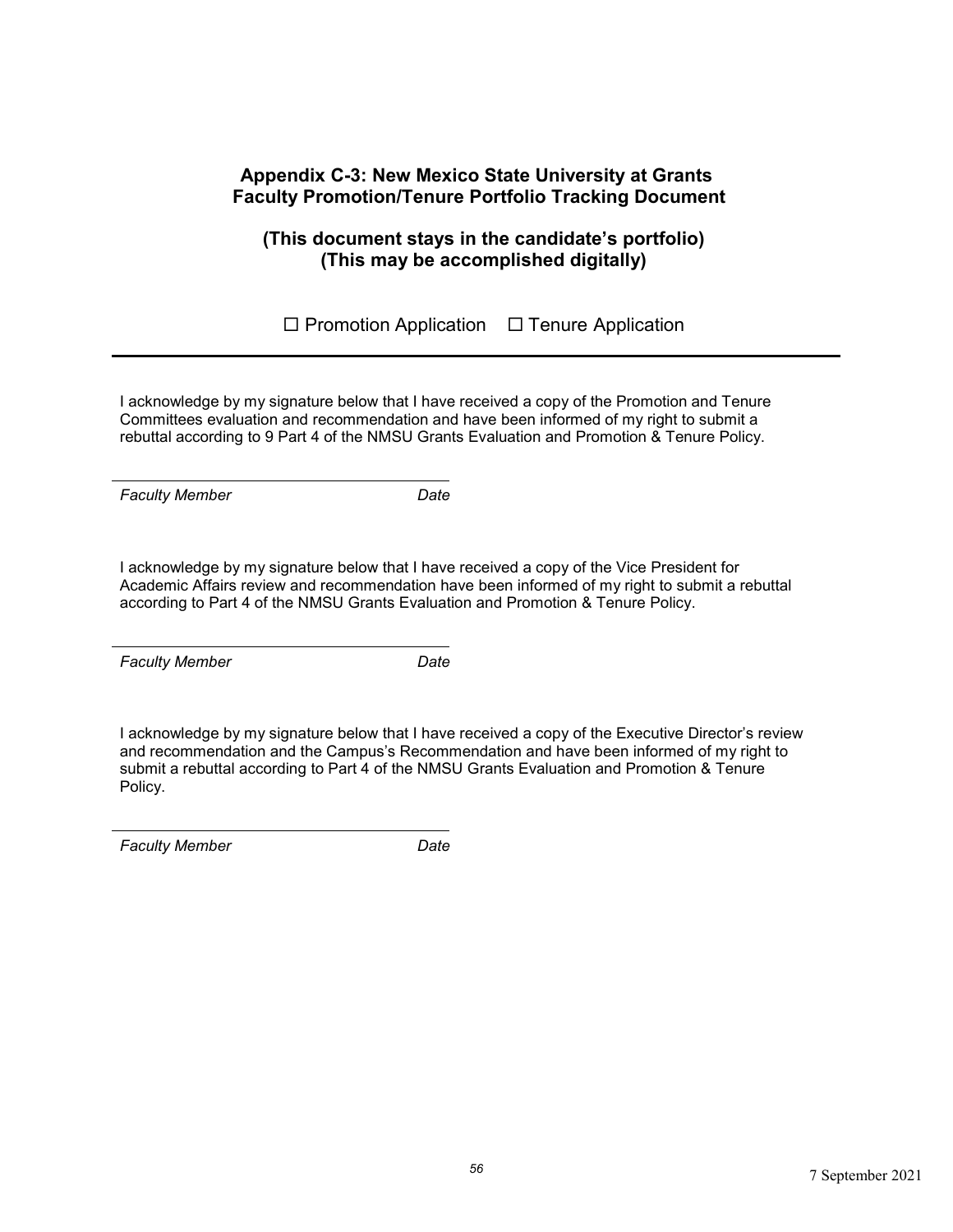| <b>Appendix C-4: New Mexico State University at Grants</b><br><b>Faculty Promotion/Tenure</b><br><b>Portfolio Routing Document</b><br>(This document stays in the candidate's portfolio)<br>(This may be accomplished digitally.) |  |  |                                       |                                      |
|-----------------------------------------------------------------------------------------------------------------------------------------------------------------------------------------------------------------------------------|--|--|---------------------------------------|--------------------------------------|
| $\Box$ Promotion Application $\Box$ Tenure Application                                                                                                                                                                            |  |  |                                       |                                      |
|                                                                                                                                                                                                                                   |  |  |                                       |                                      |
| Date Delivered to College P&T Committee<br>Applicable to portfolios for:<br>• Applicants for Promotion<br>• Applicants for Tenure<br>• Pre-Tenure Review (if applicable)                                                          |  |  | Date $\frac{1}{\sqrt{1-\frac{1}{2}}}$ | Initials of:<br><b>P&amp;T Chair</b> |
| Date Delivered to<br><b>Vice President of Academic Affairs</b>                                                                                                                                                                    |  |  | Date $/$ / $/$                        | <b>Received by:</b>                  |
| Date Delivered to Executive Director Date 1                                                                                                                                                                                       |  |  |                                       | Received by:                         |
| Date Delivered to Provost's Office                                                                                                                                                                                                |  |  | Date $\frac{1}{\sqrt{1-\frac{1}{2}}}$ | <b>Received by:</b>                  |
|                                                                                                                                                                                                                                   |  |  |                                       |                                      |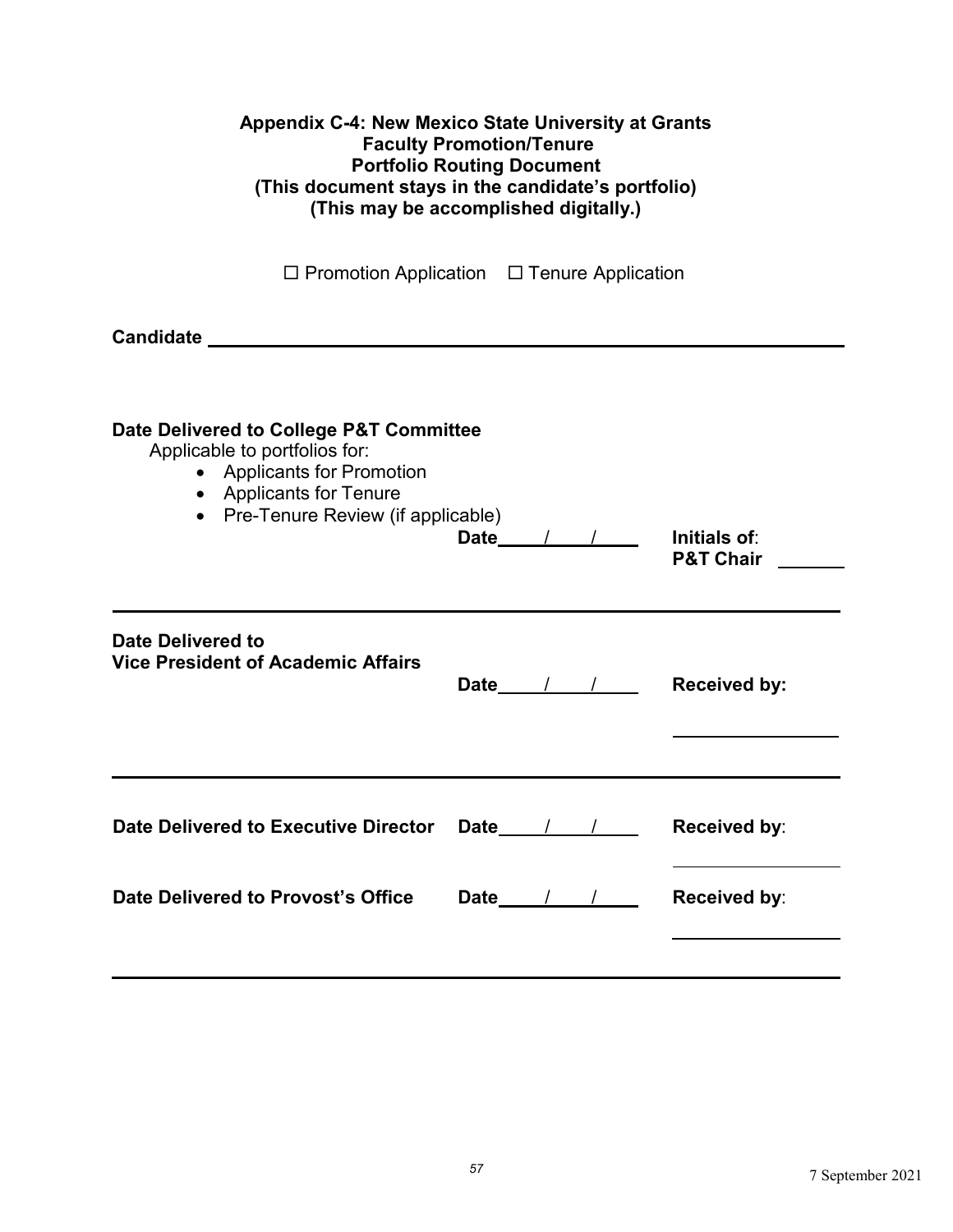### **Appendix D-1: NMSU Grants Allocation of Effort Common Expectations by Rank**

#### **Introduction**

This document seeks to explain the common expectations for effort based on faculty rank. The following descriptions are based on the NMSU ARP, 9.33, "The Professorial Ranks." The purpose of this document is to recommend to faculty a set of common expectations, as described in NMSU policy, on which they can base their allocation of effort which is negotiated with the division head/supervisor for each academic year. The following is not a set of "requirements." This document outlines recommended expectations of each faculty rank in order to prepare faculty to make progress toward promotion and tenure. Fulfillment of the recommended expectations contained in this document does not guarantee promotion and or tenure.

#### **Instructor**

"An instructor's job description primarily relates to teaching or its equivalent and usually does not include scholarship and creative activity." (ARP, 9.33)

The Instructor is to focus all of their effort on teaching. The Instructor is expected to demonstrate expertise within their discipline through practical, applied, and/or related experience. (ARP, 9.33) Thus, the Instructor is *not* expected to allocate effort to service or to scholarship and creative activity. However, after the first year, it is recommended that Instructors begin to allocate some effort to scholarship/professional development, as well as service if they plan to apply for promotion to Assistant Professor. In all cases, however, the bulk of effort of an Instructor should be devoted to teaching.

#### **Assistant Professor**

"An assistant professor is expected to have a thorough command of the subject matter of some segment of the discipline, in addition to a comprehension of the whole." (ARP, 9.33) The Assistant Professor, in addition to teaching, allocates effort to scholarship, in order to increase their command of their subject matter. Attending conferences to increase knowledge in one's discipline and in teaching is recommended. At this rank, the Assistant Professor is not expected to present at conferences. During the time a faculty member holds the rank of Assistant Professor, if they plan to apply for promotion to Associate Professor, it is recommended that the faculty member allocate some effort to service, institutional and community, in order to establish a record of service.

#### **Associate Professor**

"An associate professor must demonstrate competence, continuous progress, and a command over a large part of the academic field." (ARP, 9.33)

"It is expected that evidence showing high quality of teaching and advising, scholarship and creative activity and/or extension and outreach or service has been provided and is current." (ARP, 9.33)

The Associate Professor demonstrates all of the expectations of the previous ranks. In addition, the Associate Professor has made contributions to the institution and the community through their service in both. During the time a faculty member holds the rank of Associate Professor, if they plan to apply for promotion to full professor, it is recommended that they allocate effort to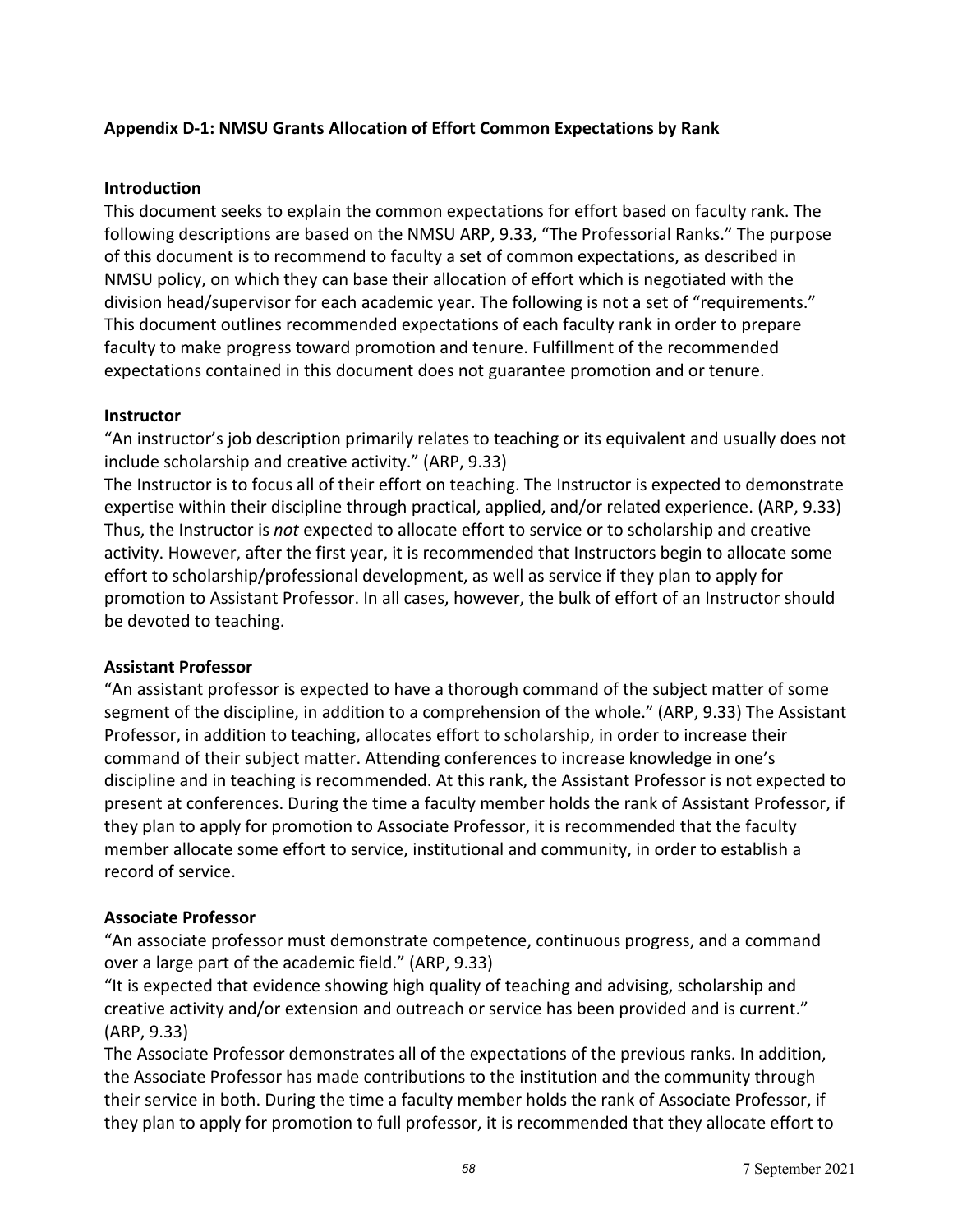leadership in teaching, scholarship/creative activity, and service, in order to establish a record of leadership.

### **Professor**

"A professor, sometimes referred to as a "full professor," has established disciplinary, intellectual, and institutional leadership." (ARP, 9.33)

"The professor demonstrates command of the disciplinary field as evidenced by teaching and advising, scholarship and creative activity, extension and outreach, and service." (ARP, 9.33) The Professor demonstrates all of the expectations of the previous ranks. In addition, the Professor has demonstrated leadership in each area of evaluation: teaching, scholarship/creative activity, and service (institutional and community). It is the demonstration of leadership that distinguishes the professor from the other ranks.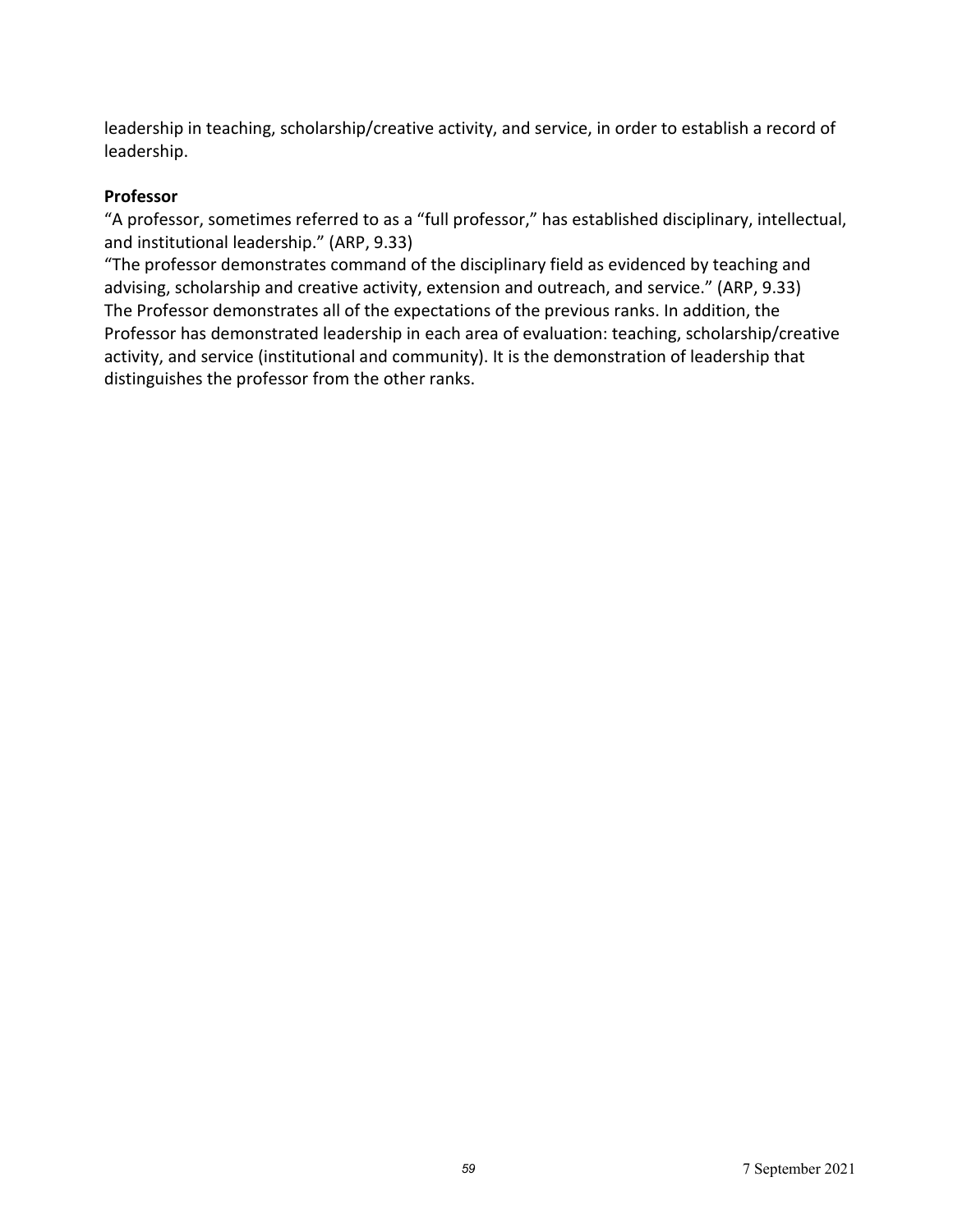### **Appendix F-1: Teaching: Common Responsibilities**

### **Teach 27 - 30 credits (1.0 FTE) (or equivalent with reassigned time)**

### **Evaluation criteria:**

- Completion of the table with courses taught and enrollment numbers \*
- Narrative criteria:
	- o Detail activities completed for reassigned time and justification foragreed credits (if applicable) \*

### **Demonstrate command of subject matter**

### **Evaluation criteria:**

- Narratives clearly explain command of subject matter \*
- Possible methods to use in justification
	- o Narrative discusses updates in the field
		- o Successfully complete QM review
		- o Peer evaluation by a subject matter expert
		- o Discussion of student evaluation data
- Student evaluations (question 3) and student comments as related to this area\*

### **Convey course content effectively to students**

#### **Evaluation criteria:**

- Narratives show content delivered effectively \*
- Possible methods to use in justification:
	- o Activities in classes that are meaningfully sequenced to support learning.
	- o Variety of learning strategies and individual supports used within teaching.
	- o Classroom observations and peer observations
	- o Assessment data showing student success
	- o Discussion of student evaluation data
- Student evaluations (question 1) and written comments as related to this area\*

### **Assess student learning**

### **Evaluation criteria:**

- Narratives show assessment data were collected, analyzed, and utilized. \*
- Possible methods to use in justification:
	- $\circ$  Describe assessment activities on the course level and, if appropriate, the program level.
	- o Describe changes made to courses based on the assessment.
	- o Describe changes to program based on the assessment.
	- $\circ$  Discuss student evaluation data
	- o Discuss assessment reports generated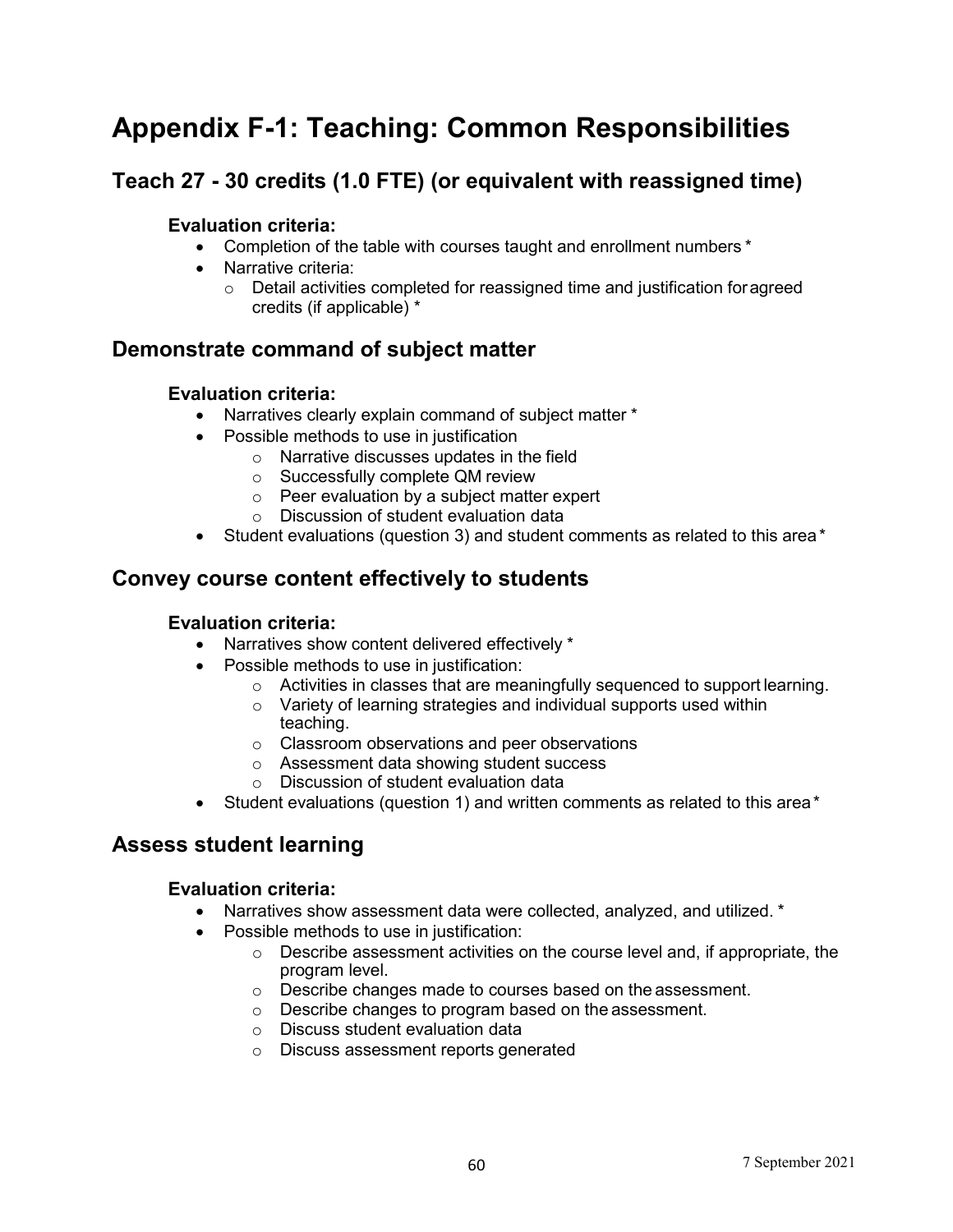### **Demonstrate revision and updates of curricula**

### **Evaluation criteria:**

- Narratives show updates to course content \*
- Possible methods to use in justification
	- o Discuss updated/revised pedagogy
	- o Discuss updated/revised activities and assessment
	- o Discuss incorporation of new technology
	- o Discuss student evaluation data
	- o Discuss changes in syllabi
	- o Discuss changes in instructional materials (textbook, hand-outs, videos, etc.)

### **Demonstrate leadership in teaching**

### **Evaluation criteria:**

- Narratives show leadership in activities related to teaching
- Possible methods to use in justification:
	- o Taking the lead on a program review and/or program assessment
	- o Taking the lead in course assessment (writing assessment reports)
	- o Taking the lead on course revision
	- o Participating in General Education certification
	- o Participating in General Education alignment
	- o Successfully developing a Quality Matters approved course
	- o Performing duties as the "Lead" Instructor for a Quality Matters approved online course
	- o Mentoring other faculty

Note: \* denotes required elements

Note: Parenthesis includes recommended documentation.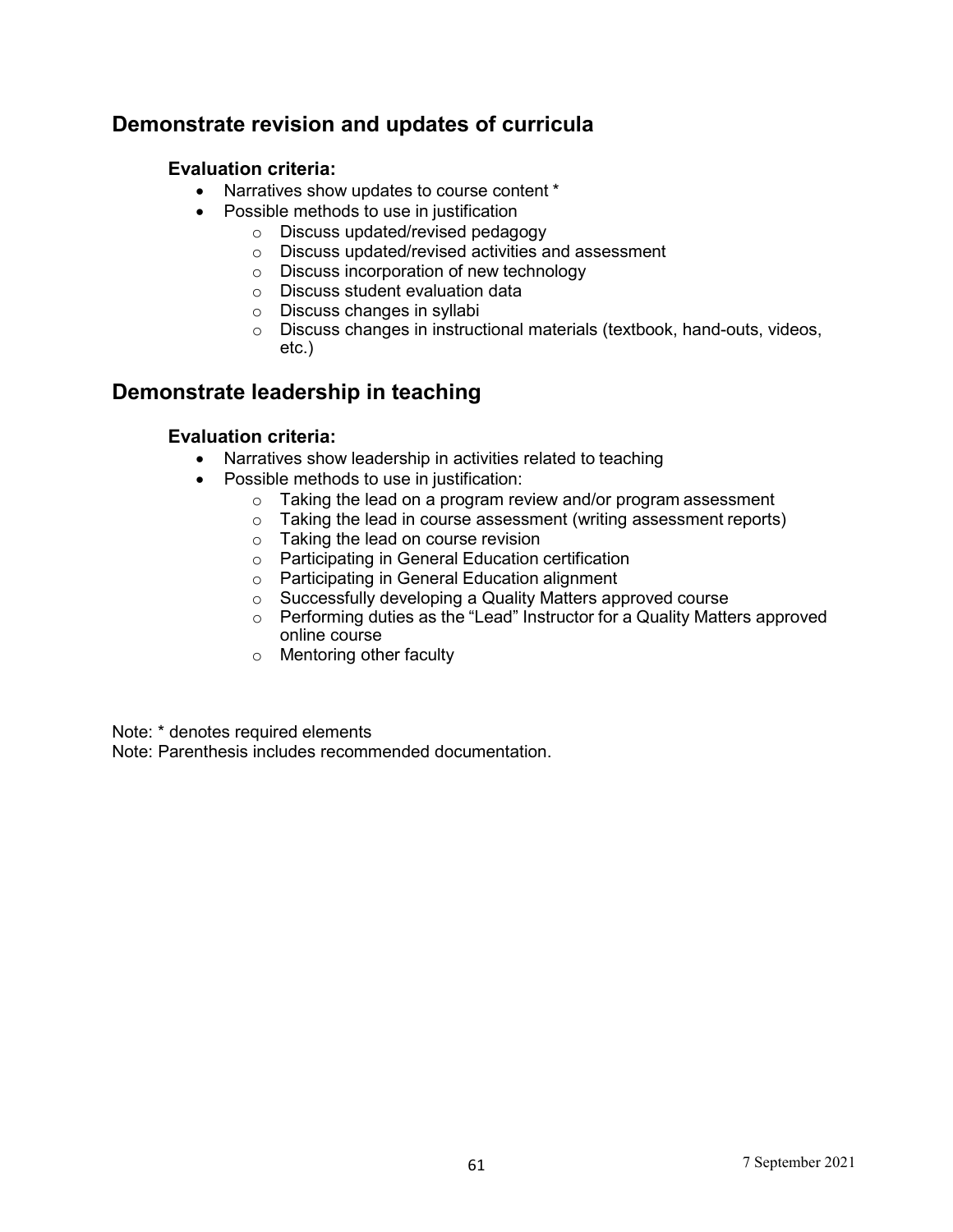## **Appendix F-2: Scholarship, Creative Activity, and Professional Development: Common Responsibilities**

### **Development of knowledge and skills**

### **Evaluation criteria:**

- Narratives demonstrate development of knowledge and skills \*
- Possible methods to use in justification
	- o Document local and/or national conference participation within field of study
	- o Attend Professional Development opportunities include narrative(date, time, session title) and certificates earned (as appropriate)
	- o Describe creative research (artwork created, articles written andcreative teaching materials developed)
	- o Describe books and/or articles utilized in development of expertise in field of knowledge
	- $\circ$  Describe participation in a regional, national, or international organization related to your subject area

### **Application of knowledge and skills \***

### **Evaluation criteria:**

- Narratives demonstrate that Professional Development has been applied
- Possible methods to use in justification
	- o Describe how knowledge is applied in the classroomenvironment acquired through Professional Development activities
	- $\circ$  Describe new or updated assignments, such as updated class handouts, lectures, syllabus, and/or media
	- o Describe incorporation of new technology

### **Sharing of knowledge and skills \***

### **Evaluation criteria:**

- Narratives demonstrate that knowledge and skills are shared outside of the classroom
- Possible methods to use in justification:
	- o Describe sessions presented at NMSU Grants (certificates)
	- o Describe sessions presented at regional and national conferences (conference schedules, emails)
	- o Describe lectures presented in field of expertise to the Institution,other institutions, regional, national, or international organizations
	- $\circ$  Describe presentation of creative work, such as artwork exhibited, articles published, public performances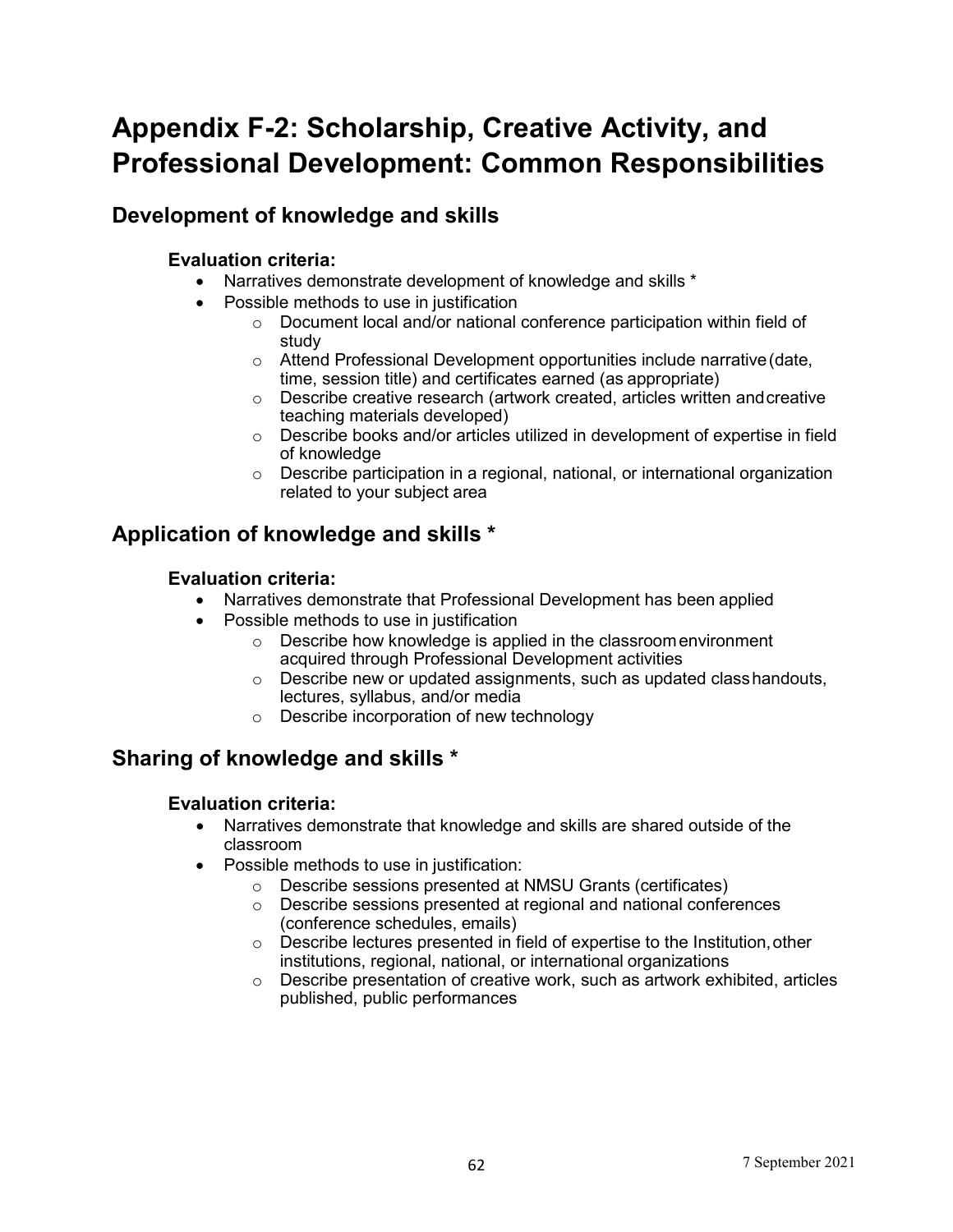### **Demonstrate leadership in professional development**

### **Evaluation criteria:**

- Narratives show leadership in activities related to professional development
- Possible methods to use in justification:
	- o Describe a Lecture/Workshop you presented at a National Conference (program, abstract)
	- o Describe a Lecture/Workshop you presented to the Institution, fellow Universities, National and/or Regional organizations (program,abstract)
	- o Describe creative project you presented at the Institution, fellow Universities, National or Regional Organizations (program)
	- o Describe creative projects you presented in local, regional, national publications. (flyer, photographs, article, reviews, program)
	- o Describe your published articles. (abstract or excerpt)
	- o Describe your innovative skills and techniques developed and shared
	- o Officer in a professional, discipline-related organization

Note: \* denotes required elements Note: Parenthesis includes recommended documentation.